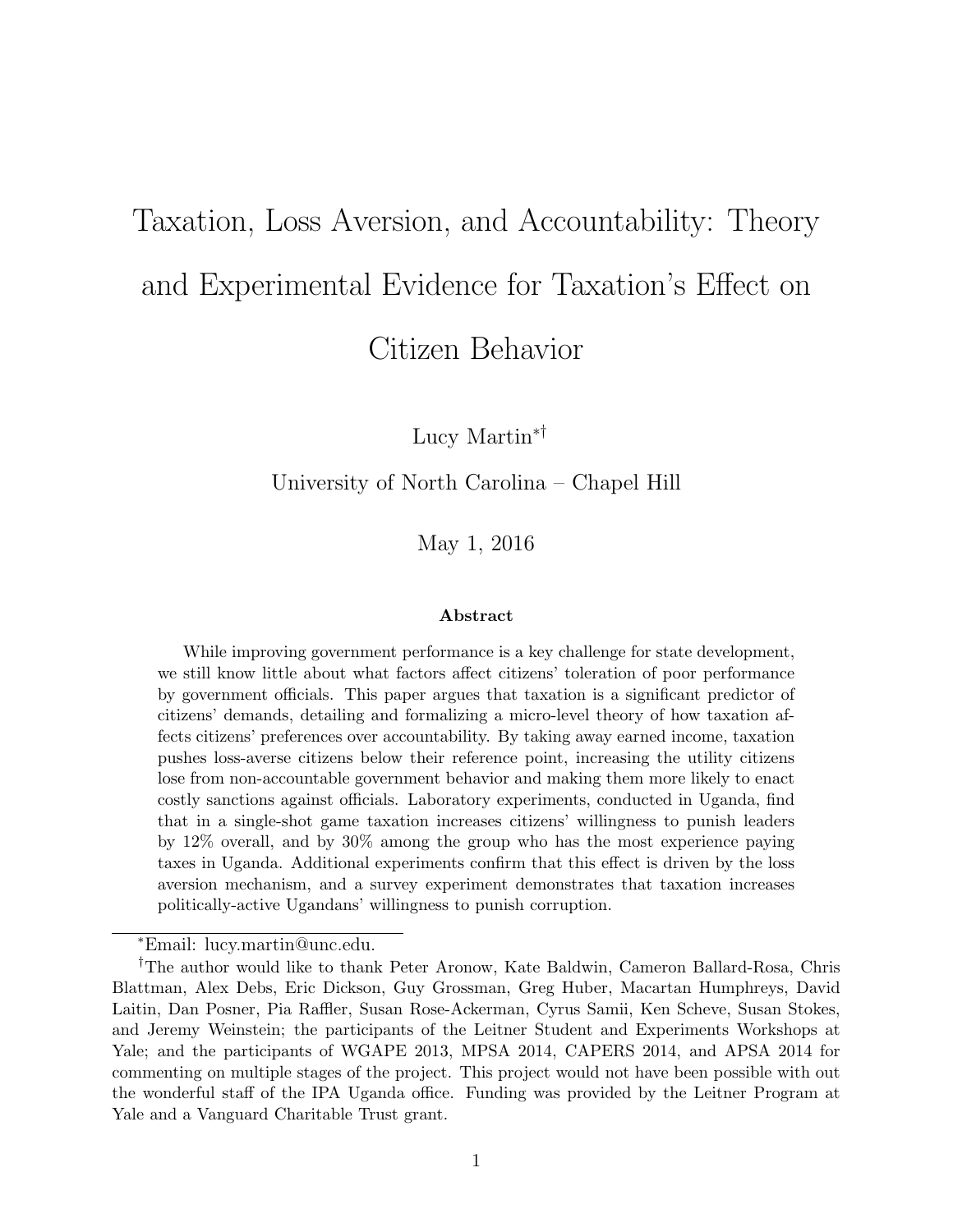## 1 Introduction

After decades of state-building efforts, many African countries still suffer from poor public services and high corruption, with government funds misused for private benefit rather than spent on the policies citizens prefer. One possible constraining factor is low citizen demand for improvement; citizens often fail to punish leaders who embezzle public funds or spend them in ways not valued by citizens. Yet, there are few variables that consistently explain when citizens will demand better government performance, and few accountability-building interventions have been successful, even in the short term.<sup>1</sup> Absent such demands, corruption and mismanagement lower the resources available for public services, and may lead to lower overall economic growth (Bardhan, 1997). This paper develops and tests a theory for how taxation can increase citizens' willingness to punish governance failures, improving leader's incentives to provide citizens' preferred policies and services. By changing expectations, taxation makes citizens less tolerant of corruption or poor service provision and increases the benefit of punishment relative to the cost. The paper introduces a formal theory to describe how taxation changes citizens' behavior and the first experimental evidence that taxation increases citizens' propensity to punish leaders.

A large literature suggests that governments' funding sources matter for accountability. Oil revenues may be detrimental to both democracy and accountability (Ross, 2001; Vicente, 2010; Tsui, 2011); foreign aid may likewise worsen a number of governance outcomes (Svensson, 2000; Remmer, 2003; Bräutigam and Knack, 2004). Non-earned revenues furthermore lower the government's willing-

<sup>1</sup>This paper follows Fearon (1999) in defining an accountable government as one that provides citizens with their preferred policies and public goods, efficiently and without theft or misuse of funds. Non-accountable governments are those that shirk; spend funds inefficiently; or are corrupt, defined as the abuse public office for private gain.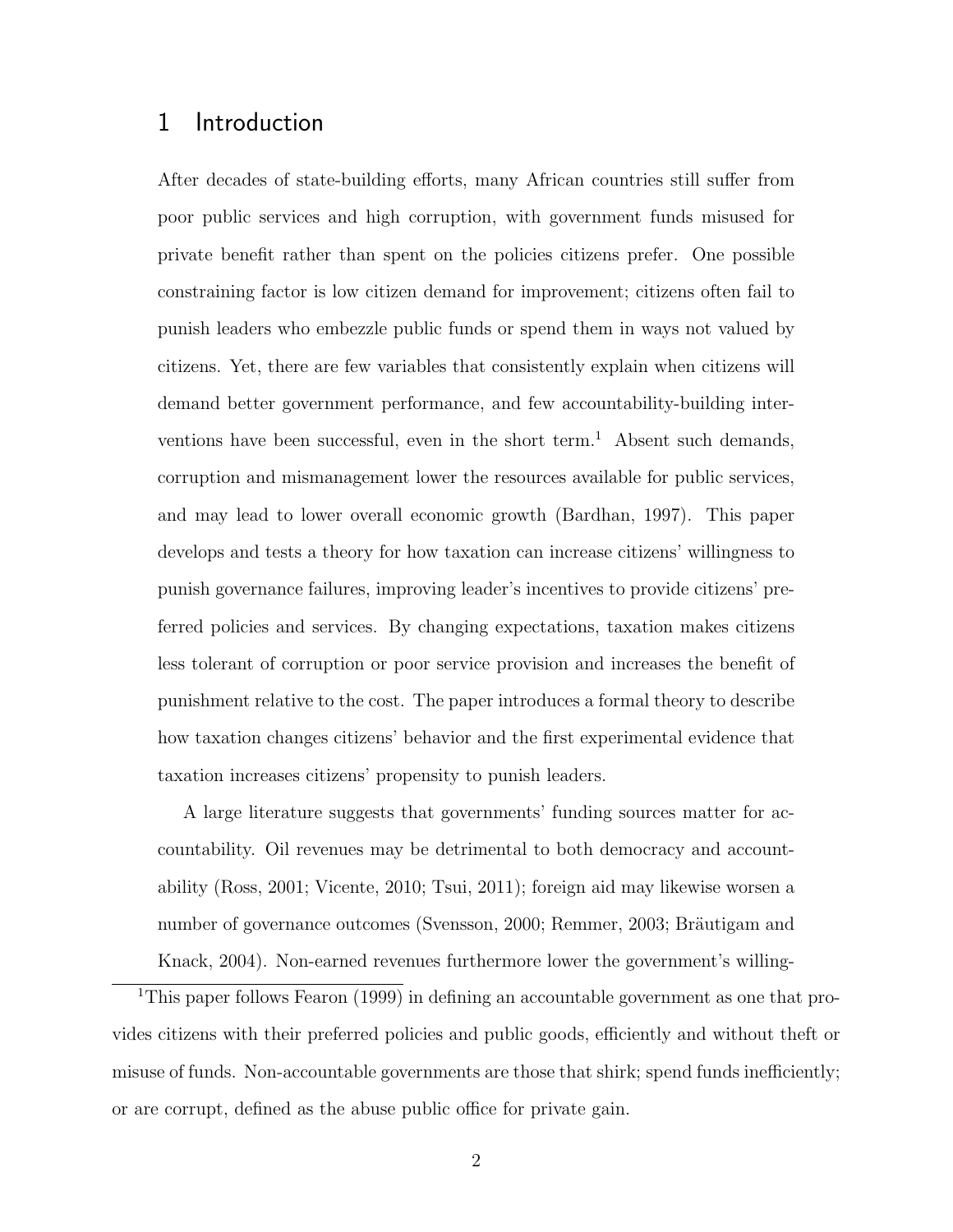ness to tax its citizens (Ross, 2001; Collier, 2006; McGuirk, 2013).

In contrast, cross-national evidence shows that higher reliance on taxation is associated with democratization (Ross, 2004), executive constraints (Besley and Persson, 2013), and higher public goods provision (Timmons, 2005); similar patterns are evident for subnational units within Brazil and the United States (Brollo et al., 2013; Gadenne, 2015; Fisman and Gatti, 2002). Sub-Saharan Africa, which forms the focus for this paper, exhibits both low tax effort and high corruption relative to other regions (Mansour, 2014; OECD, 2015; Transparency International, 2014). Within Africa, tax-reliant countries are less corrupt (Baskaran and Bigsten, 2013).

The political economy literature proposes two mechanisms through which taxation improves accountability. First, tax bargaining theories argue that citizens, by threatening non-payment, can force tax-reliant governments to bargain for quasi-voluntary compliance in return for democratic institutions or policy concessions (Schumpeter, 1991; Bates and Lien, 1985; North and Weingast, 1989; Levi, 1989; Moore, 2004; Torgler, 2007). Tax bargaining undoubtedly takes place in some contexts, including in sub-Saharan Africa today. However, the bargaining explanation cannot explain why citizens fail to use other forms of leverage, such as elections, to sanction governments when not taxed. Additionally there are cases, such as Uganda's Graduated Tax, in which taxation did not involve bargaining and yet its elimination reduced citizens' demands.<sup>2</sup>

Second, taxation may affect whether citizens have or seek the information they need to sanction poor government performance. This could be by signaling the size of the budget (Sandbu, 2006; Gadenne, 2015; Brollo et al., 2013), or by indicating to citizens which level of government should be held responsible (Rodden, 2005). While there is no direct evidence that taxation conveys infor-

<sup>2</sup>See Section 2.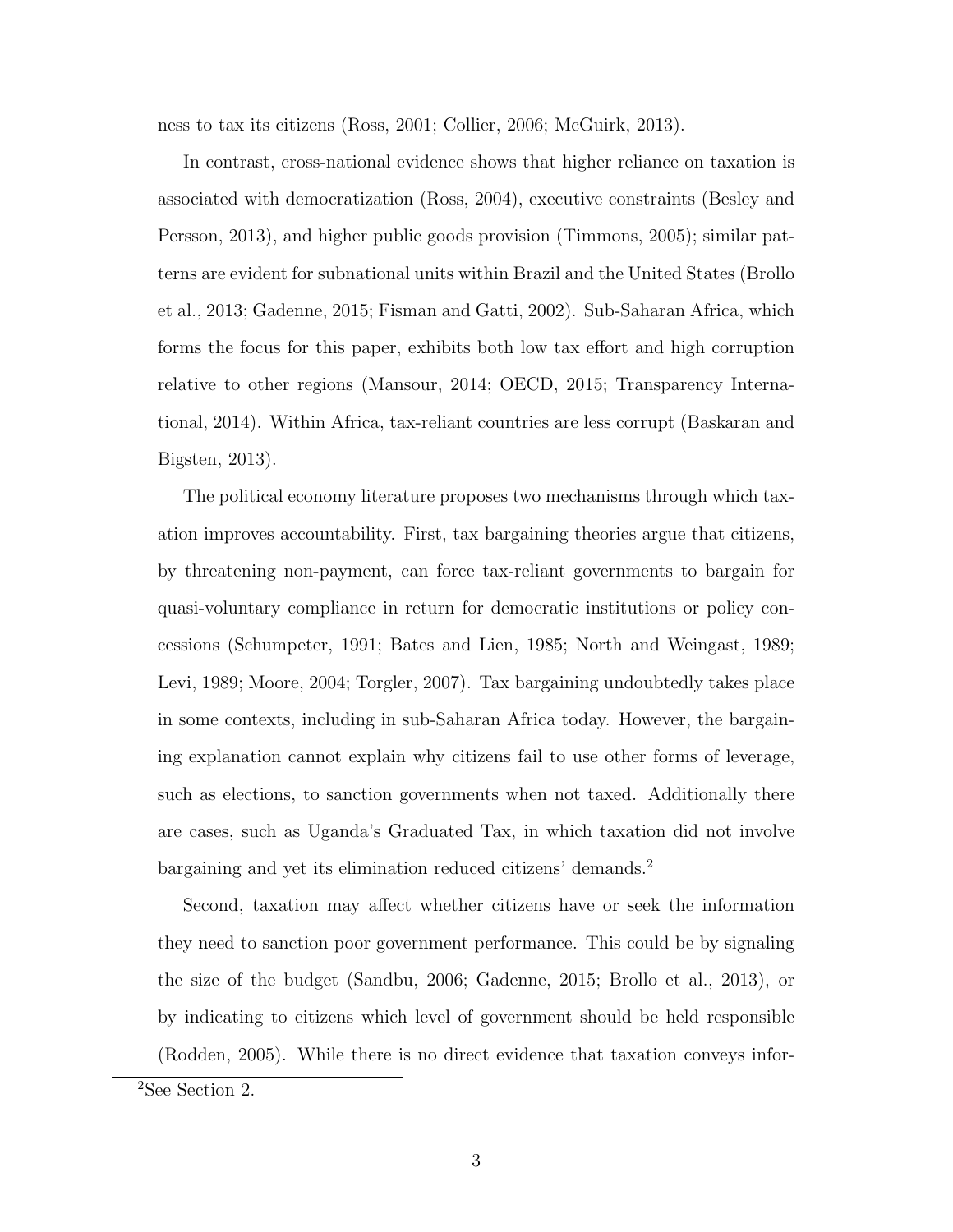mation to citizens, Paler (2013) shows that taxation makes Indonesian citizens more willing to pay for information about government performance.

This paper theorizes and tests an alternative but complementary mechanism through which taxation can impact accountability: taxed citizens have a lower tolerance for poor government performance and are more likely to punish lowperforming leaders. Individuals receive a non-economic "expressive benefit" from taking punitive action against bad leaders, and taxation increases this benefit relative to the costs of action, inducing citizens to more readily punish governments for their behavior. Previous work suggests most individuals are loss averse, caring more about recovering losses than obtaining gains (Kahneman and Tversky, 1979). By removing earned income, taxation shifts citizens into the realm of losses, increasing the utility citizens lose due to corruption, mismanagement, or other policies that differ from citizens' most-preferred allocation of government resources.

If the utility an individual loses from government malfeasance or mismanagement is tied to his willingness to punish, taxation will decrease citizens' tolerance for poor performance and increase the likelihood that citizens punish such offenses. As the threat of punishment is a key step in improving government accountability, leaders may then be more likely to efficiently provide the services citizens desire when taxation is present. This theory accords with the intuition of many observers, as well as case studies on perceptions of citizen engagement, but the author is unaware of any direct evidence that it exists.<sup>3</sup>

The loss aversion mechanism was first suggested in Sandbu (2006), which

<sup>3</sup>Moore (2004) argues "the absence of direct taxes reduces the likelihood that citizens will...engage in politics" (307); Persson and Rothstein (2015) show that tax cuts in Uganda have lowered perceived citizen engagement, arguing that taxation increases citizens' sense of government ownership. See also Ross (2001, 2004); Moore (2007).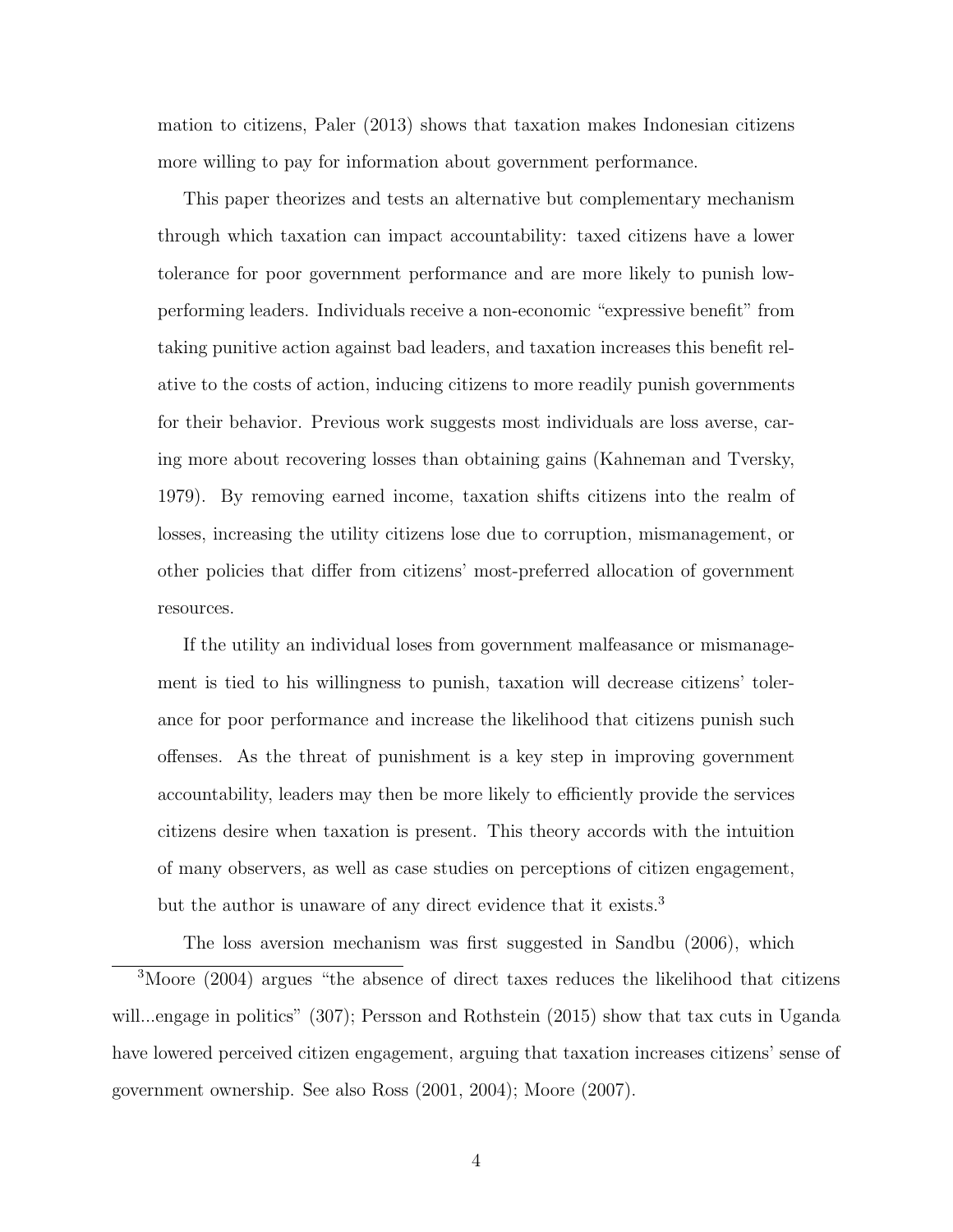argues that endowment effects should induce citizens to care more about government spending. However, that paper does not explain how loss aversion affects citizens' cost-benefit analysis of engaging in political action, or provide a formal model or evidence for the proposed effect. Paler (2013), which provides the only known test of the loss aversion hypothesis, does not find that taxation induces citizens to be more politically active, although in low-information environments citizens who are already political active are more likely to sanction the incumbent when taxed.

In this paper I provide the first detailed explication of the loss aversion mechanism, and the first experimental evidence that taxation increases citizens' willingness to punish government behavior. I use a formal model to demonstrate that taxation increases citizens' utility losses from low government transfers and show why this increases citizens' willingness to punish leaders, even absent economic incentives to do so. I test the model using a set of novel laboratory-in-the-field experiments conducted in Uganda. In these experiments, a "Citizen" must decide whether to pay to punish a "Leader" based on how he allocates a group fund, which is either unearned or derived from a tax on the Citizen. I find that the taxation treatment increases Citizens' willingness to punish the Leader by 13% overall, and by 30% for the subgroups with the most experience with taxation. Additional experiments rule out alternative mechanisms. Qualitative data from experiment participants and evidence from a conjoint survey experiment in Uganda provide external validity for the experimental results; the survey experiment also links the effect of taxation to citizens' willingness to punish corruption more specifically.

This mechanism has several advantages. First, it can operate even when taxation is coercive and therefore tax bargaining is not feasible.<sup>4</sup> This is especially

<sup>4</sup>Taxation is coercive when voluntary compliance is low and revenue collection uses ha-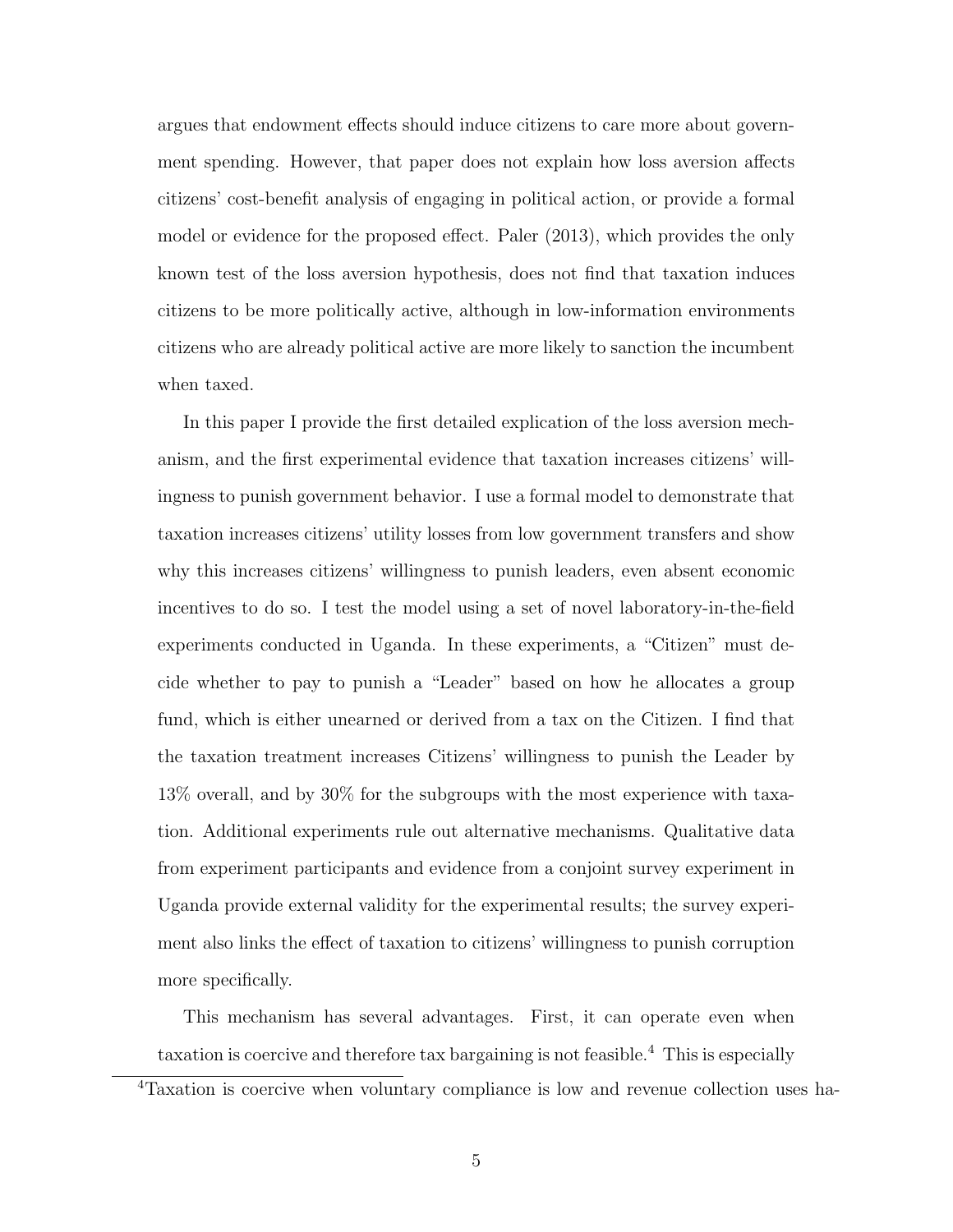important in African countries, where few examples of tax bargaining have been documented (Juul, 2006; Bräutigam, 2008; Eubank, 2012).

Second, a behavioral effect of taxation can help to explain when and why tax bargains can be maintained.<sup>5</sup> Because taxation increases citizens' willingness to take costly punishment actions, citizens can credibly commit to punishing any deviations from a bargain, improving the government's incentives. By increasing the personal benefits from taking part in collective action, the proposed mechanism also has the potential to lessen the coordination problems facing citizens.

Finally, this paper adds to debates on how to build and sustain citizens' political engagement in fledgling democracies. Poor accountability, including corruption, is a principal-agent problem, occurring when citizens are either unable or unwilling to monitor and sanction politicians' behavior (Bardhan, 1997). A number of randomized interventions—typically focused on creating institutions such as community meetings and overcoming collective action problems—have shown that it is difficult to sustainably increase citizens' willingness or ability to monitor in practice (Olken, 2007; Casey, Glennerster and Miguel, 2012). Providing information to citizens has successful in at least some cases, but only increases citizens' ability to hold governments accountable, not their underlying propensity to do so (Reinikka and Svensson, 2005).

Existing theories of citizen engagement focus on institutional and individuallevel factors. For example, Tavits (2007) argues that fixed institutions such as federalism and presidentialism affect citizens' ability to sanction through their effects on "clarity of responsibility," while Cameron et al. (2009) argue that institutions explain cross-country differences in willingness to punish corruption. At the individual level, education is positively associated with voting, and with

rassment and forcible asset confiscation.

<sup>&</sup>lt;sup>5</sup>This potential effect is not tested in this paper.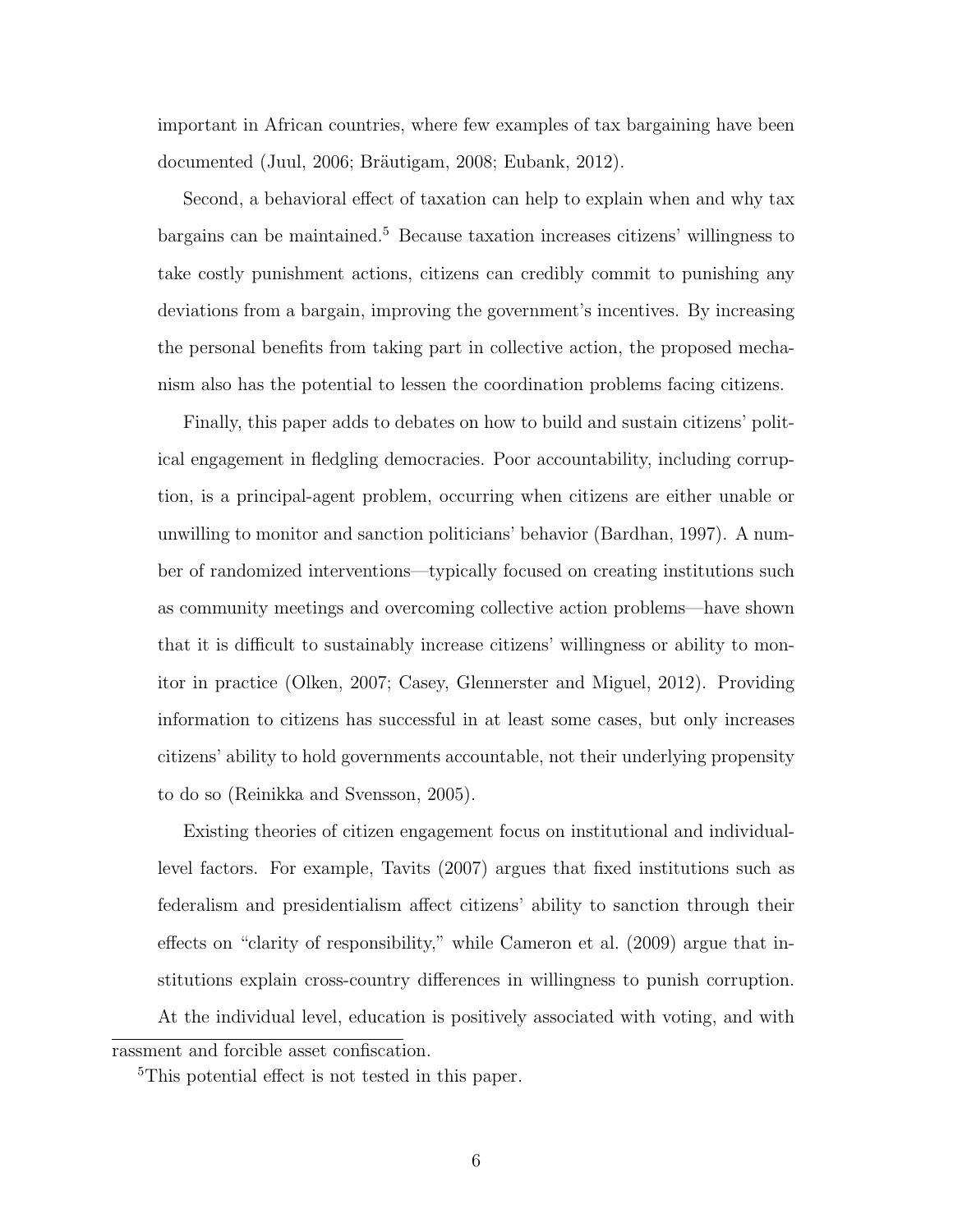willingness to punish corruption, while wealth increases participation and willingness to punish corruption in some settings, but decrease it in others (Mattes and Bratton, 2007; Kuenzi and Lambright, 2010; Weitz-Shapiro and Winters, 2013).

All of these theories typically take government institutions as given, and examine citizen engagement across or within countries. Beyond these fixed factors, governments may be able to manipulate fiscal institutions to change the accountability pressures they face from citizens. Extensions of the formal model can explain when taxation-induced demands by citizens will lead to an improvement in citizen welfare, as opposed to a decrease in taxation or even a decrease in transfers. This can help to explain government behavior in countries, such as Uganda, that have reduced taxation in the lead-up to elections, reducing their access to resources in return for fewer citizen demands. However, in other cases, taxation has the potential to be a self-sustaining mechanism for improving citizen engagement: if governments do have an incentive to keep taxing citizens, the theory presented here suggests that citizens will continue to monitor and punish poor performance; additional evidence is needed to prove that this is indeed the case.

## 2 Taxation and Accountability in Uganda

The theory developed in this paper is a general one, intended to apply to a broad range of settings. However, identifying an effect of taxation has the most policy relevance in regions, such as sub-Saharan Africa, that currently combine low taxation with corruption and poor accountability. For this reason, the paper focuses on evidence from one such country, Uganda. Uganda collects only 12.95% of GDP in taxes (Ministry of Finance, 2014), and since the Graduated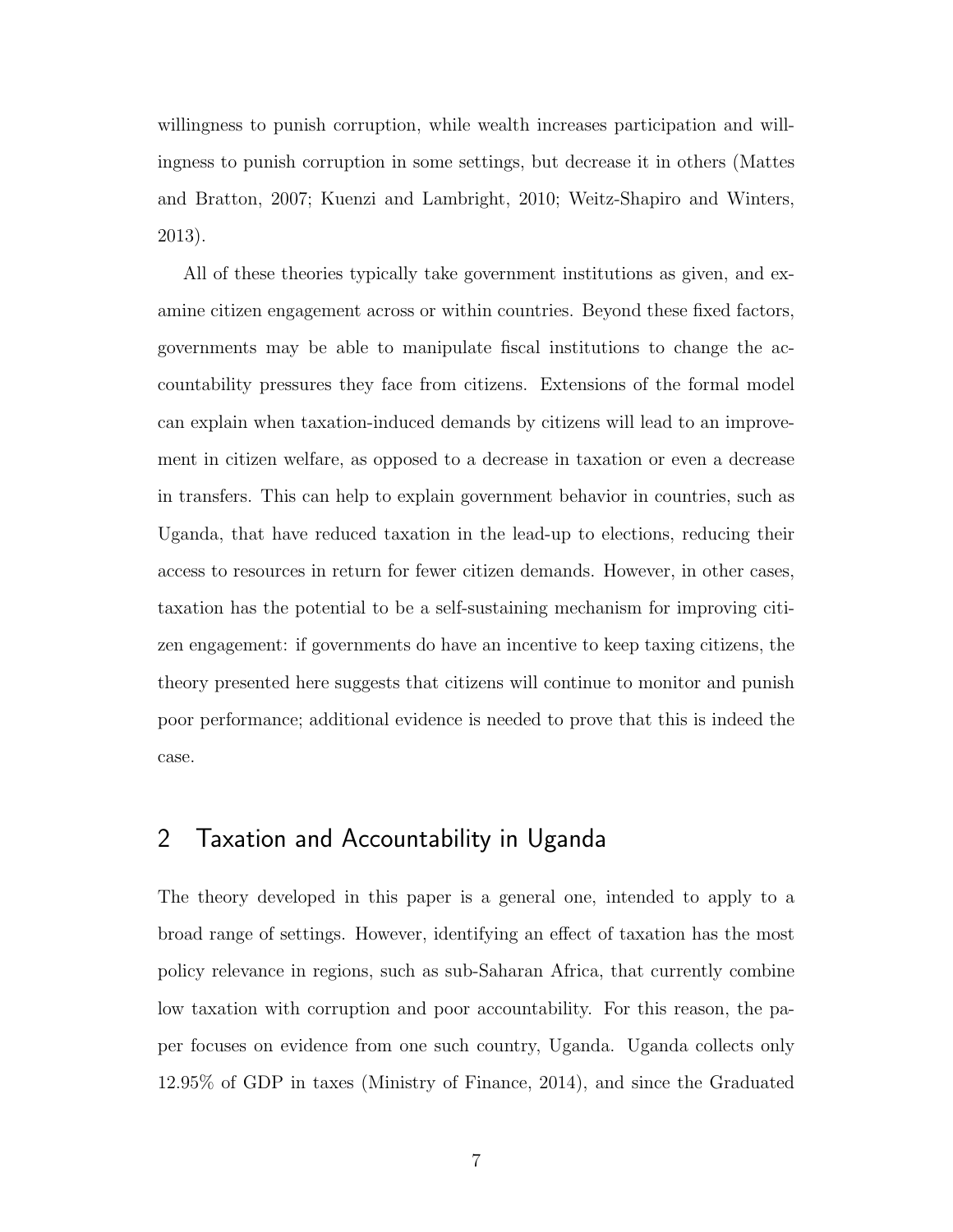Tax was abolished in 2006, poor Ugandans currently pay virtually no virtually direct taxes. Meanwhile, Uganda ranks 142 of 174 countries for good governance (Transparency International, 2014), and even basic public services are difficult to obtain. Yet, there is little concrete outrage about poor governance.

Despite low overall levels of taxation in Uganda, taxation is highly salient for urban citizens. It is also a setting in which taxation, particularly the nowabolished graduated tax, has historically been enforced through coercion not bargaining. Noncompliance with the tax, paid by all adult men, was punishable with jail time; it was eliminated only when it became a rallying point for the opposition (Therkildsen, 2006). A common view among local observers is that the abolition of the tax severed a critical link between citizens and government: a decrease in taxation led to decreased citizen engagement even absent tax bargaining (Persson and Rothstein, 2015). This makes Uganda an excellent place to test taxation's effect on citizen behavior.

A recent scandal demonstrates Ugandan citizens' disconnect from non-earned revenue. In 2012, a corruption investigation found that almost US\$20 million in aid had vanished from accounts in the Office of the Prime Minister. Within two months foreign donors had cut US\$300 million in payments, almost 7% of the government's 2012-2013 budget. Puzzlingly, the citizen response to the scandal was muted, despite heavy media coverage. Contemporary media accounts do not report any scandal-related protests, and there have been no serious consequences for the NRM regime. This compares strikingly to protests in 2014 over a ban on mini-skirts: Ugandans are willing and able to protest, but simply chose not to do so over an aid scandal.

Where taxation is still present in Uganda, accountability demands are higher. The anti-corruption Black Monday coalition frequently uses taxation to mobilize citizen outrage, framing protests in terms of "the taxpayer's burden" (Red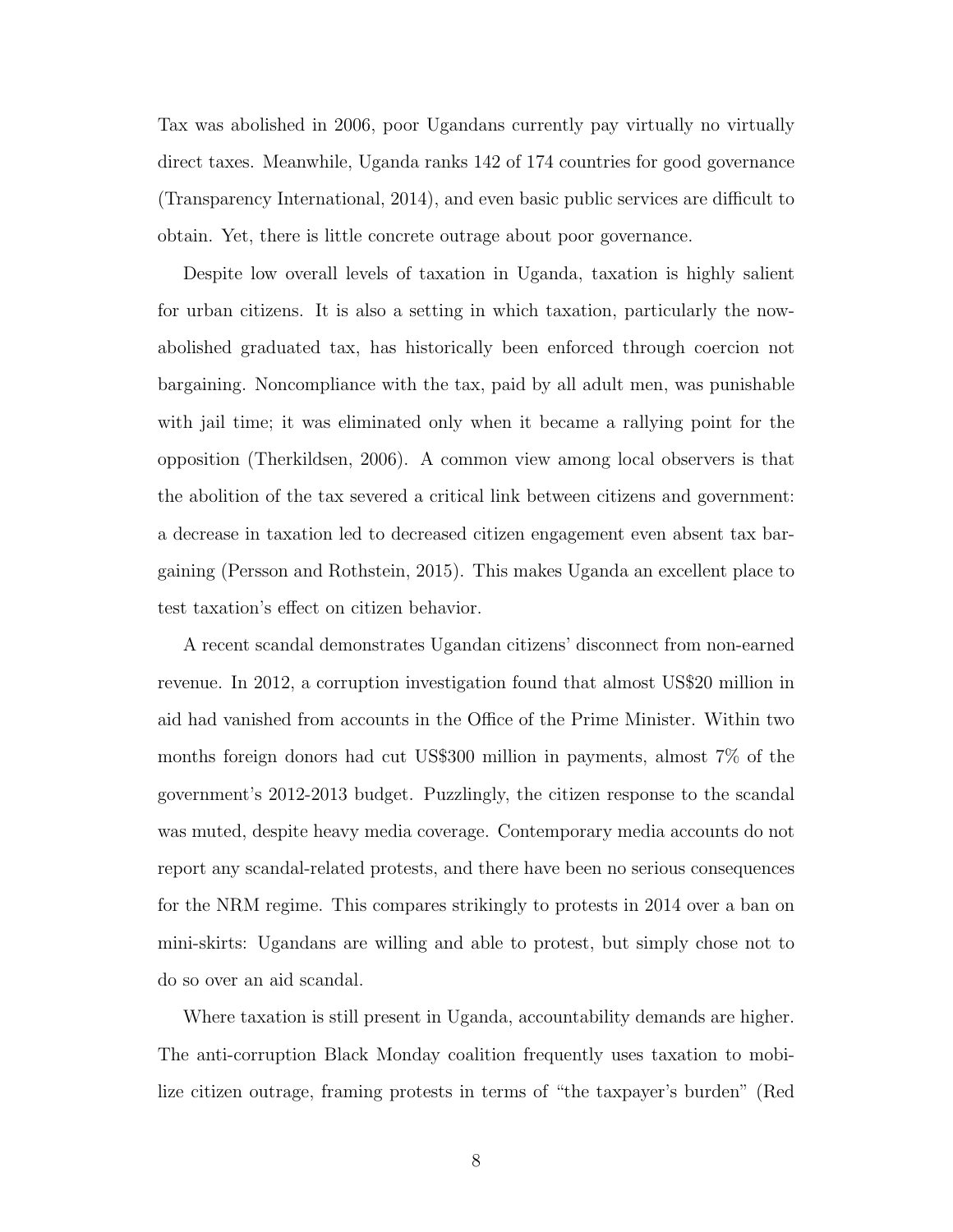Pepper, 2013). A more local example comes from the town of Lira. As in many towns, vendors there pay fees to sell in the local market – such fees are a key source of local tax revenue. In 2012, the city had stopped collecting the market's trash, creating unsanitary conditions that kept customers away. Vendors protested, arguing that their taxes were not being well spent. They dumped buckets of stinking refuse in front of City Hall, threatening to do the same to city council members' houses if the situation was not rectified. Garbage collection quickly resumed (Uganda Radio Network, 2012).

## 3 A Model of Taxation and Punishment

An illustrative model demonstrates how taxation affects citizens' "demand side" of accountability; the online appendix presents equilibrium outcomes. Consider a state consisting of a government and a group of citizens, with the citizens represented as a continuum of mass one. I compare two fiscal regimes with equal budgets derived from different sources. In one regime the government collects a mandatory, exogenously set, proportional tax,  $t$ , on each citizen's income,  $y$ . Taxation is non-distortionary and collection is costless. In the other regime,  $t = 0$ ; government is funded solely by non-earned sources such as foreign aid or oil. In both regimes the government receives total revenue  $T$  and must allocate it between a public good, G, and a private good, p, with  $G + p = T$ . Citizens only receive utility from the public good, which could represent education, infrastructure, or any other good valued by citizens. Government receives utility only from the private good, which represents money that is embezzled or used for another good less valued by citizens. $6$  All that is required for these results to

<sup>&</sup>lt;sup>6</sup>Money spent on clientelism may provide utility to both citizens and government; see discussion in Section 8.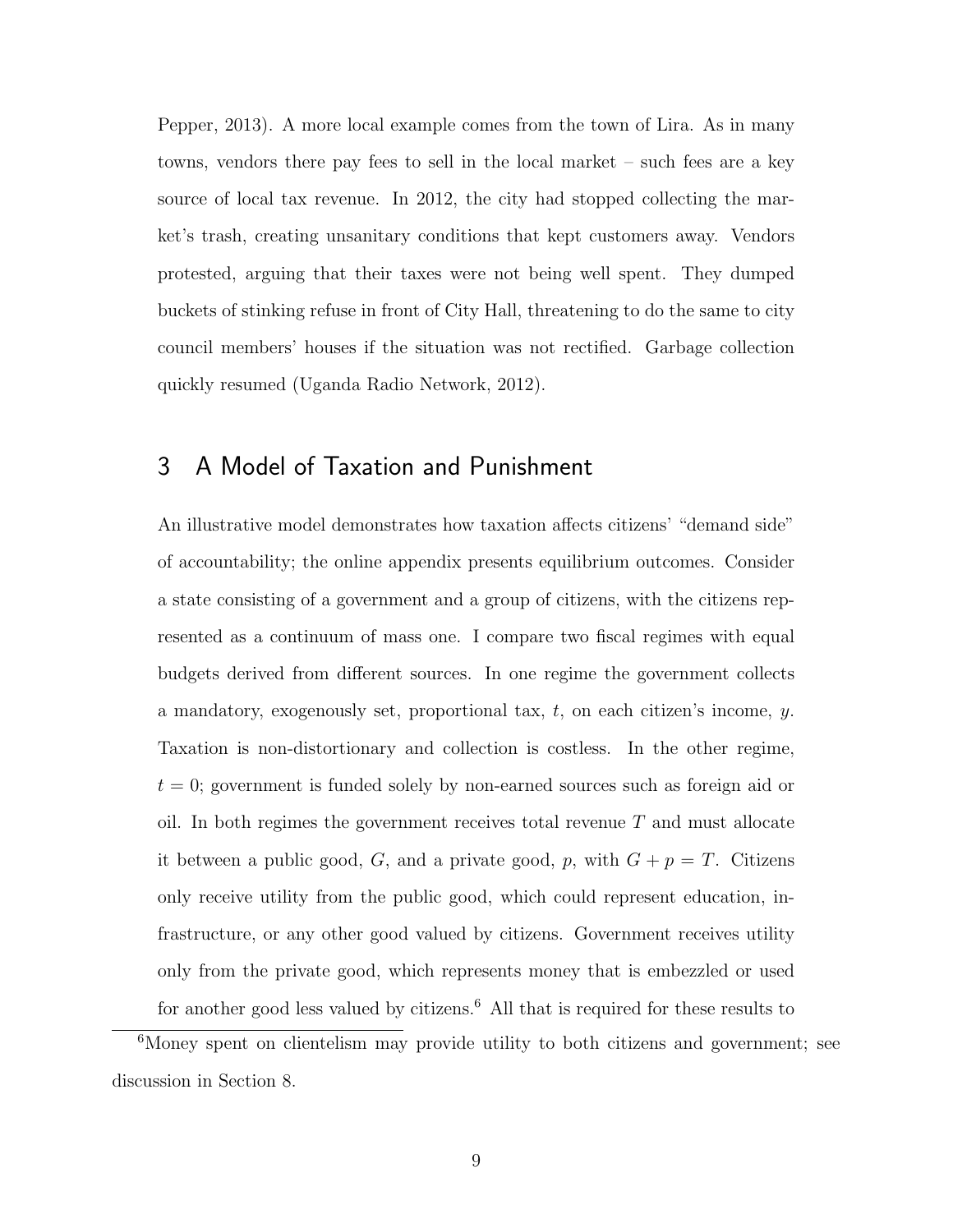hold is that citizens prefer G to p, while the government prefers p to  $G<sup>7</sup>$ 

Citizens' utility has two components: an economic payoff, which citizens evaluate in relation to their expectations (reference point), and the payoff from any punitive action taken against the government. First, consider a citizen's economic utility,  $u(x)$ , where

$$
x = y(1 - t) + G - r.
$$
 (1)

In the equation above  $y(1-t)$  is post-tax income, G is the level of the public good, and  $r$  is the citizen's reference point. When  $x > 0$  a citizen's economic payoff exceeds his reference point: the citizen is in the realm of gains. When  $x < 0$  the citizen is below his reference point and is in the realm of losses. I argue that the reference point  $r = y$ : citizens evaluate their utility in reference to pre-tax income assuming no public goods are provided.<sup>8</sup> If citizens are not taxed they expect to receive only their private income, regarding utility from any public goods as an unexpected "gain." However, if citizens are taxed, their utility when  $G = 0$  is now below the reference point. The function  $u(x)$  must meet the criteria of loss-averse functions defined by Kahneman & Tversky (1979):

- 1.  $u(x)$  is monotonically increasing;  $u(0) = 0$
- 2.  $u(x)$  is concave for all  $x > 0$ , and convex for all  $x < 0$
- 3.  $u(x) < -u(-x)$  for  $x > 0$
- 4.  $u'(x) < u'(-x)$  for  $x > 0$

Figure 1 depicts one such function.

<sup>7</sup>I collectively refer to spending on  $p$  as "rent-seeking;" this encompasses corruption and any other non-optimal spending.

<sup>8</sup>This maps onto the experiments below, where the respondent's in-game endowment is a logical reference point. Individuals are typically perceived as "owning" their pre-tax income (Murphy and Nagel, 2002).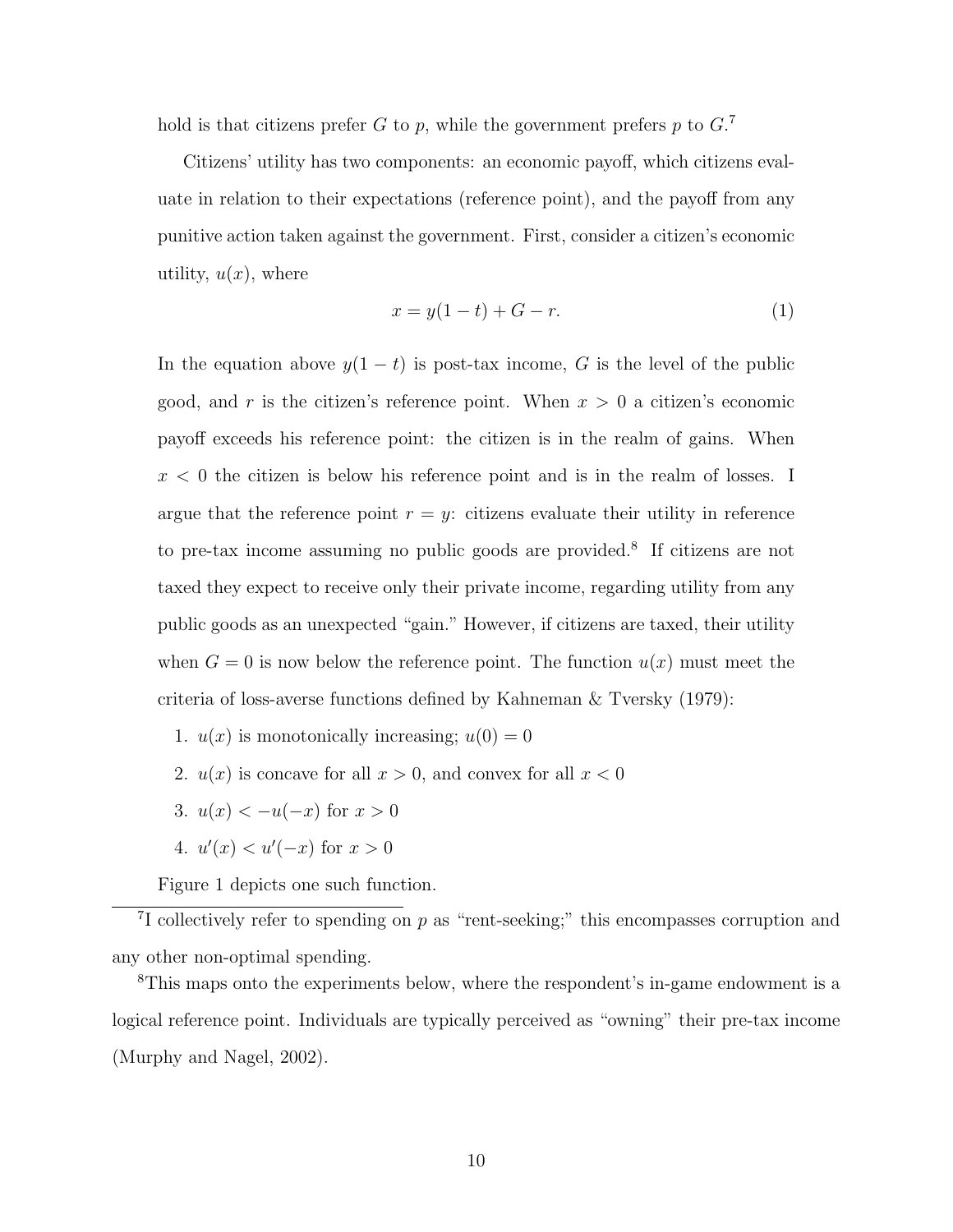A citizen's full utility function is

$$
V_C = u(x|G, r, t) + s_i(\beta_i * \Delta u(x|G, r, t) - c).
$$
 (2)

The first term is economic utility given the reference point  $r$  and levels of public good  $G$  and tax t; the second term represents utility derived from punishing the government. The citizen's decision of whether to punish the government is  $s_i \in \{0, 1\}$ : punishment in this context might involve taking part in elections or protests in order to sanction government leaders. If  $s_i = 1$  the citizen pays a cost c that includes collective action and opportunity costs and in return receives a psychological, non-economic benefit  $\beta_i * \Delta u(x|G, r, t)$ . The first part of the benefit,  $\beta_i > 0$ , is an individual-specific factor drawn from some distribution  $F(\cdot)$ . Citizens with higher values of  $\beta_i$  can be understood as having a higher propensity for political engagement, either because they care more about accountability, or because they simply enjoy engaging in political action. This individual factor is then multiplied by  $\Delta u(x|G, r, t)$ , the amount of economic utility the citizen has lost due to rent-seeking. This loss is defined as

$$
\Delta u(x|\hat{G},r,t) = u(x|T,r,t) - u(x|\hat{G},r,t),\tag{3}
$$

which can be understood as the gap between citizens' economic utility given the government's actual public goods provision  $G = \hat{G} \in [0, T]$  and the level of utility citizens would receive if the entire budget was devoted to public goods provision (i.e.  $G = T$ ). In equilibrium each citizen punishes (sets  $s_i = 1$ ) only when his losses from rent-seeking are sufficiently high that the benefits of punishment exceeds the costs, i.e. when:

$$
\Delta u(x|G,r,t) > \frac{c}{\beta_i}.\tag{4}
$$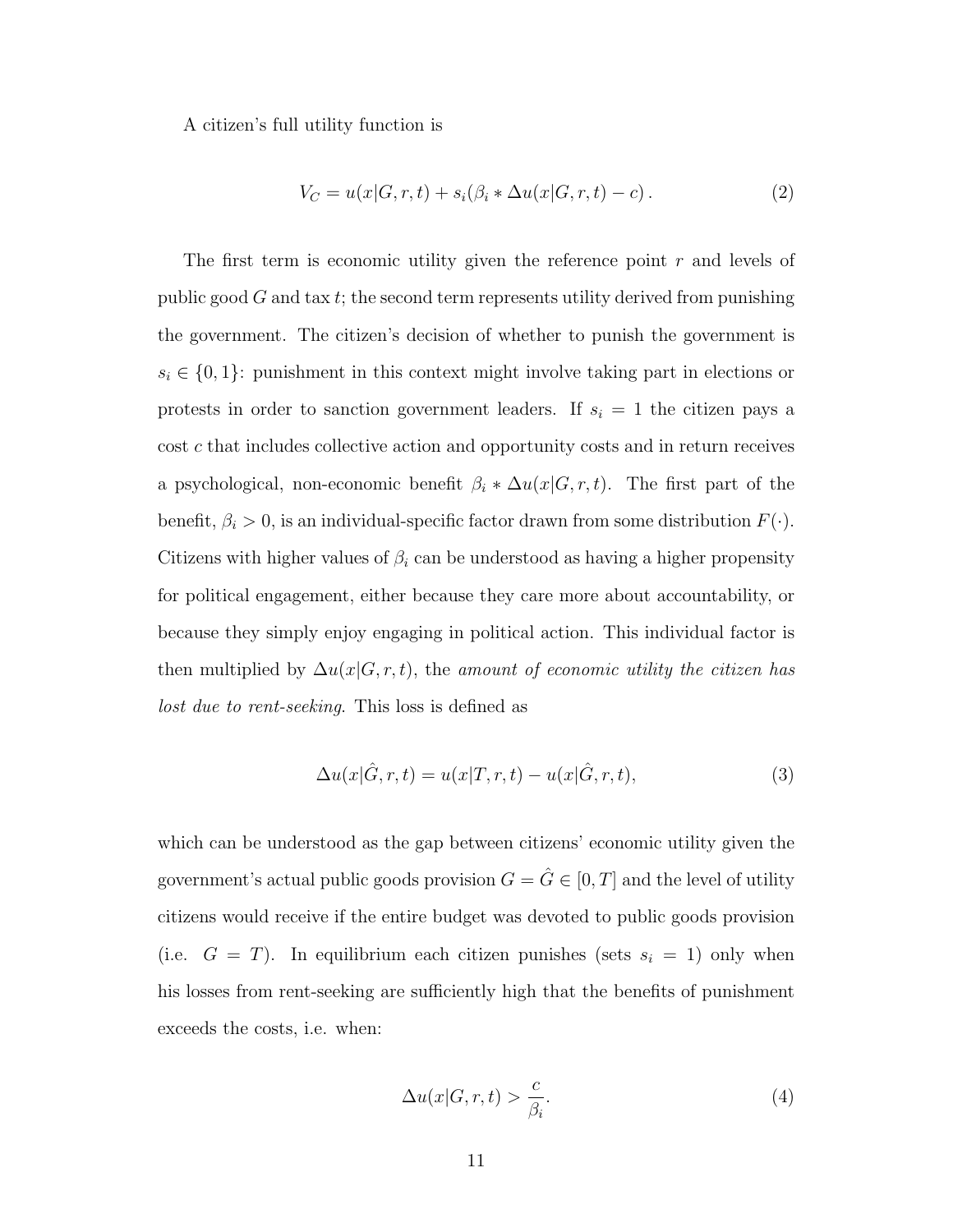Provided the costs of taking action (c) are not prohibitively high, and that an individual receives sufficient utility from political engagement<sup>9</sup>, there will be some point  $G^* \in (0,T)$  at which a given citizen is indifferent between punishing and not punishing. This occurs when:

$$
\Delta u(x|G^*, r, t) = \frac{c}{\beta_i}.\tag{5}
$$

As the economic loss from rent-seeking  $\Delta u(x|G, r, t)$  becomes smaller as G increases, a citizen prefers to punish the government only if  $G < G^*$ ; that is, when the government fails to provide citizens' desired level of the public good. I define this cut-point value  $G^*$  as the *punishment threshold*; this is the main outcome of interest in the experiments below.

#### 3.1 Taxation's Effect on the Punishment Threshold

As citizens expect to receive at least their reference utility  $r = y$  (pretax income), taxation pushes citizens into the realm of losses. Because the utility function  $u(x)$ is by assumption steeper below the reference point, a taxed citizen therefore loses more utility from a given level of rent-seeking compared to a non-taxed citizen formally, for any  $G < T$ ,  $\Delta u(x|G, r, t)$  is higher under taxation. This directly implies that taxation increases the punishment threshold G<sup>∗</sup> : citizens demand higher government transfers when they are taxed.

To see this more clearly, Figures 1 and 2 graph citizen utility with and without taxation. Each graph marks citizen utility under full public goods provision— $u(x|T, r, t)$ —and citizen utility given that the government actually provides some lower level of public good  $\hat{G}$ — $u(x|\hat{G}, r, t)$ . The vertical distance between  $u(x|\hat{G}, r, t)$  and  $u(x|T, r, t)$  on each graph represents the citizen's utility

<sup>&</sup>lt;sup>9</sup>If these conditions do not hold, the result below does not hold.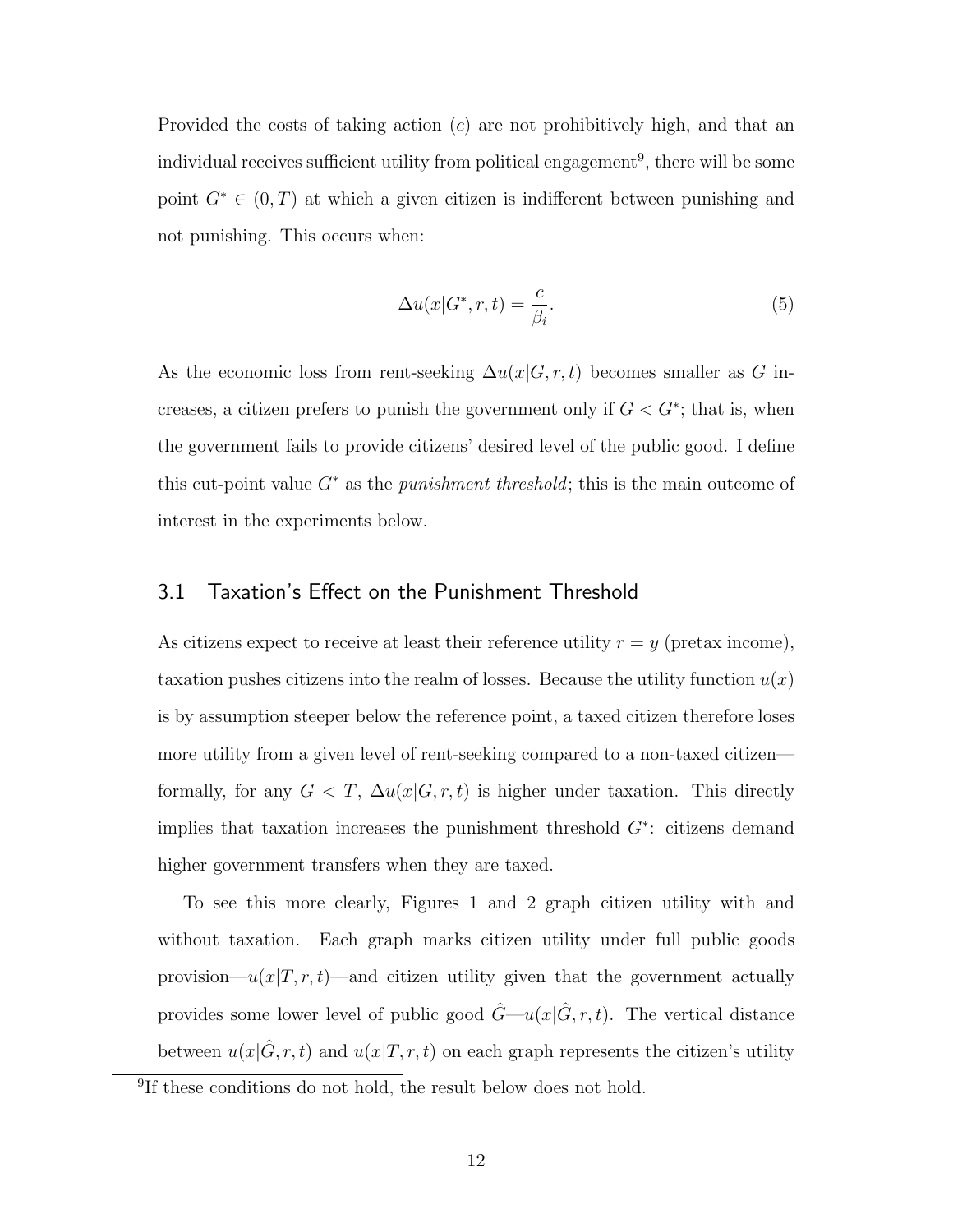loss from rent-seeking,  $\Delta u(x|\hat{G}, r, t)$ . In Figure 1, the citizen is not taxed and if  $G = 0$  the citizen's utility is at the origin. Any positive level of the public good represents a gain; utility is highest when  $G = T$ . Figure 2 depicts citizen utility under taxation. Now  $u(x|T, r, t)$  is at the origin, as the citizen requires full public goods provision to regain his loss of yt. For any partial public goods provision  $G < T$  the citizen's utility is still below the reference point.

Let  $\Delta_t u(x|G, r, t)$  and  $\Delta_0 u(x|G, r, t)$  be the losses from rent-seeking with and without taxation, respectively. In the graphs, the slope of the utility curve between full and actual public goods provision—that is, between  $u(x|T, r, t)$ and  $u(x|\hat{G}, r, t)$ —is steeper for the taxed citizen, implying that  $\Delta_t u(x|\hat{G}, r, t) >$  $\Delta_0u(x|\hat{G}, r, t)$ : a taxed citizen loses more utility from any given level of partial public goods provision than a non-taxed citizen. The online appendix contains a formal proof that this holds for any loss-aversion function  $u(x)$  and any level of public goods  $G \in [0, T)$ . As the rent-seeking loss  $\Delta u(x|G, r, t)$  decreases as G increases, citizens will demand more transfers, and thus have a higher punishment threshold, when they are taxed:  $G_t^* > G_0^*$ . This is the critical implication tested in the experiments below.<sup>10</sup>

#### 3.2 Taxation and variation in the propensity for punishment

The model's second prediction concerns the degree to which taxation will increase a citizen's willingness to punish rent-seeking. Recall that a higher punishment threshold indicates that a citizen is more willing to punish rent-seeking. This occurs because the expressive benefits of punishment are higher, relative to the costs. Taxation increases the punishment threshold, but it is also a function of the parameter  $\beta_i$ , which can be understood as a citizen's personal propensity for civic

<sup>&</sup>lt;sup>10</sup>Taxation also increases punishment if citizens are not reference-dependent and  $u(x)$  is globally concave. The experiments control for such income effects.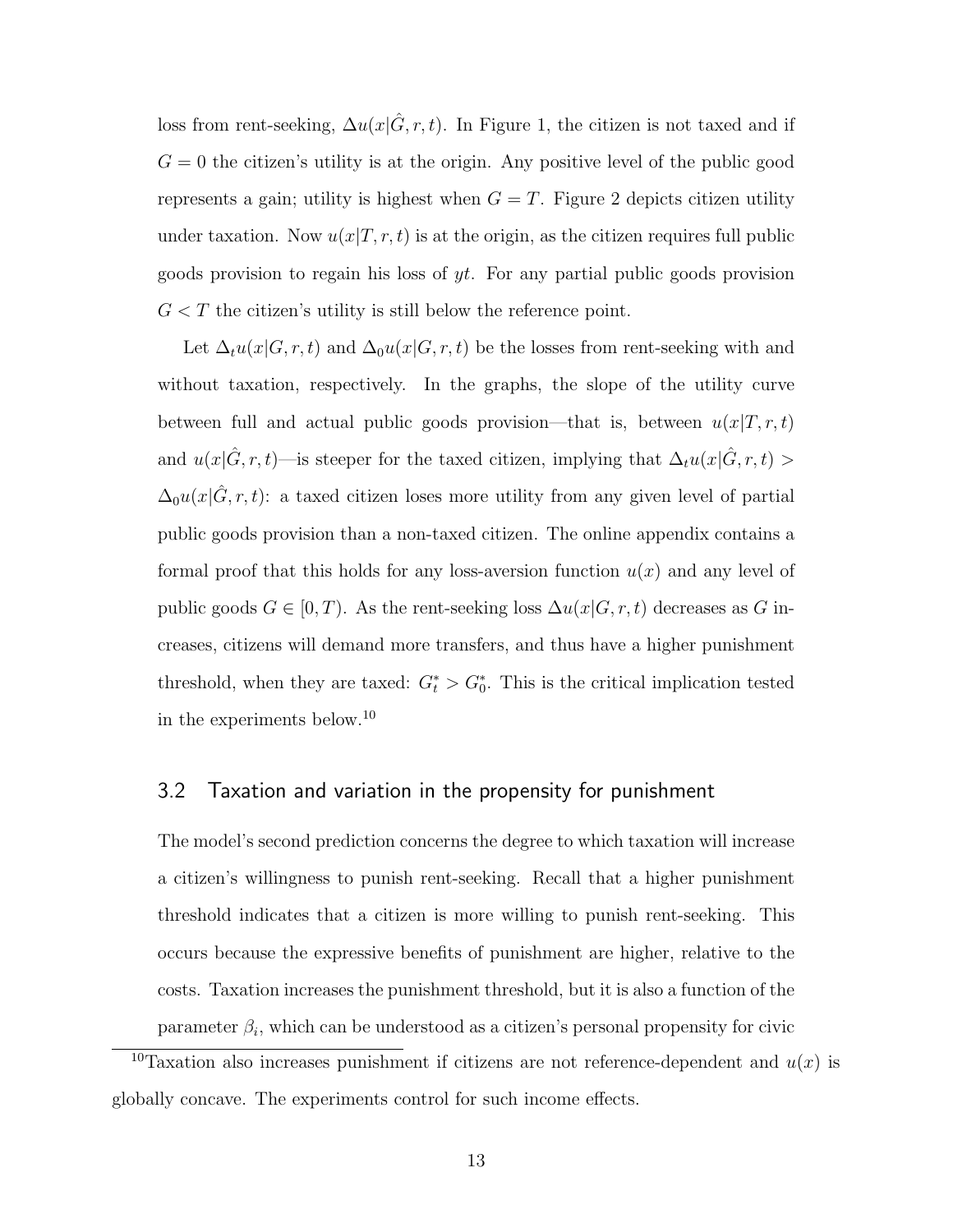

Figure 1: *Economic utility for a non-taxed citizen*. The origin represents utility when  $G = 0$ . The two points mark utility if  $G = T$ —full public goods provision—and utility given that the government actually provides  $G = \hat{G}$ . The vertical distance between the points is  $\Delta_0 u(x|\hat{G})$ , the economic utility an untaxed citizen loses from rent-seeking.



Figure 2: Economic utility of a taxed citizen. For all  $G < T$  the citizen is in the realm of losses. The two points mark utility if  $G = T$ —full public goods provision—and utility given that the government actually provides  $G = \hat{G}$ . The vertical distance between the two points is  $\Delta_t u(x|\tilde{G})$ , the economic utility a taxed citizen loses from rent-seeking.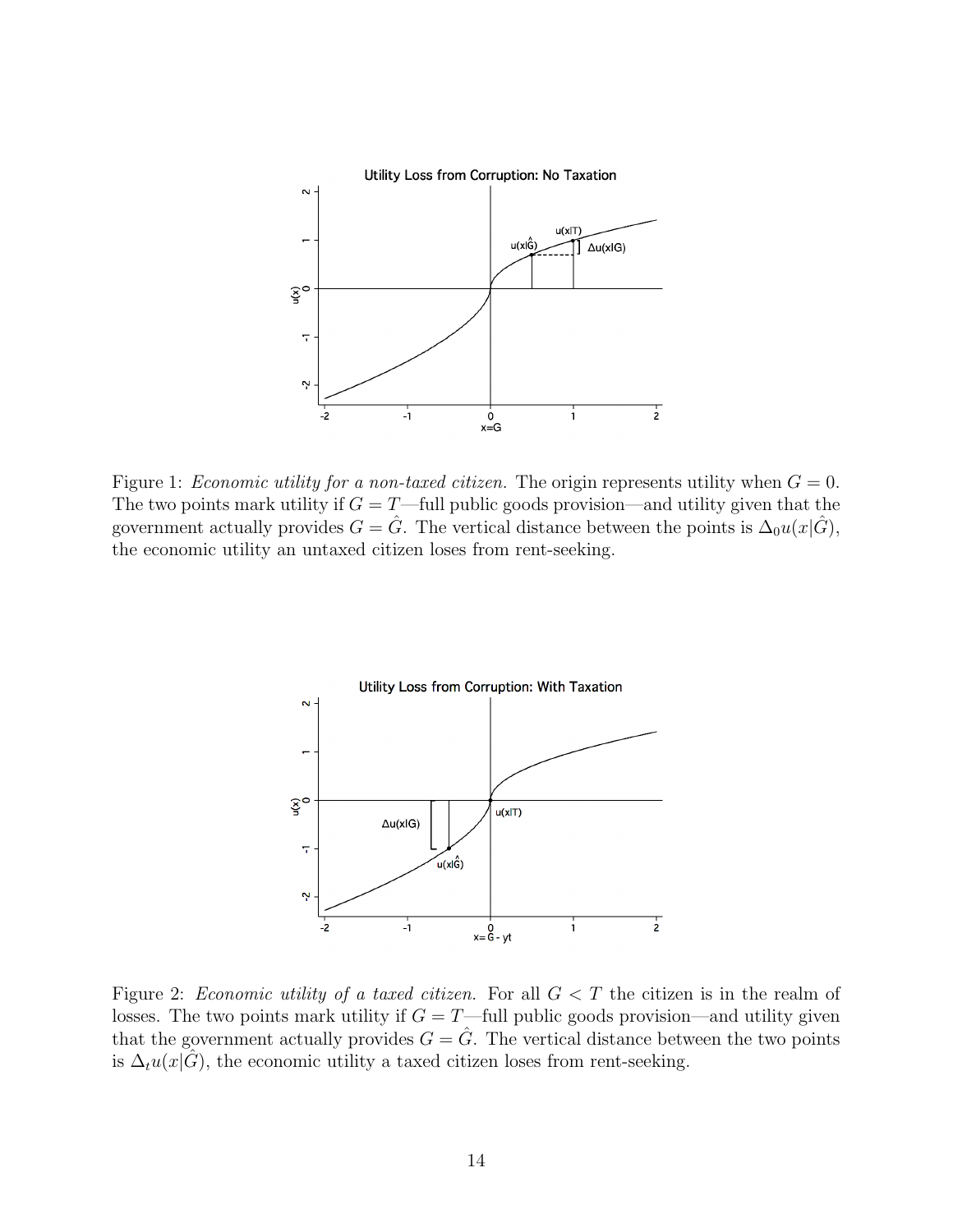engagement. As  $\beta_i$  increases, a citizen's expressive benefit from punishing the government increases; this raises the punishment threshold  $G^*$ . However, there is also an interaction effect between taxation and  $\beta_i$ , and so the degree to which taxation increases willingness to punish will be a function of a citizen's underlying propensity for engagement. The model predicts that, as  $\beta_i$  increases and citizens care more about punishment, taxation will at first have an increasingly large effect on citizens' willingness to punish, but at some point the effect of taxation will peak, and among citizens with a higher propensity to punish an increase in  $\beta_i$  leads to a smaller effect of taxation on punishment, although the effect always remains positive.

To see this more clearly, Figure 3 plots a citizen's punishment threshold  $G^*$ , with and without taxation, as a function of her propensity for punishment  $\beta_i$ . The punishment threshold is increasing in  $\beta_i$ , and is always higher under taxation. However, the vertical distance between the two curves—the effect of taxation on a citizen's punishment threshold—is not constant.



Figure 3: Citizens' Punishment Thresholds With and Without Taxation: Heterogeneity in  $\beta_i$ . A functional form was chosen for  $u(x)$ ; c, y, and T match the experimental values.

Figure 4 graphs  $\Delta G^* = G_t^* - G_0^*$ , the difference between a citizen's punishment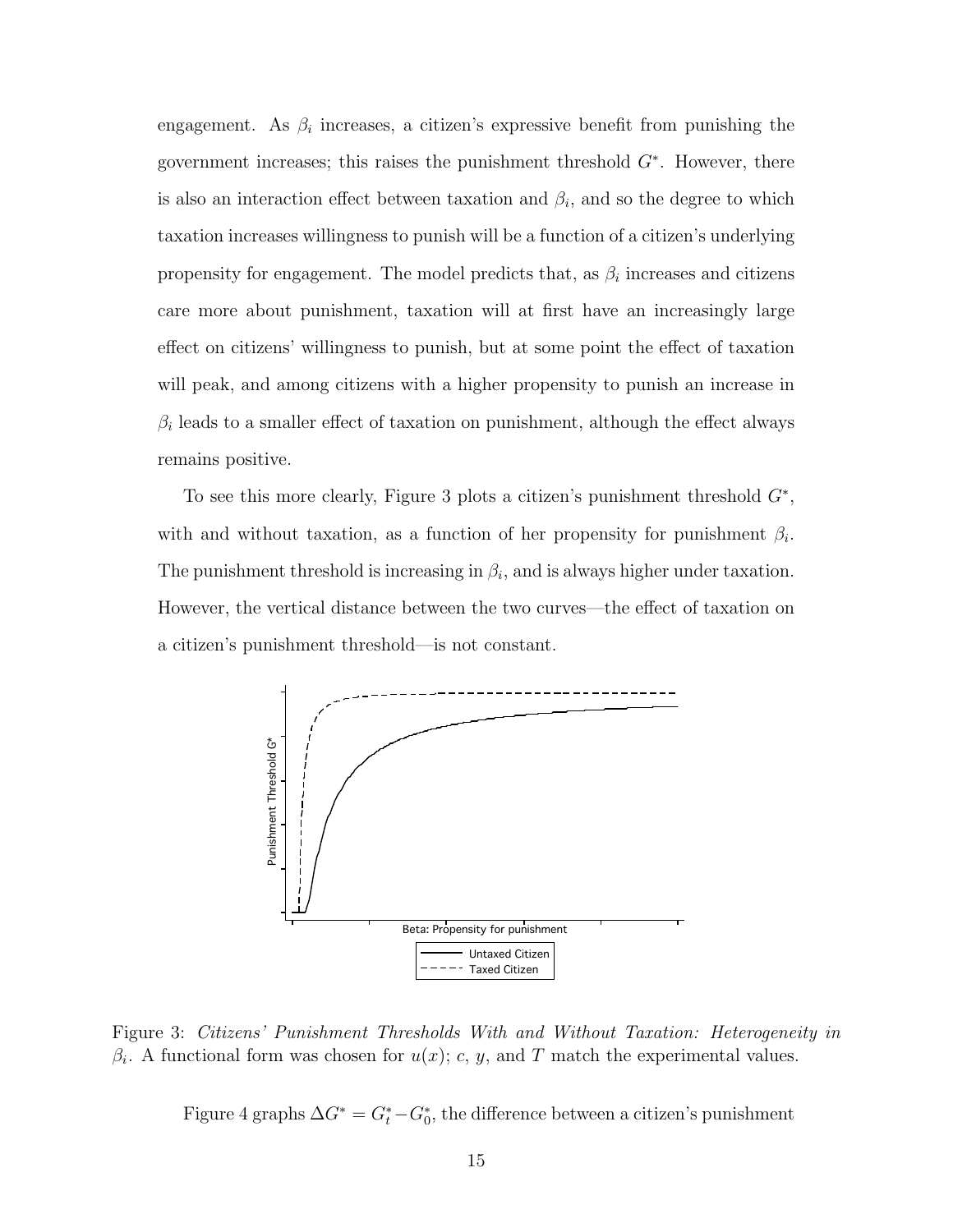

Figure 4: Heterogeneity in taxation's effect on punishment as a function of  $\beta_i$ .

threshold with and without taxation, as a function of  $\beta_i$ . For a given  $\beta_i$ , this is the vertical distance between the two lines in Figure 3. Citizens with a very low  $\beta_i$  never punish with or without taxation:  $G_t^* = G_0^* = 0$ , and taxation has no effect on punishment. The next segment of the parameter space represents individuals with slightly higher propensity for punishment  $\beta_i$ : without taxation they never punish and  $G_0^* = 0$ , but with taxation  $G_t^*$  is positive and is increasing  $\beta_i$  increases. The treatment effect of taxation therefore increases as  $\beta_i$  increases.<sup>11</sup> Past a certain level of  $\beta_i$ , both  $G_t^*$  and  $G_0^*$  are positive, such that citizens punish at least some levels of corruption with or without taxation. In this part of the parameter space the effect of taxation on the punishment threshold is at first increasing in  $\beta_i$ . However, it soon reaches a threshold  $\bar{\beta}$  such that, for all  $\beta_i > \bar{\beta}_i$ , the effect of taxation *decreases* as  $\beta_i$  increases, asymptoting towards zero. The online appendix contains a proof that, for any loss-averse function  $u(x)$ , this turning point will occur for  $\beta_i$  such that  $G_0^*(\bar{\beta}_i) \in (0, \frac{7}{2})$  $(\frac{T}{2})$ .<sup>12</sup> Thus for

<sup>&</sup>lt;sup>11</sup>In the experiments,  $\langle 1\%$  of respondents fall into the first two categories.

<sup>&</sup>lt;sup>12</sup>It also proves that  $\Delta G^*$  will take the shape described here.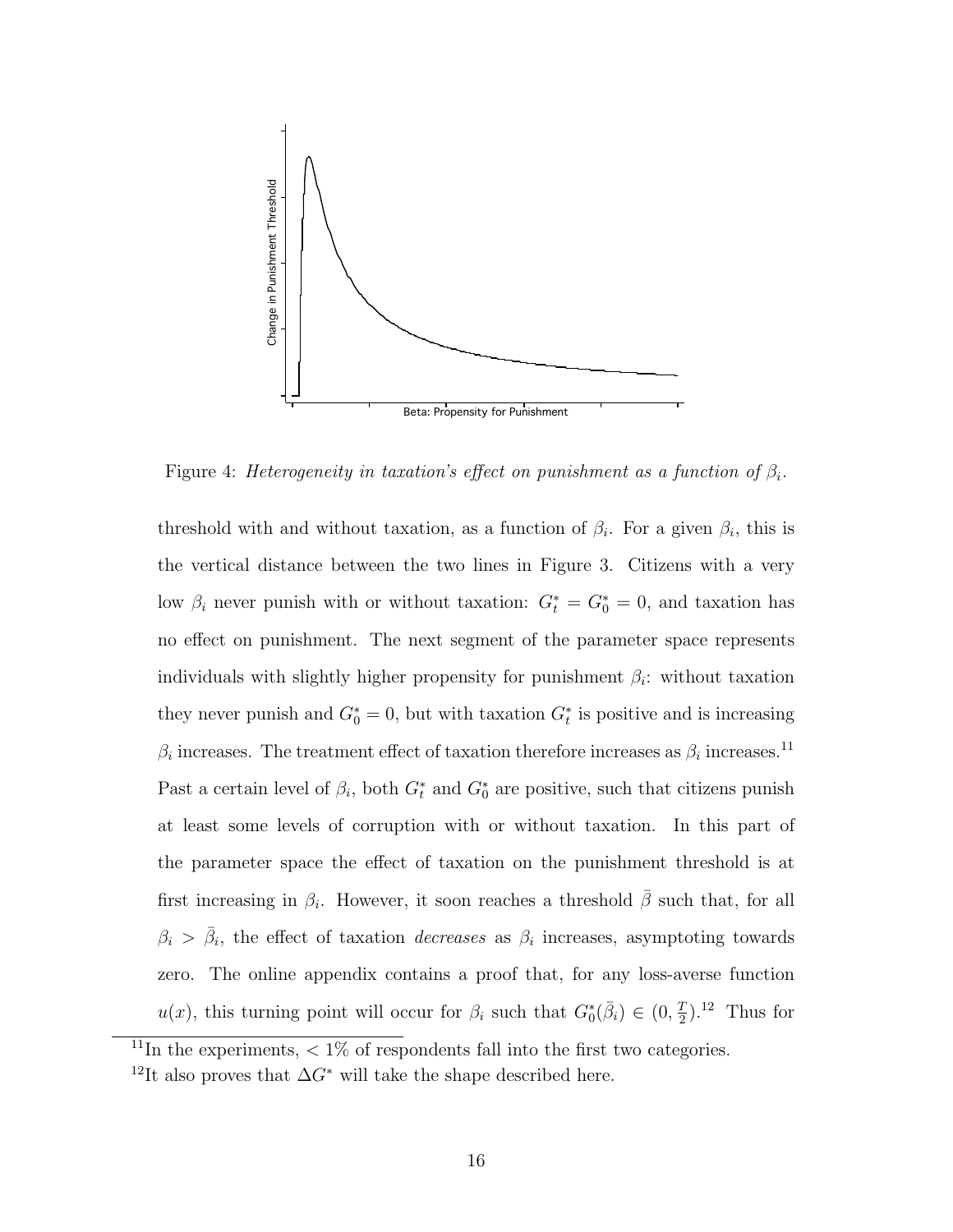the experimental sample below, we should expect the effect of taxation to first increase and then decrease as  $\beta_i$  increases. A natural interpretation of this is that those who care strongly about rent-seeking (high  $\beta_i$ ) already punish at high levels, so taxation moves them only slightly, while those who care very little about rent-seeking (low  $\beta_i$ ) are likewise difficult to move; it is those in the middle who are most affected by taxation.

#### 3.3 Alternative Mechanisms

Behavioral economics has shown that individuals punish behavior that is perceived as unfair (Fehr and Schmidt, 1999; Fehr and Gächter, 2000). This suggests a potential alternative mechanism to loss aversion – there may be a stricter societal fairness norm regarding how tax dollars should be spent. This mechanism, tested in Section 6, would require a slightly different model. Instead of multiplying the expressive parameter  $\beta_i$  by the utility lost from taxation, assume instead that it is multiplied by  $\frac{T-G}{T}$ , the percent of the budget that is misused. In this alternative model, taxation affects behavior by increasing the expressive benefit  $\beta_i$ a citizen receives from punishment; this represents a shift in fairness norms that increases the citizens' punishment threshold  $G^*$ <sup>13</sup>. This model predicts that citizens will be more likely to punish when they are taxed. However, the implication derived in Section 3.2 does not hold: while the loss aversion model predicts that the effect of taxation is increasing then decreasing over the parameter space in which  $\beta_i$  induces  $G_0^* > 0$ , the fairness model predicts a monotonically decreasing effect of taxation over the same range.

<sup>13</sup>Formally,  $G^* = T(1 - \frac{c}{\beta}$  $\frac{c}{\beta_i(t)}$ ).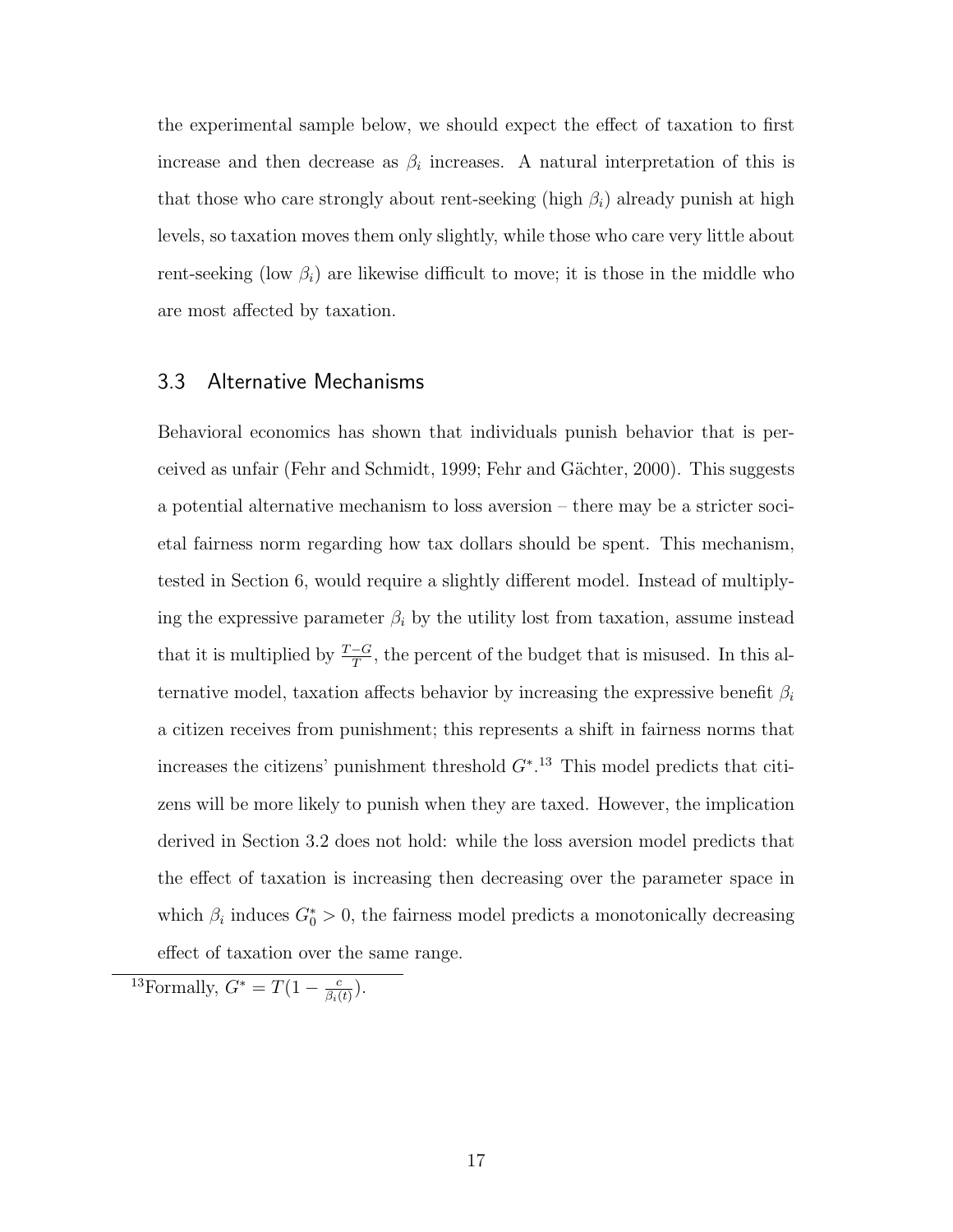#### 3.4 Discussion

The loss aversion mechanism demonstrates how taxation can increase citizens' demands even in the absence of formal bargains between citizens and governments.<sup>14</sup> It generates two testable predictions: first, that taxation increases punishment thresholds—inducing citizens to demand higher transfers from leaders when they are being taxed—and, second, that taxation should raise this threshold the most for individuals who punish only high levels of corruption without taxation; the treatment effect will be smaller for individuals who already punish even mild deviations without taxation.

Rigorously testing this theory necessitates finding exogenous variation in taxation and isolating the behavioral effect of taxation from other proposed mechanisms through which taxation affects accountability. While these issues are difficult to overcome using observational data, it is possible to isolate the effect in a laboratory setting. This paper now introduces laboratory experiments designed to test whether taxation increases citizens' willingness to punish, even absent an economic benefit from doing so. These experiments, conducted in Kampala, Uganda, provide the first micro-level evidence that taxation induces citizens to demand higher levels of accountability from government leaders.

## 4 Methodology

These experiments build on existing evidence that individuals are willing to take costly actions to impose sanctions on fellow players in varied settings (Henrich et al., 2006); that individuals punish in part to relieve negative emotions induced

<sup>14</sup>Tax bargaining and loss aversion may also interact: Fehr, Hart and Zehnder (2011) argues that contracts can serve as reference points. If tax bargains act as contracts, they may influence citizens' reference point regarding acceptable government allocations.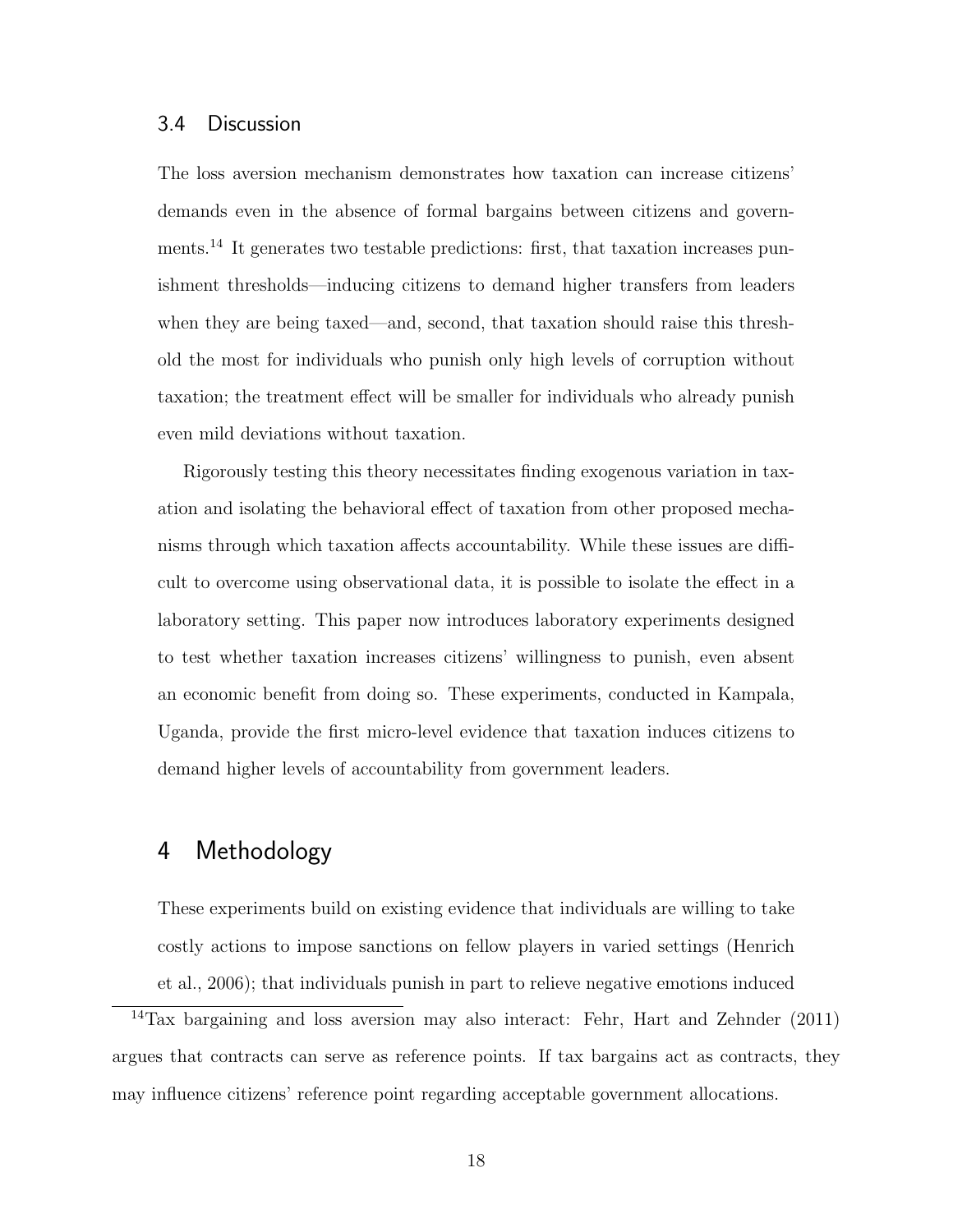by others' behavior (Fehr and G¨achter, 2000); and that laboratory experiments can be used to measure political preferences (Grossman, 2014).

#### 4.1 Experimental Design

The experiments were designed to separate the proposed behavioral mechanism from other potential effects of taxation. To eliminate the possibility of bargaining, taxation in the experiments is exogenously set and mandatory – citizens cannot threaten leaders with non-payment. To avoid information effects, the government's budget is held constant across treatments and is observed by citizens. To prevent citizens from using punishment as a signal to leaders in future rounds, the experiments are single-shot interactions.<sup>15</sup> As Fehr and Schmidt (1999) shows that punishment is due in part to inequity aversion, this is held constant across the two treatments below. Finally, citizens face no uncertainty about punishment; they make an ex ante punishment decision rule which is always enforced.

The experiment consisted of the "Tax" and "Grant" games, each played between one Citizen and one Leader.<sup>16</sup> In both games, the Leader is given a group fund to divide between himself and the Citizen. The Citizen can then pay to fine the Leader if she is dissatisfied with the allocation. The games differ in the source of the group fund. In the Tax game, the Citizen is given a wage of 10 money units (MU). Half of that money is taken as a tax, doubled (to 10 MU), and given to the Leader. In the Grant game, the Citizen receives wages of 5 MU, and 10 MU is given to the Leader as a non-earned group fund (similar to foreign aid or oil revenue). In both games, at the time the Leader makes his allocation decision the Citizen has 5 MU and the Leader has 10 MU; the decision trees

<sup>&</sup>lt;sup>15</sup>The impact of using single-shot games on external validity is discussed in Section 8.

<sup>16</sup>During enumeration, both roles were played by Ugandan citizens who were randomly assigned to a role.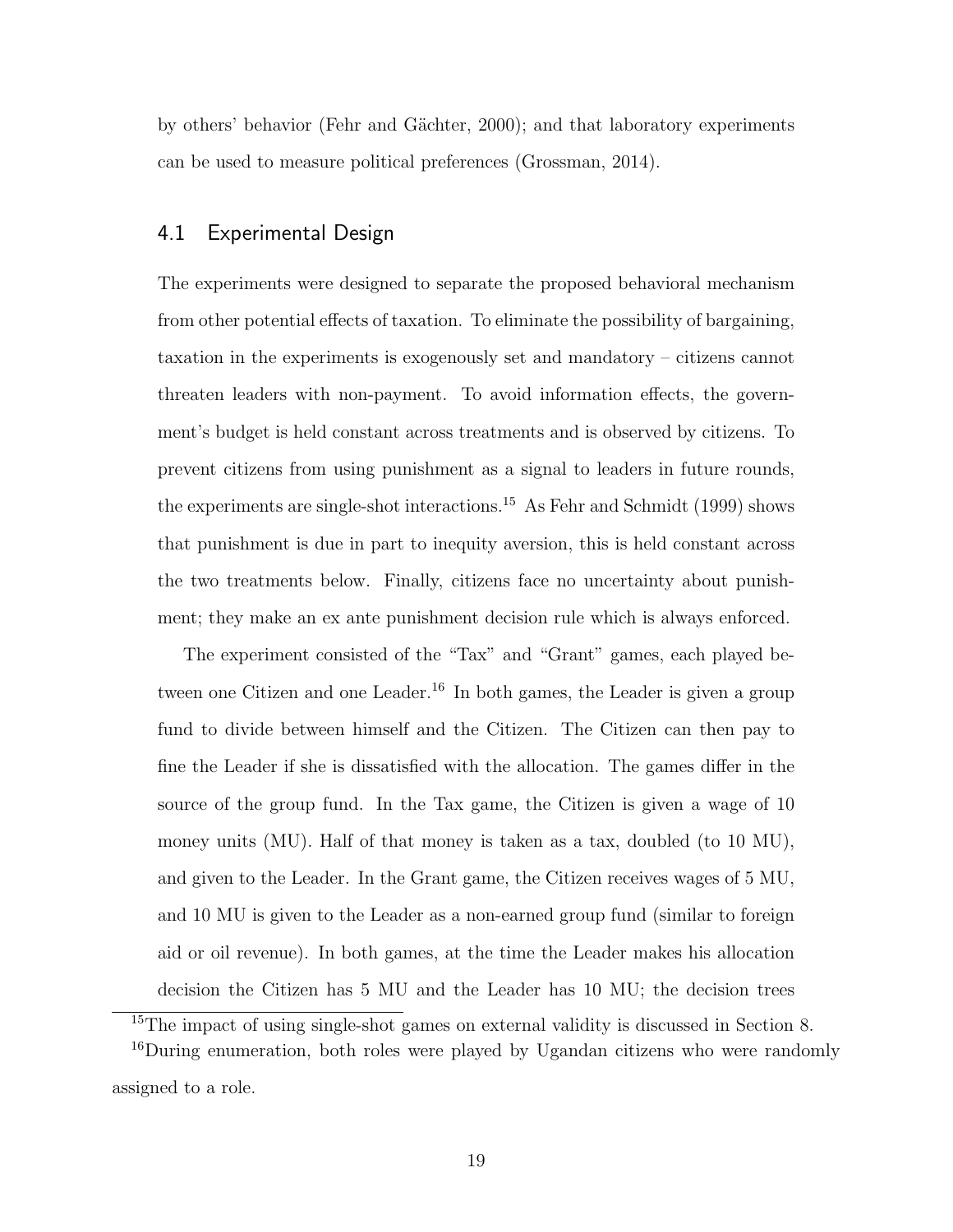are then identical. In both games, if the Citizen decides to punish the Leader, he pays 1 MU and 4 MU is removed from the Leader. For implementation purposes 1 MU was set at 100 Ugandan Shillings (UGX); real coins were used in all experiments.<sup>17</sup> Table 1 describes the stages of each game.

| <b>Stages</b> | Tax Game                                                                                                           | <b>Grant Game</b>                        |  |
|---------------|--------------------------------------------------------------------------------------------------------------------|------------------------------------------|--|
|               | Citizen given a wage of 10 MU.                                                                                     | Citizen given a wage of 5 MU.            |  |
| 2.            | Citizen taxed 5 MU - this is<br>doubled to 10 MU and given to<br>Leader as the group fund.                         | Leader given 10 MU as the group<br>fund. |  |
| 3.            | Leader allocates the 10 MU between himself and Citizen.                                                            |                                          |  |
| 4.            | Citizen observes Leader's decision and decides whether to<br>pay 1 MU to have enumerators remove 4 MU from Leader. |                                          |  |

Table 1: Timing of Tax  $\mathcal C$  Grant Games

As no one receives the money taken away in punishment, and as this is a singleshot interaction, the unique subgame-perfect Nash equilibrium of both games is for the Leader to offer 0 MU to the Citizen, who never punishes. Punishment is never economically rational, but rather a purely expressive action by the Citizen. The decision tree and payoffs are constant across both games; the only difference between the games is the framing effect created by having the group fund previously owned by the Citizen. Any differences in gameplay between the Tax and Grant games must therefore be due to a behavioral effect activated by taxing the Citizen. Calling the Leader's 10 MU the "group fund" eliminated the possibility that, in the Grant game, the Citizen would think that he had no right to the Leader's money.

While this experiment was designed to directly test the predictions of the  $171,000$  UGX is about US\$0.40, a significant amount of money for the sample population.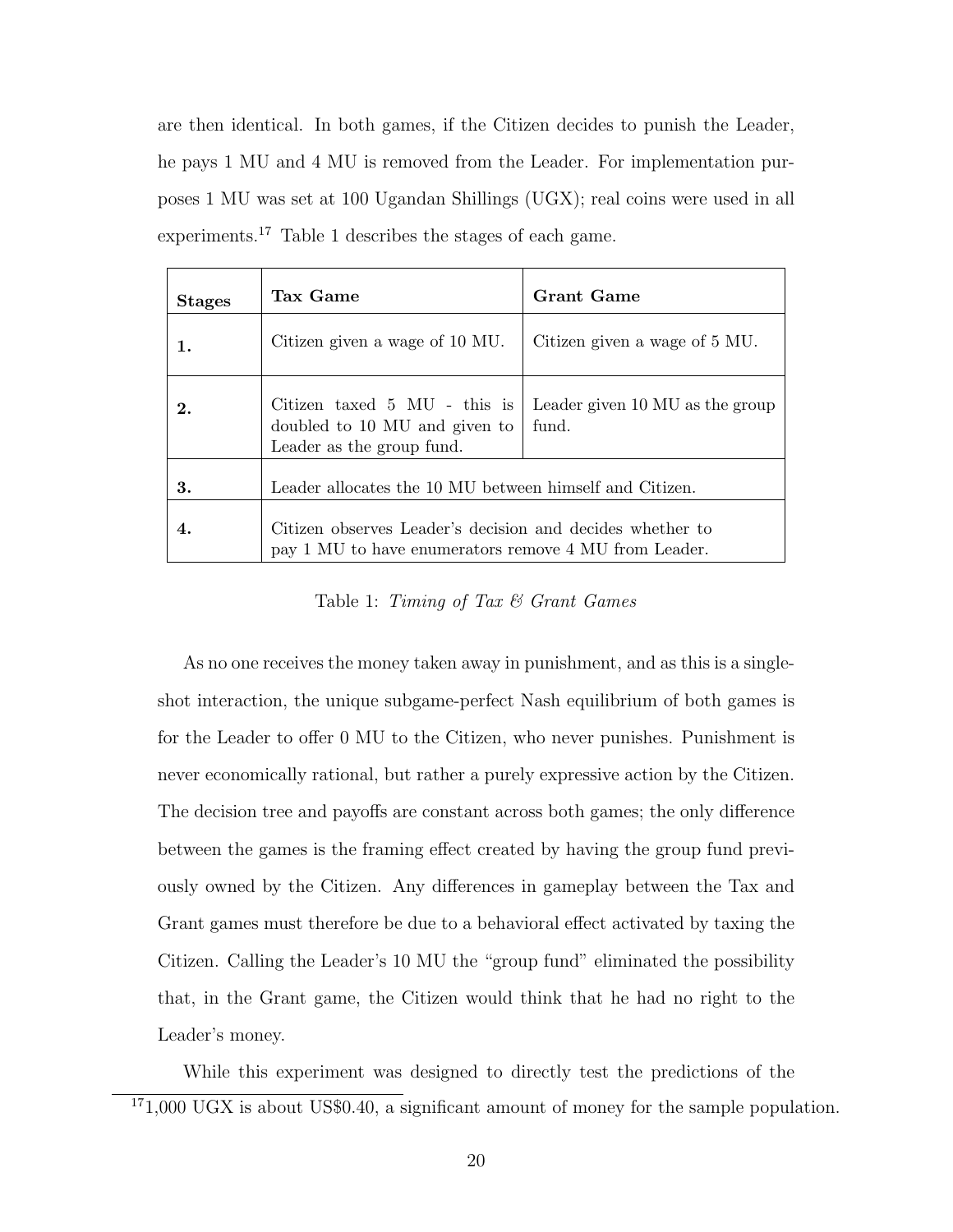formal theory, there are some necessary differences in the precise nature of the transfers between citizens and leaders. Instead of allocating the group fund (budget) between private rents and public goods, the Leader allocates between his own payoff and a monetary transfer to the citizen. This tests the relationship between taxation and citizens' demands for "something back", but cannot test demands for public goods explicitly. This limitation is necessary to precisely estimate and isolate the effect of taxation on citizens' punishment behavior. To at least partially address this gap, Section 7 uses a survey experiment to tie taxation to citizens' willingness to punish corruption more explicitly, in a context in which funds are being diverted from public goods.

#### 4.2 Implementation

The experiments were conducted in three low-income Baganda neighborhoods of Kampala, Uganda in 2012. Kampala has seen significant political mobilization around taxation in recent years, making it likely that the experiment would activate respondents' relevant norms and expectations. While the proposed theory is expected to apply to a broad range of settings, contextual differences can have large effects on how individuals behave in such experiments (Henrich et al., 2006).<sup>18</sup> Conducting the experiments in Uganda therefore increases the likelihood that the findings will transfer to similar low-income countries with low taxation and high corruption. The sample used here is therefore discussed in reference to the validity for sub-Saharan African countries where the effects of taxation are most pertinent for policy analysis.

Enumeration consisted of 18 sessions of approximately 20 respondents each, for a total sample of 371 respondents. All respondents were recruited from spec-

<sup>&</sup>lt;sup>18</sup>However, as loss aversion has been documented in many settings, this mechanism should apply widely.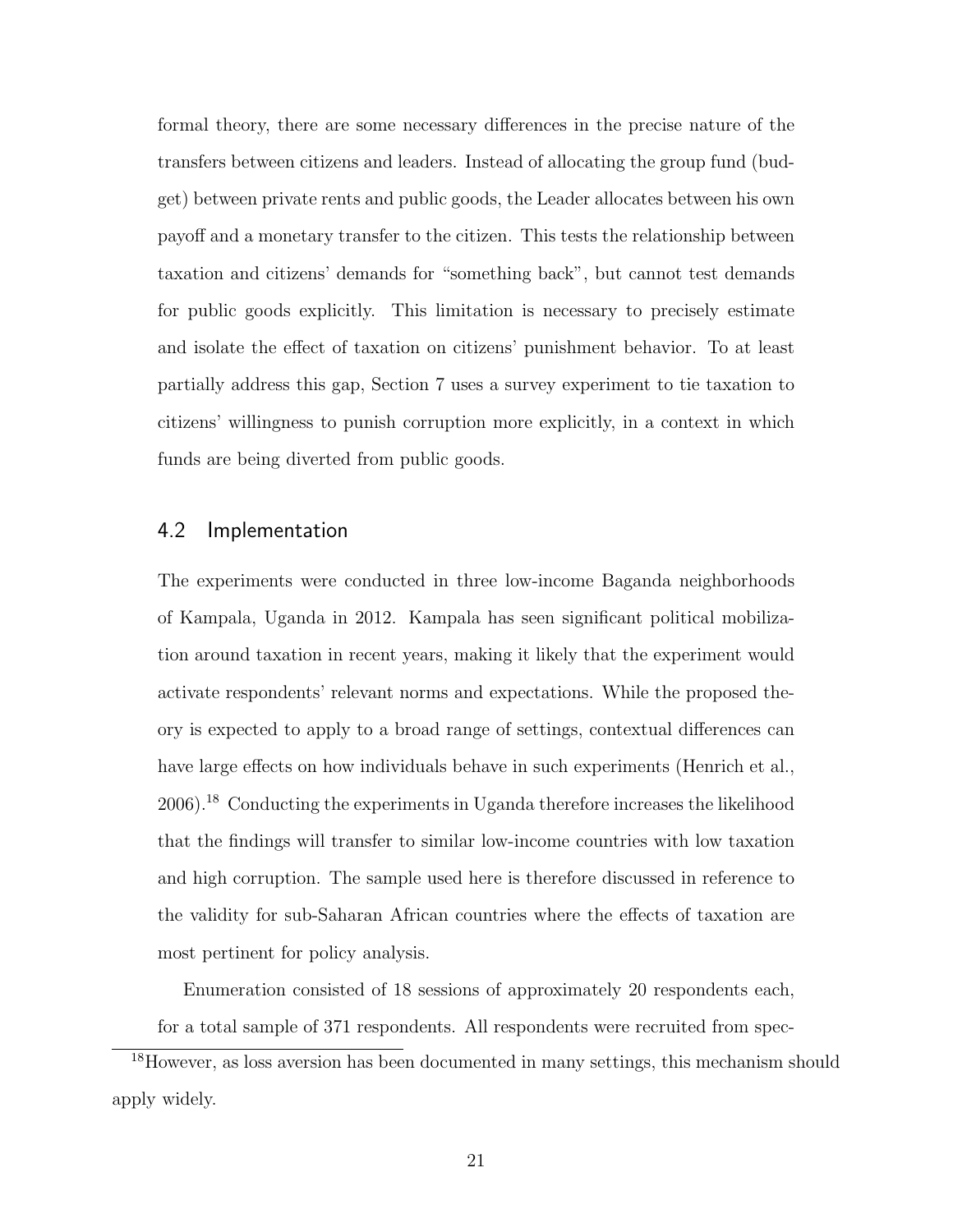ified neighborhoods near the enumeration sites. Upon arrival each participant was randomly assigned to a role and pairings in the games. Respondents in each session played both treatments, randomizing which game was played first. Due to ordering effects, the analysis relies only on the first game played. To increase statistical power, deception was used in role assignment – while respondents believed equal numbers were assigned to each role, only 20% of the sample was assigned to be Leaders, and each Leader was matched with four Citizens, resulting in 296 Citizens.<sup>19</sup> All respondents received 3,000 UGX for participation, plus their earnings from one randomly-selected round of each game.<sup>20</sup>

To ensure comprehension, enumerators verbally explained each game to the entire session, then again to each individual using coins and asking questions to gauge comprehension.<sup>21</sup> Each respondent was then told whether he was a Citizen or Leader and played the same single-shot game (either Tax or Grant) five times: each interaction is referred to here as a round. All pairings were anonymous, and respondents knew they had a different partner in each round. In rounds 2-5 respondents were told the results from their own previous pairing only, minimizing the ability of respondents to signal to the entire group.

To increase statistical power enumerators used the strategy method, eliciting Citizens' punishment preferences for every possible decision the Leader could have made.<sup>22</sup> From this the outcome variable was constructed: the threshold below

<sup>19</sup>To calculate Leader payouts, one of the four matched Citizens was randomly chosen. <sup>20</sup>The average payout was  $4,575$  UGX (US\$1.83); sessions lasted 3 hours. The author has no reason to believe that only paying out one round affected gameplay, however, any effect should result in less strategic behavior by respondents, making it more difficult to detect an effect of taxation.

<sup>21</sup>All examples used the same values, altering only the funding source.

<sup>22</sup>Enumerators stopped once they reached the threshold at which the Citizen would no longer punish the Leader; this reduced respondent fatigue.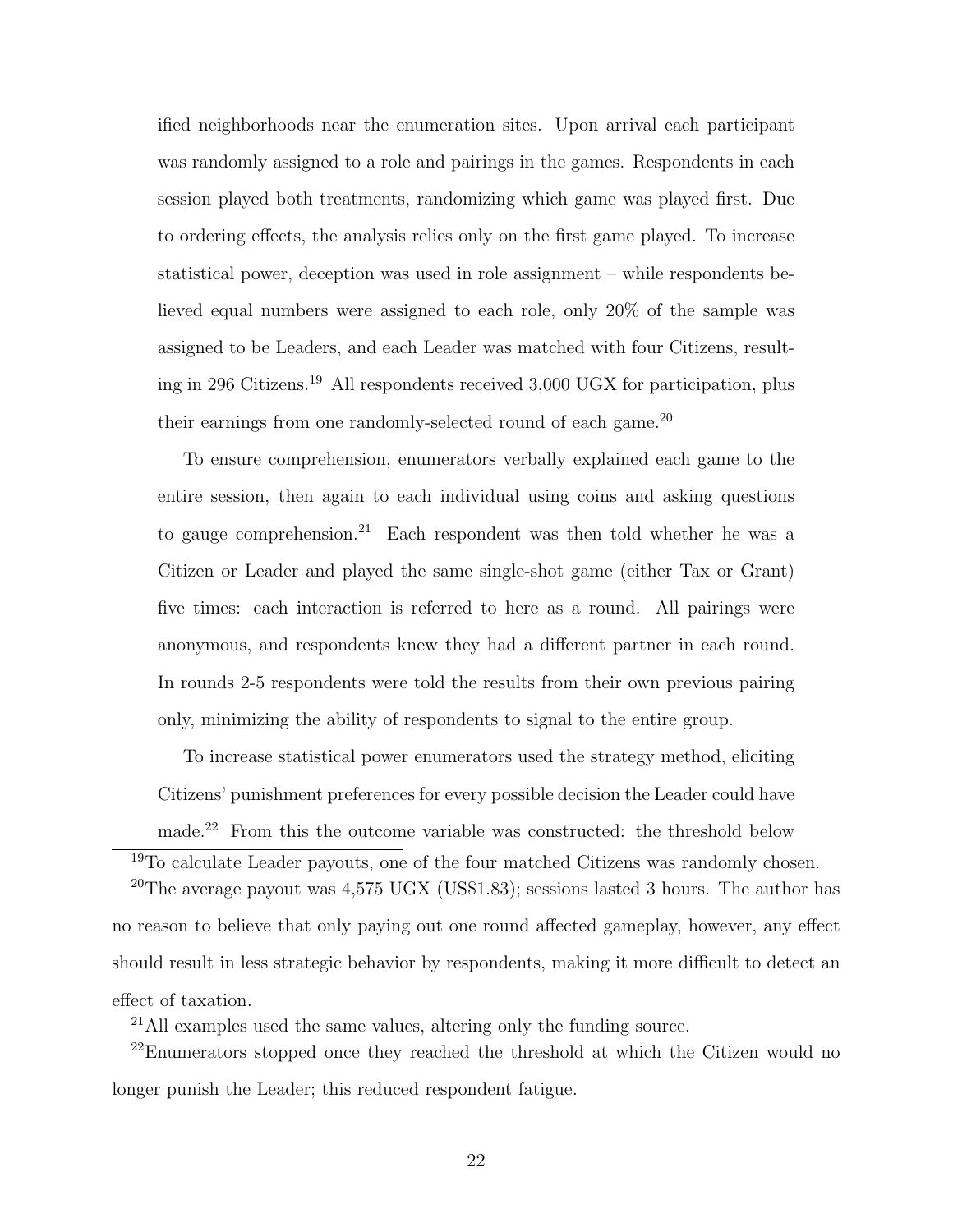which the Citizen would be willing to pay to punish the Leader. For example, if a Citizen would punish if the Leader passed back 300 UGX or less, the punishment threshold is 400 UGX. This is equivalent to  $G^*$  in the model, which predicts that taxed citizens will have higher thresholds.

The sample was 72% male and the average age was 22.7 years; a significant portion, 45%, was age 18 or 19. As a majority of countries in sub-Saharan Africa have a median age of 20 or less, this does not make the sample unrepresentative of the region (The C.I.A. World Factbook, 2014). About 43% of participants reported zero earnings over the previous four weeks; among wage-earners, the median monthly income was 110,000 UGX (US\$45). Balance tests confirm that the samples for the Tax and Grant games are well-balanced.<sup>23</sup> I expect the taxation treatment to have the strongest effect among the employed, men, and older Ugandans, as their greater exposure to taxation allows them to draw on relevant experiences and emotions when making decisions.

## 5 Results

The key outcome for each round is the Citizen's punishment threshold, defined as the smallest acceptable transfer from the Leader to the Citizen; this punishment threshold was one of the eleven 100-UGX increments between 0 and 1,000 UGX. The analysis uses the average of a respondent's choices across the five singleshot rounds as a dependent variable.<sup>24</sup> If taxation makes citizens more likely to punish leaders, the average punishment threshold for citizens should be higher in the Tax game than the Grant game. The analysis focuses on the decisions of Citizens, as the use of ordinary Ugandans as Leaders significantly reduces the

<sup>23</sup>See online appendix.

 $24$ This allows for individuals who adjusted their strategy across rounds. Dropping the first two rounds yields similar results.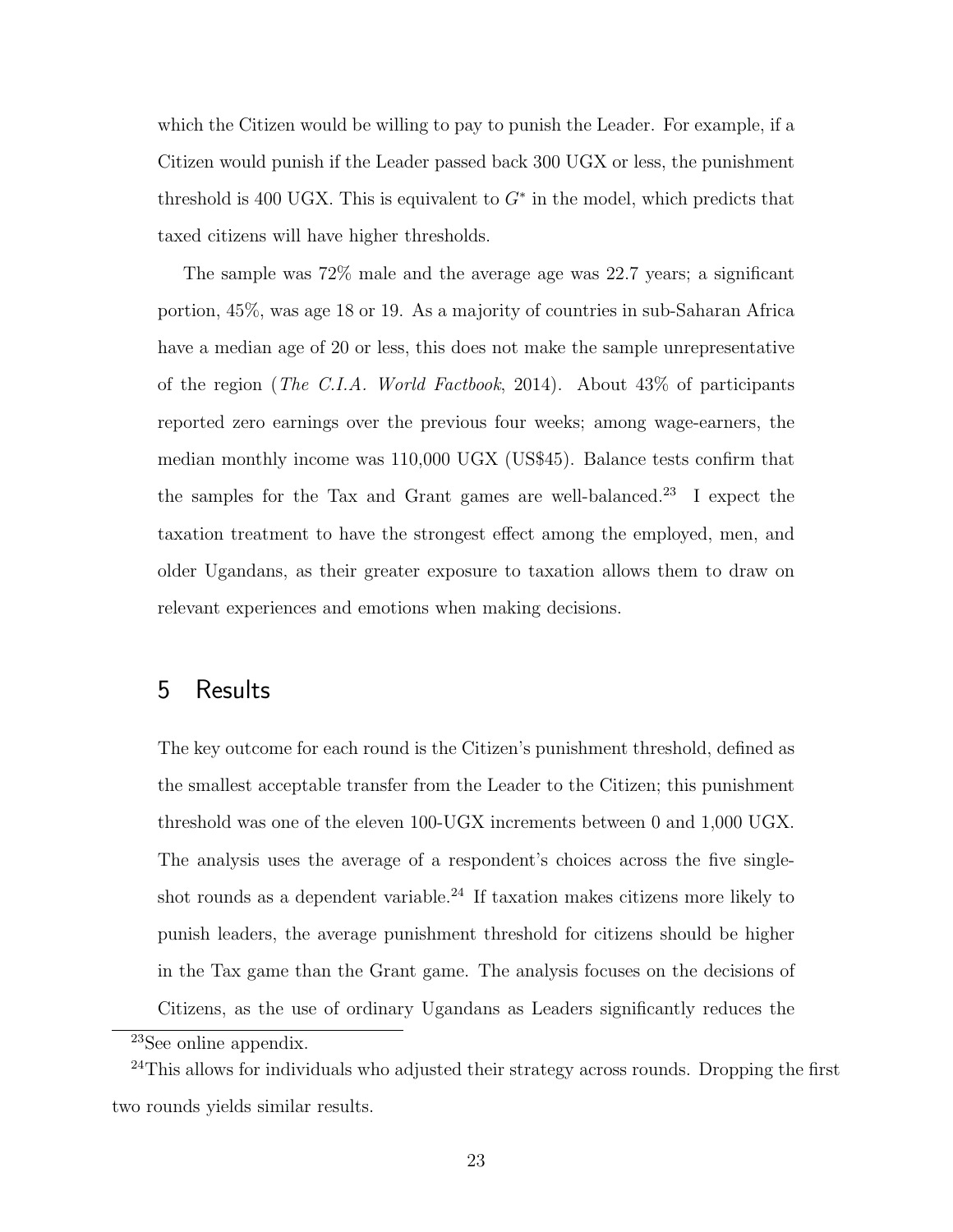external validity for these results.<sup>25</sup>

#### 5.1 Main Results

The results indicate a strong effect of taxation on respondents' willingness to punish leaders. Figure 5 presents kernel density estimates for the average Citizen punishment threshold in each treatment condition. Both curves are roughly normally distributed, with a clear shift to the right in the distribution of the Tax responses; the vertical lines show that, as predicted, the mean punishment cutoff is significantly higher for the Tax distribution. The regression results in Table 2 support this interpretation. Column 1 presents the bivariate result: taxation increased the average Citizen's punishment threshold from 408 UGX (out of 1,000) to 460 UGX - an increase of 12.7%. Column 2 adds site and enumerator fixed effects (FE) and standard errors (SE) clustered at the session level, while Column 3 adds demographic and economic controls; the estimates are stable and significant at the  $5\%$  level across specifications.<sup>26</sup>

These results are robust to alternative specifications, including using ordered probit; treating each single-shot round as a separate observation; dropping any one round from the average; and using different sets of control variables.<sup>27</sup>

### 5.2 Heterogeneity in  $\beta_i$

Figure 5 demonstrates significant variation in Citizens' punishment thresholds. I argue that this heterogeneity is due to variation in  $\beta_i$ , an individual's personal expressive benefit from punishment. The model predicts that the effect of taxation

<sup>&</sup>lt;sup>25</sup>There are no significant differences in Leader behavior between the two treatments, alleviating concerns that such differences are driving the results – see online appendix. <sup>26</sup>Due to missing data, there are 272 observations when controls are added. <sup>27</sup>See online appendix.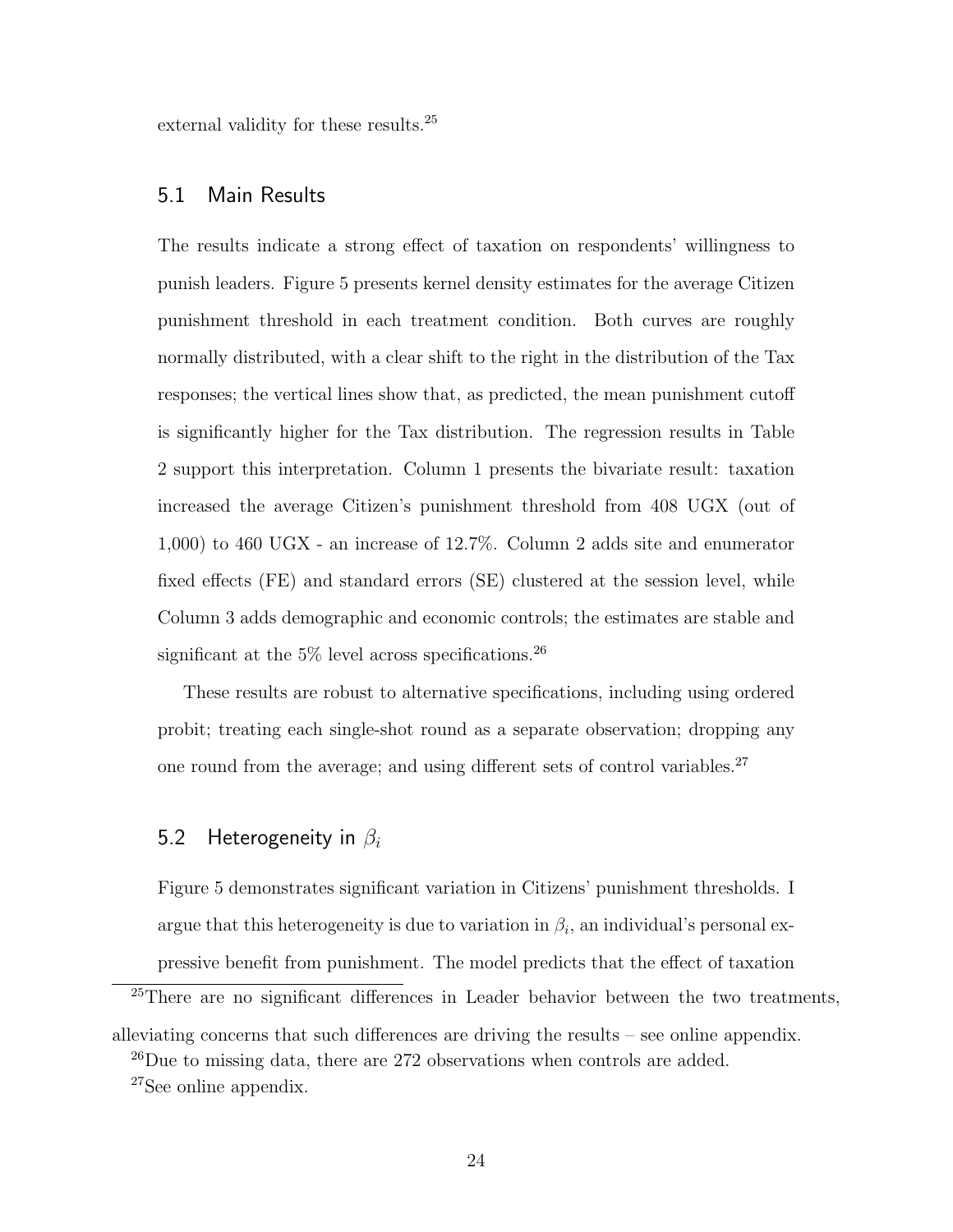

Figure 5: Distribution of Average Citizen Punishment Thresholds. Outcome is the 5-round average punishment threshold for each Citizen. Vertical lines depict group means.

| <b>VARIABLES</b>                 | (1)                   | (2)                   | (3)              |  |  |
|----------------------------------|-----------------------|-----------------------|------------------|--|--|
| Taxation                         | $54.18**$             | $54.25*$              | $56.37*$         |  |  |
| Constant                         | (19.10)<br>$408.3***$ | (22.44)<br>$413.2***$ | (21.52)<br>181.8 |  |  |
|                                  | (13.86)               | (24.32)               | (181.9)          |  |  |
| Controls                         | N                     | N                     | Y                |  |  |
| FE                               | N                     | Y                     | Y                |  |  |
| Observations                     | 296                   | 296                   | 272              |  |  |
| R-squared                        | 0.027                 | 0.089                 | 0.142            |  |  |
| Standard errors in parentheses   |                       |                       |                  |  |  |
| *** p<0.001, ** p<0.01, * p<0.05 |                       |                       |                  |  |  |

Table 2: Tax & Grant Game Results: Average Citizen Punishment Threshold (OLS). The dependent variable is a Citizen's average punishment threshold. Columns 2 and 3 include enumerator and site FE and SE clustered by session; Column 3 includes controls for age, gender, education, income, social capital, and voting.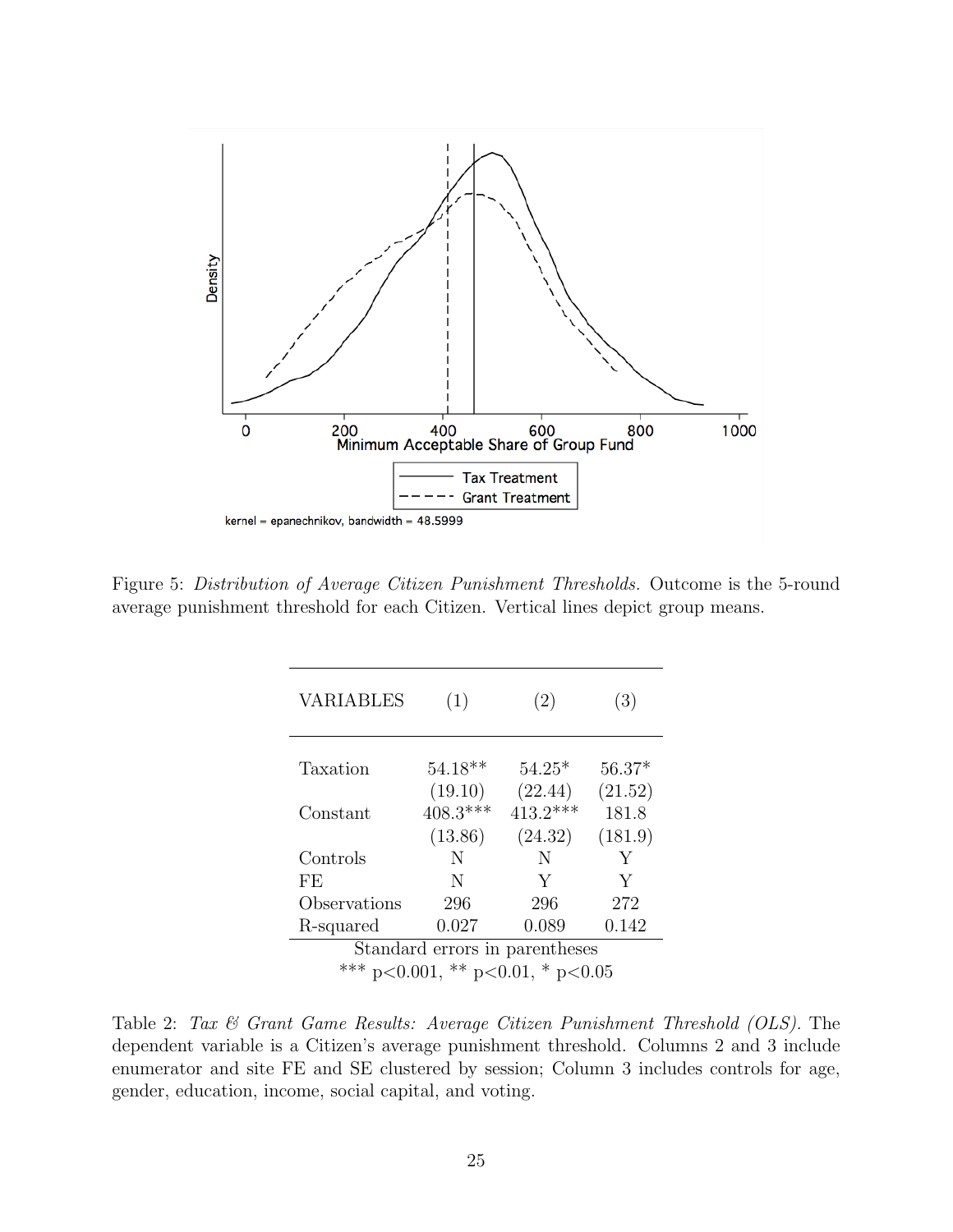on an individual's punishment threshold should at first increase as  $\beta_i$  increases, then decrease over most of the parameter space, as shown in Figure 4. This implication is not predicted by the fairness mechanism, or by a reference-dependent model in which  $u(x)$  is globally concave; both predict a monotonically decreasing effect of taxation as  $\beta_i$  increases over the range in which  $G_0^* > 0$ .

I test this prediction using quantile regressions, estimating how taxation affects different points in the distribution of responses. The critical assumptions for this analysis are that the distribution of  $\beta_i$  is balanced across Citizens in the Tax and Grant games, and that if  $\beta_i > \beta_j$ ,  $G_i^* > G_j^*$ : a respondent's average punishment threshold  $G^*$  is a proxy for the level of expressive benefit  $\beta_i$ <sup>28</sup> Figure 6 plots the estimated coefficients from quantile regressions run for quantiles 5 to 95, along with the estimated curve for the coefficients.<sup>29</sup> The effect of taxation is always positive and, as predicted, the coefficient on taxation first rises, then declines as the quantile increases further. This suggests that the taxation treatment has a larger impact on respondents who are less politically engaged.<sup>30</sup>

#### 5.3 Subgroup Analysis

I expect that treatment effects will be strongest when taxation is highly salient for respondents, as the treatment can better activate the relevant norms. In the Ugandan sample, three potential sources of treatment heterogeneity are gender, age, and income. Ugandan women were exempt from the graduated tax, reducing its salience. Teenagers and the unemployed may similarly be less exposed to

<sup>28</sup>The first assumption is met by random assignment. As a wide range of covariates fail to predict in-game behavior, the second assumption seems reasonable.

<sup>29</sup>All regressions included fixed effects.

 $30As$  the highest punishment threshold in the Grant game is  $76\%$  of the maximum, ceiling effects are not a concern.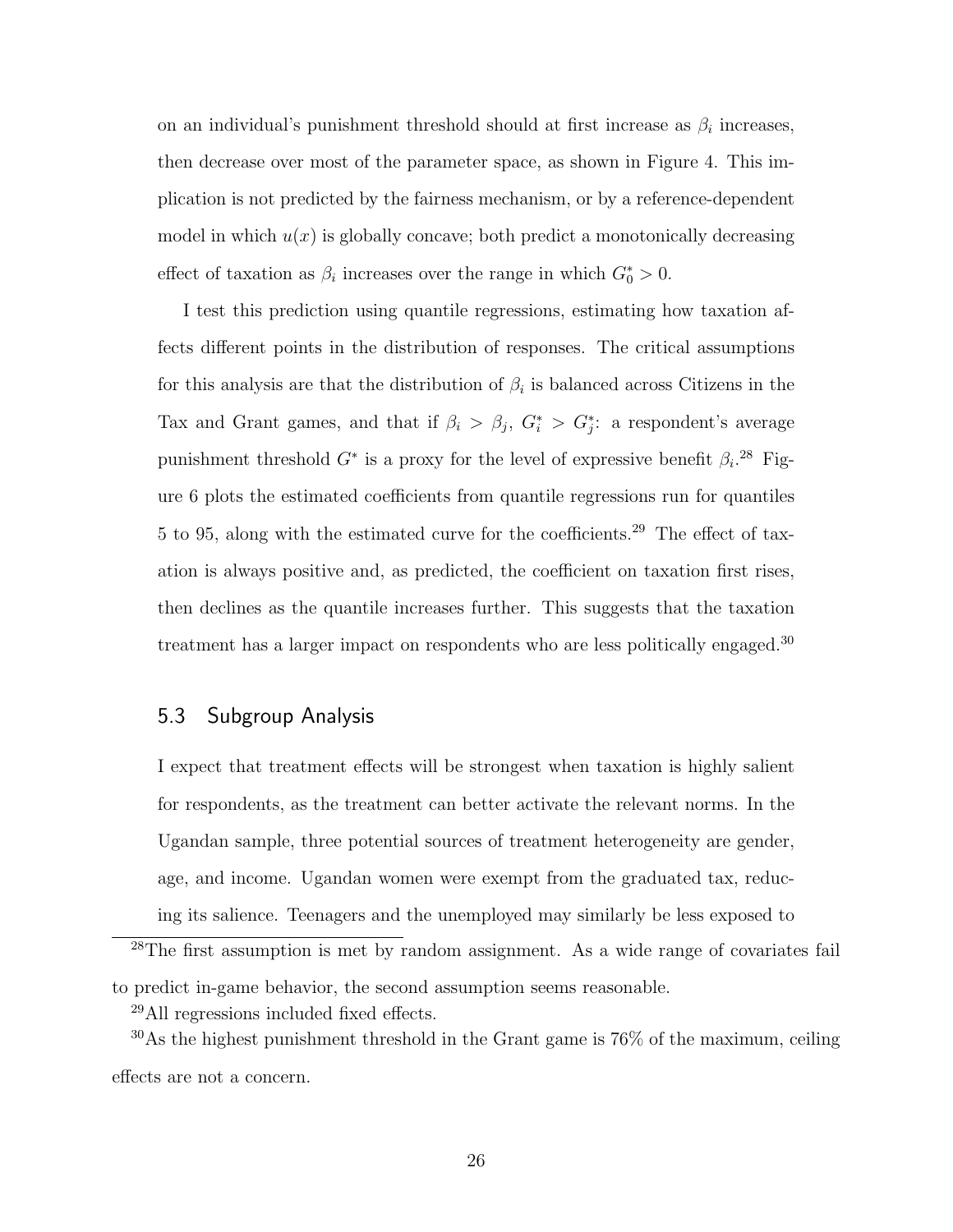

Figure 6: Estimated Quantile Effects of Taxation on Punishment Thresholds. Dots depict regression coefficients of taxation at quantiles 5 to 95. The horizontal line depicts the treatment effect of taxation on the distribution's mean; the curved line shows the smoothed values for the pattern of coefficients.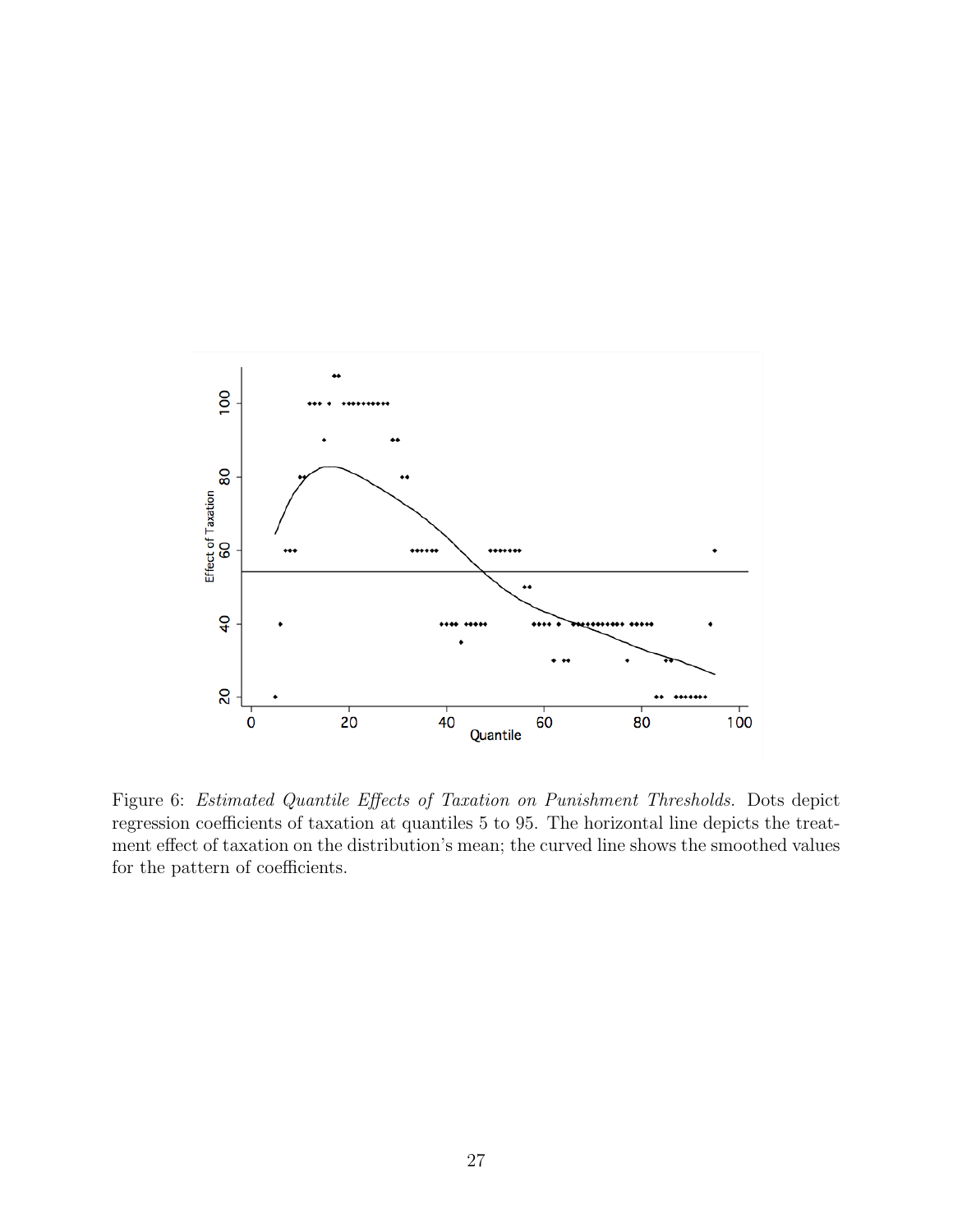taxes; their overrepresentation in the sample also makes it important to check that they are not driving the results. $31$  Isolating the effect of taxation on adult, wage-earning men tests the group of Ugandans where a treatment effect is likely strongest, but also provides a sample that may be closer to the relevant population in other countries. Table 3 shows the heterogeneity results. For comparison, Column 1 reports the full-sample results. Columns 2-4 test each potential source of heterogeneity, and Column 5 includes all three interactions.

|                                       | (1)             | (2)       | (3)      | (4)       | (5)        |
|---------------------------------------|-----------------|-----------|----------|-----------|------------|
| VARIABLES                             | <b>Baseline</b> | Gender    | Income   | Age       | All        |
|                                       |                 |           |          |           |            |
| Taxation                              | $56.37*$        | $61.72**$ | $79.54*$ | $95.41**$ | $115.4***$ |
|                                       | (21.52)         | (19.84)   | (28.57)  | (32.67)   | (28.25)    |
| Female                                |                 | $-24.77$  |          |           | $-16.82$   |
|                                       |                 | (25.27)   |          |           | (25.44)    |
| Taxation*Female                       |                 | $-20.46$  |          |           | $-47.25$   |
|                                       |                 | (53.36)   |          |           | (46.95)    |
| No Income                             |                 |           | 43.22    |           | 23.03      |
|                                       |                 |           | (38.86)  |           | (41.95)    |
| Taxation*No Inc                       |                 |           | $-53.00$ |           | $-13.08$   |
|                                       |                 |           | (44.60)  |           | (52.70)    |
| Teenager                              |                 |           |          | 58.67     | 59.17      |
|                                       |                 |           |          | (31.53)   | (31.25)    |
| Taxation*Teen                         |                 |           |          | $-87.22*$ | $-92.33$   |
|                                       |                 |           |          | (39.96)   | (43.80)    |
| Constant                              | 216.3           | 213.2     | 181.0    | 115.1     | 93.41      |
|                                       | (180.4)         | (178.6)   | (192.5)  | (202.3)   | (213.3)    |
|                                       |                 |           |          |           |            |
| Observations                          | 272             | 272       | 272      | 272       | 272        |
| R-squared                             | 0.142           | 0.142     | 0.149    | 0.158     | 0.164      |
| Robust standard errors in parentheses |                 |           |          |           |            |

Robust standard errors in parentheses

\*\*\* p<0.001, \*\* p<0.01, \* p<0.05

Table 3: Treatment Heterogeneity in Political Tax & Grant Games (OLS). Column 1 reports the baseline treatment effect of taxation. Columns 2-5 report results for heterogeneity by gender, income, age, and all three. All specifications include controls, enumerator and site FE, and SE clustered by session.

 $31$  Teens are those ages 18 and 19. No Income refers to those reporting zero wages in the past four weeks.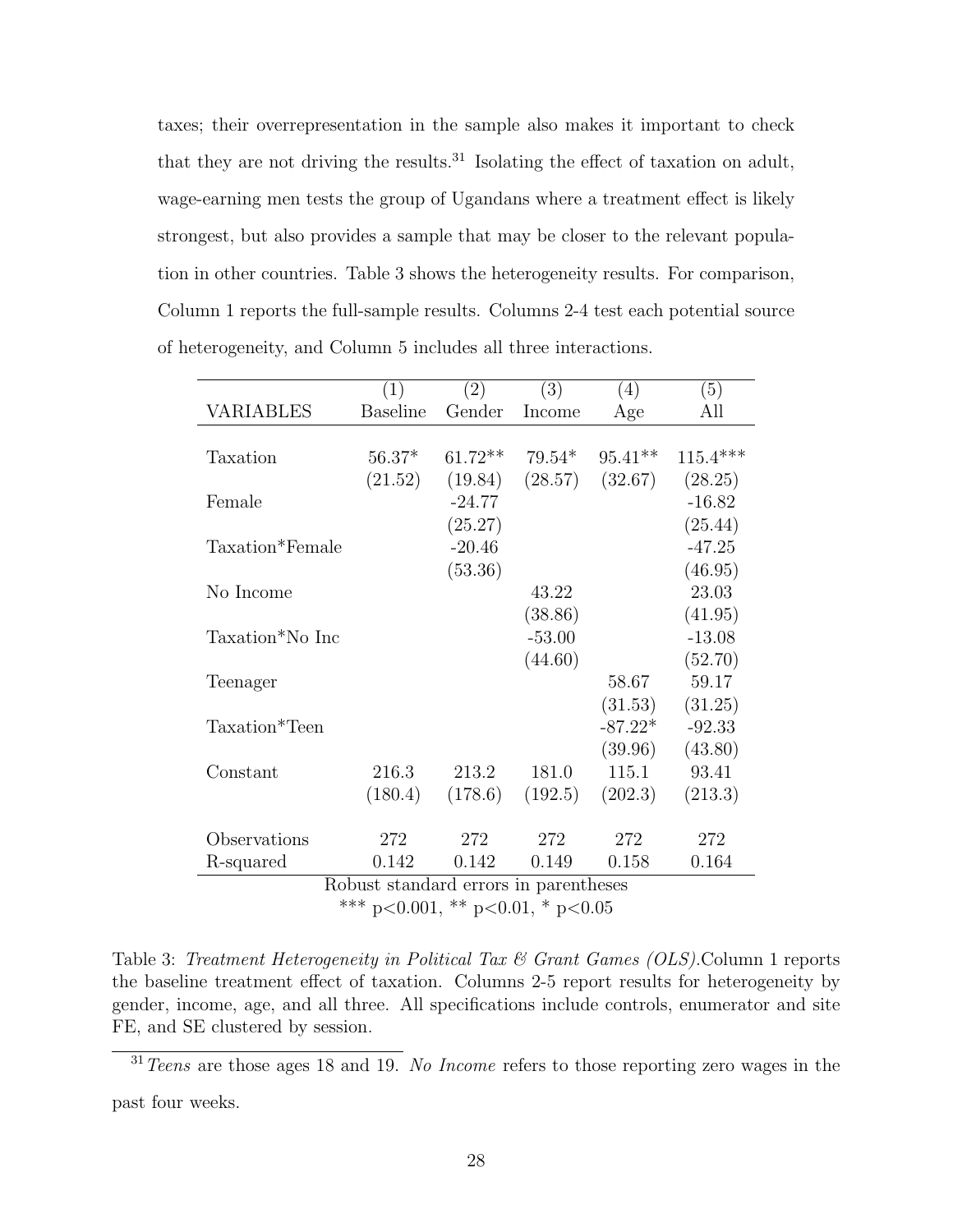Age is the strongest source of heterogeneity – taxation's treatment effect on teenagers, who typically lack prior exposure to taxation, is close to zero, while the effect for adults is almost 100 UGX. The results for Female and No Income are weaker; while both interaction terms are negative and substantively large, the effects are imprecisely estimated. The No Income measure may be unable to distinguish between the long-term unemployed, for whom taxation is not salient, and short-term unemployed who expect to pay taxes in the future.

The treatment effect of taxation is largest among adult, wage-earning men – exactly the group with the most exposure to taxation in Uganda. Running the basic specification on men, age 20 or older, who reported positive wages shows that the average punishment threshold moves from 362 UGX in the Grant game to 470 UGX in the Tax game, an increase of 29.8%.

## 6 Testing the Mechanism

The results thus far demonstrate that taxation increases the demands citizens make of leaders. It remains to show that the effect is due to loss aversion, rather than the alternative argument that taxation activates stricter fairness norms. The loss aversion mechanism can still hold if citizens punish in part because of fairness, provided fairness does not differ across the two treatments. Understanding the mechanism has important policy implications. As norms can be changed, the fairness mechanism suggests that education campaigns might be able to increase citizens' willingness to punish how non-earned revenues are used, alleviating the resource curse. If the loss aversion mechanism is correct, however, it suggests that citizens must be given a stake in government budgets for demands to increase.

Following Fehr and Fischbacher (2004), I differentiate between loss aversion and fairness norms using third-party punishment (3PP) games. In these games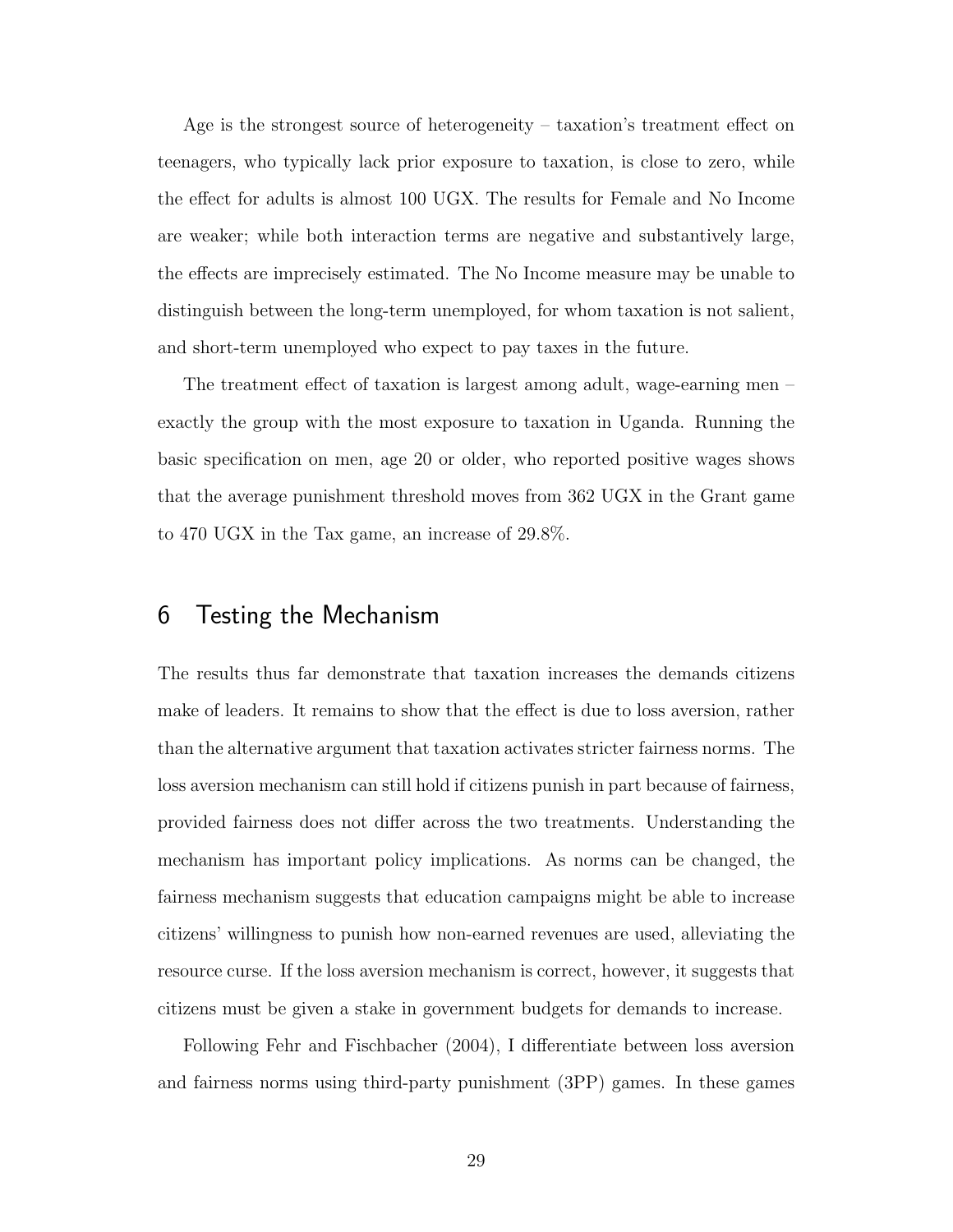respondents were randomly placed into groups of three—a Citizen, a Leader, and an Observer. In the 3PP Tax game, the Observer and Citizen were each given wages of 10 MU. The enumerator then taxed the Citizen 5 MU, doubled it, and gave it to the Leader. The Leader allocated this group fund between his own salary and the Citizen, and the Observer decided whether to pay 1 MU to reduce the Leader's salary by 4 MU. This game is identical to the original Tax game other than the locus of punishment. The Leader's decision is the same, and the Observer is not directly affected by either taxation or the group fund. The 3PP Grant game changes only the funding source; Table 4 shows the stages for each treatment.

| <b>Stages</b> | 3PP Tax Game                                                                                                    | 3PP Grant Game                                                         |
|---------------|-----------------------------------------------------------------------------------------------------------------|------------------------------------------------------------------------|
|               | Citizen receives wage of 10<br>MU; Observer receives stake of<br>10 MU.                                         | Citizen receives wage of 5 MU;<br>Observer receives stake of 10<br>MU. |
| 2             | Citizen is taxed $5 \text{ MU}$ ; this is<br>doubled and passed to Leader<br>as the group fund.                 | Leader is given 10 MU as the<br>group fund.                            |
| 3             | Leader allocates the 10 MU between himself and Citizen.                                                         |                                                                        |
| 4             | Observer sees Leader's decision and decides whether to pay 1<br>MU to have enumerators remove 4 MU from Leader. |                                                                        |

Table 4: Timing for Third-Party Punishment Tax and Grant Games.

If stricter fairness norms apply to taxes, the Observers in the 3PP Tax game should have higher punishment thresholds than Observers in the 3PP Grant game. If the behavioral effect of taxation is due to loss aversion, there should be no difference between punishment thresholds in the two games, as the Observer is not taxed. The 3PP games were run in 2013 on a sample of 649 Kampalans;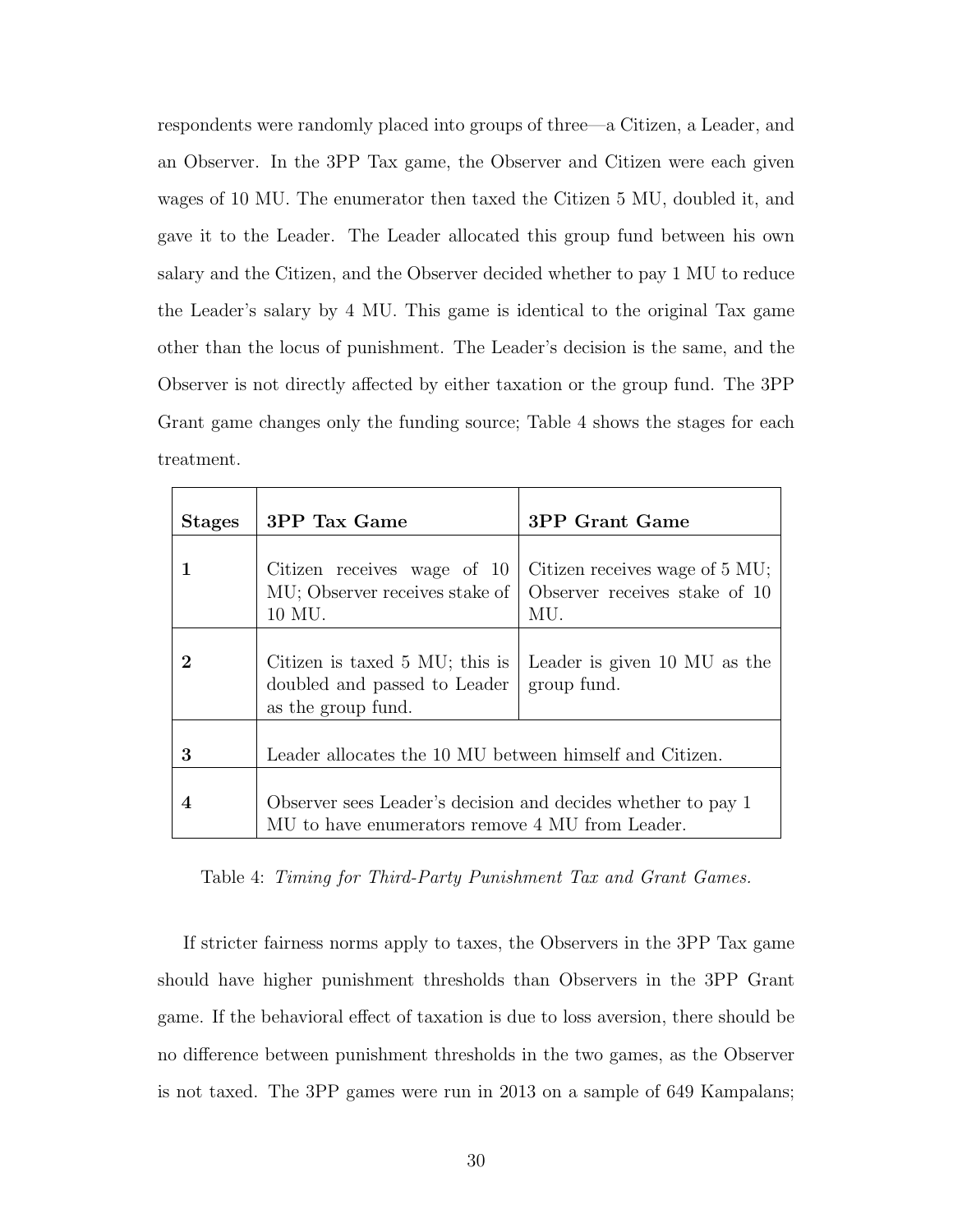the sample is comparable to that of the previous games.

Table 5 presents the OLS regression results for taxation's effect on an Observer's average punishment threshold; the point estimate is consistently small and insignificant. This presents a striking contrast to the experiments in which the locus of punishment is with the Citizen, and rules out the fairness mechanism.

|                                | (1)       | $\left( 2\right)$ | (3)       | (4)        |
|--------------------------------|-----------|-------------------|-----------|------------|
| <b>VARIABLES</b>               | Observer  | Observer          | Observer  | Citizens   |
|                                | Threshold | Threshold         | Threshold | Fair Dist. |
|                                |           |                   |           |            |
| Taxation                       | $-3.018$  | $-5.162$          | $-4.510$  | 54.29      |
|                                | (14.21)   | (16.05)           | (15.68)   | (37.48)    |
| Constant                       | 392.8***  | 292.4***          | $275.9**$ | $406.6***$ |
|                                | (10.16)   | (24.37)           | (86.92)   | (63.71)    |
| FF.                            | N         | Y                 | Y         | Υ          |
| Clustered SE                   | N         | Y                 | Y         | Y          |
| Controls                       | N         | N                 | Y         | N          |
| Observations                   | 649       | 649               | 624       | 70         |
| R-squared                      | 0.000     | 0.082             | 0.106     | 0.086      |
| Standard errors in parentheses |           |                   |           |            |

\*\*\* p<0.001, \*\* p<0.01, \* p<0.05

Table 5: Results from 3PP Experiment (OLS). Columns 1-3 show the effect of taxation on the Observer's punishment threshold. Column 4 reports the difference in the allocations Citizens reported as most fair.

The behavior of Citizens in the 3PP experiments also supports the loss aversion mechanism. As Citizens made no strategic decisions, they were instead asked for each round to select the "most fair" way to divide the group fund between themselves and the Leader. Column 4 of Table 5 shows the difference in this perceived most fair allocation in the 3PP Tax and Grant games. While the analysis is underpowered, the point estimate is almost identical to that in the original experiment. This increases confidence that the null effect for the Observers is due to a lack of a treatment effect, rather than noise or measurement problems. It also suggests that while citizens may understand their preferences in terms of fairness, the losses from taxation have a real impact on their behavior.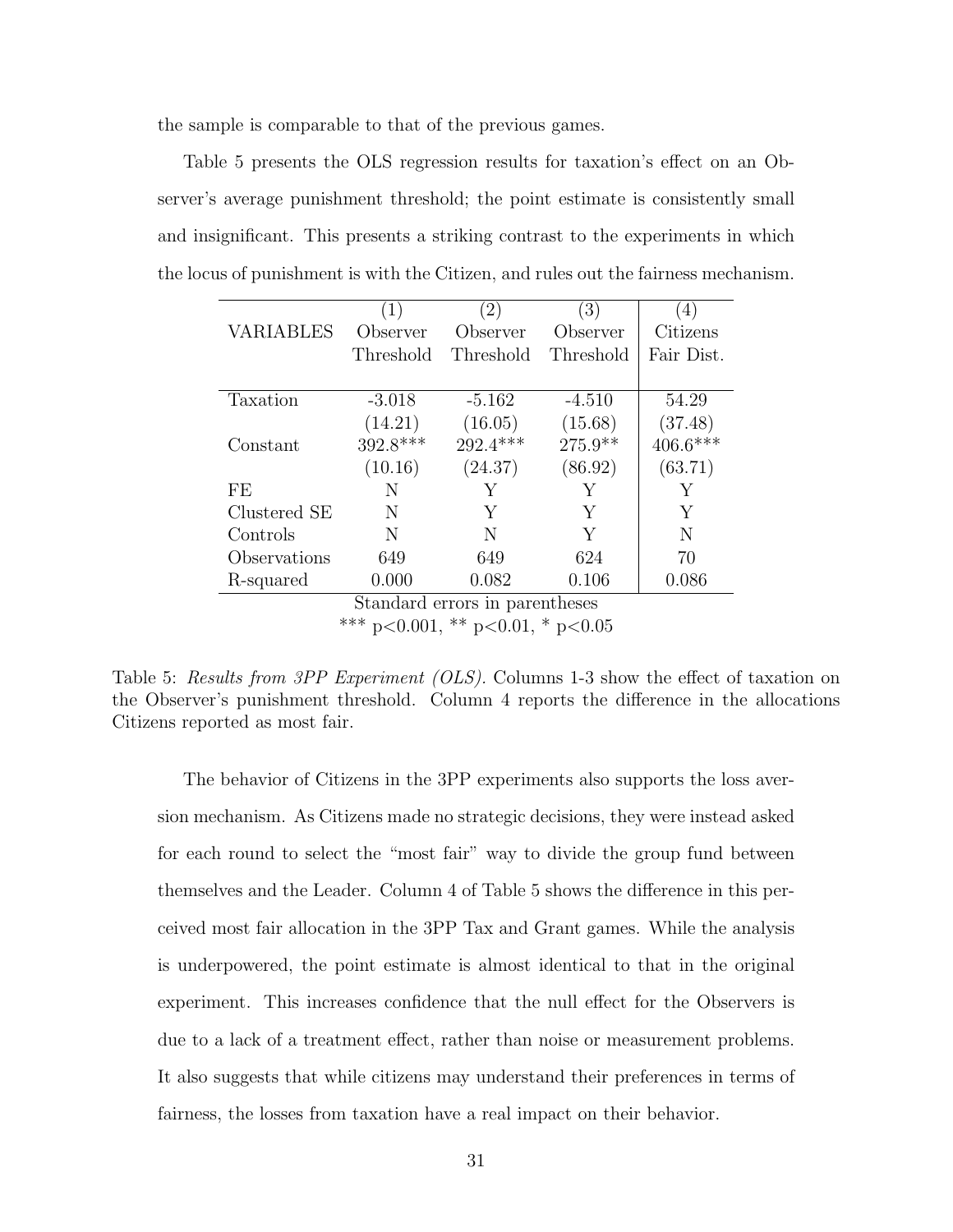Two aspects of the original Tax and Grant games also indirectly support the loss aversion mechanism. First, the heterogeneity results involving  $\beta_i$  (Section 5.2) are predicted by the loss aversion model, but not the fairness norms argument. Second, in each session, respondents played both the Tax and Grant games, randomizing which came first.<sup>32</sup> When respondents played the Tax game first, taxation only increases the average punishment threshold by 2 UGX ( $p=.82$ ). However, when playing the Grant game first, taxation increased Citizens' average punishment threshold by 31 UGX ( $p=03$ ). Once taxation pushed citizens into the realm of losses, the effects persisted into the Grant game, while moving from the Grant to the Tax game did shift Citizens into the realm of losses, changing expectations and increasing punishment thresholds.

## 7 External Validity

The experimental results show that taxation increases citizens' willingness to punish. This section presents additional qualitative and experimental evidence that the results shown above are meaningful measurements of citizens' preferences over taxation, and links these results to preferences over corruption more explicitly.

#### 7.1 Qualitative Evidence

In a subset of sessions, enumerators asked Citizens to explain their in-game decisions  $(N=80)$ . These data provide compelling evidence that the treatments activated relevant political experiences. Thirty-six percent of Citizens listed distributive or fairness concerns when justifying their choices, often citing differing expectations on citizens and leaders. Several of these respondents specifically

<sup>&</sup>lt;sup>32</sup>Only the first game's results are reported above, due to ordering effects.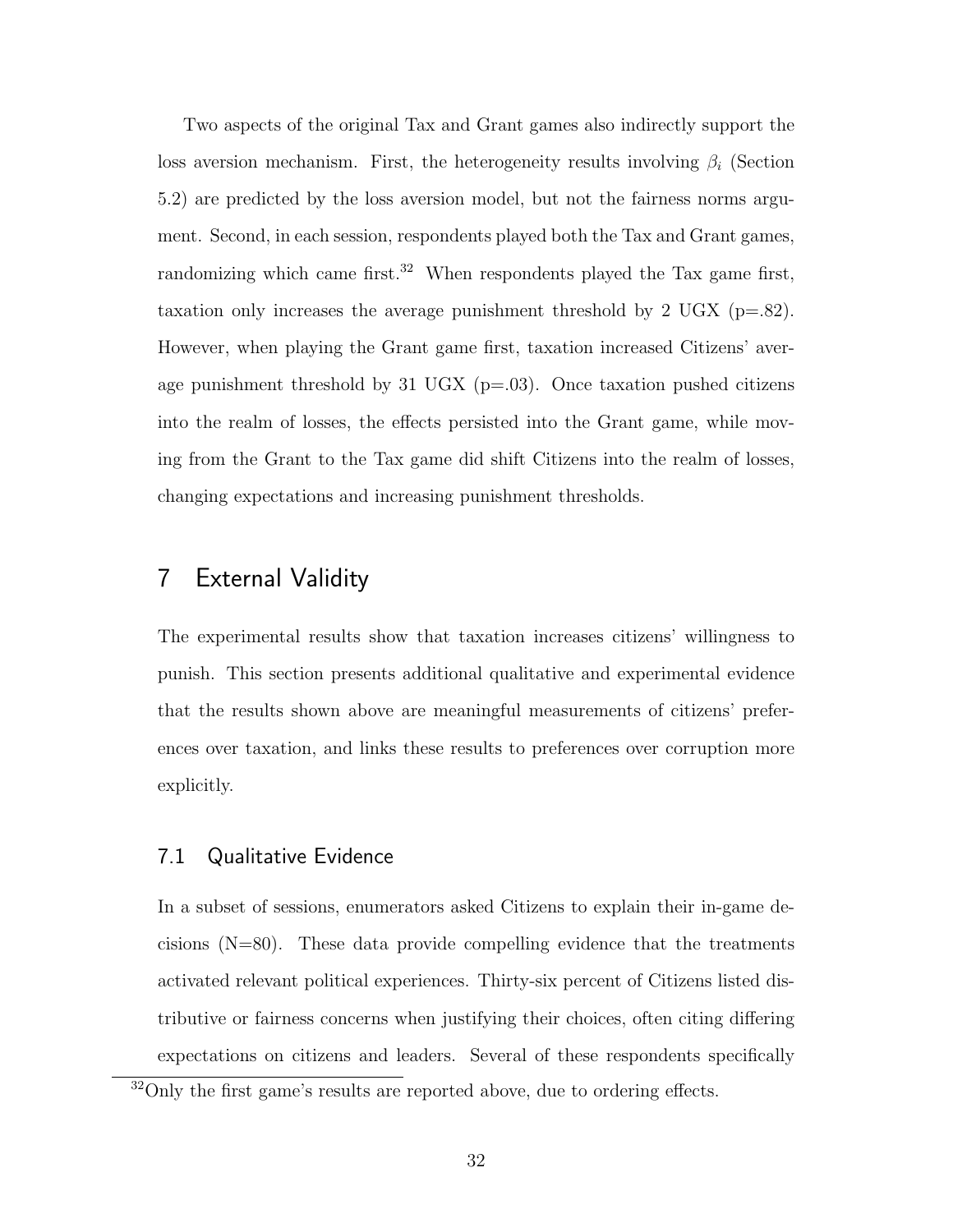cited the tax in their explanation. One respondent said that "...since my money was taken as a tax, I want to earn more than the leader." Another explained that "because it's tax money [the leader] has to give back more."

An additional 24% of respondents cited opinions about real political leaders to justify their decisions.<sup>33</sup> One taxed respondent explained that "[the leader] has to give me more because he gets money from different sources." Respondents in the Grant game, in contrast, justified low demands in terms of political leaders' responsibilities, saying that "Leaders should even take more [than citizens] because they do a lot;" another demanded little "because the leader has many responsibilities." In fact, the leaders were fellow citizens who lacked any responsibilities or access to outside resources, suggesting that participants structured their behavior in reference to how they might behave in actual political scenarios.

#### 7.2 Experimental Evidence on Taxation and Corruption

To provide additional support for the findings outside of a laboratory setting, I conducted a conjoint survey experiment on citizens in nine Ugandan districts. This experiment also demonstrates that taxation affects the perceived severity of corruption, something that could not be directly tested in the laboratory experiments. In the conjoint experiment, respondents were shown pairs of hypothetical government officials, each of whom was accused of embezzling government funds. Each official had 5 attributes concerning his identity and supposed crime; each of these was independently and randomly assigned from a set of possible levels. One attribute varied whether the official had stolen citizens' taxes, central transfers, or donor funds.<sup>34</sup> Respondents saw four pairs of corrupt officials; for each

 $33$ The remaining respondents cited economic motivations (16%), or stated other reasons. <sup>34</sup>The results suggest that central transfers, which are largely comprised of grants, are seen as similar to donor funds. These results are omitted here.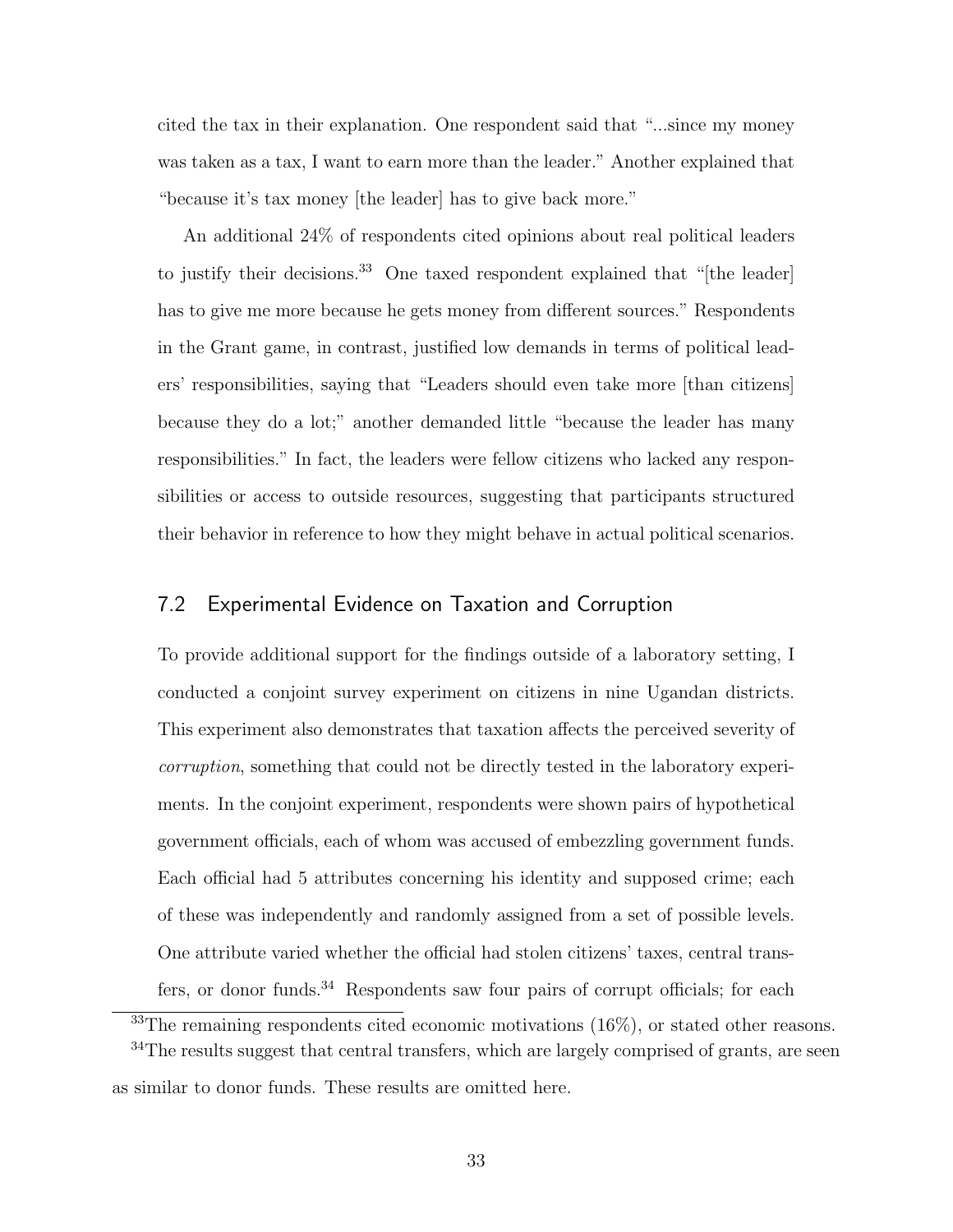pair, they were asked to select which official they would rather see prosecuted and punished for his behavior, and to rank the severity of each official's crime on a five-point scale.<sup>35</sup>

Because the attributes of each official are independently randomized, regression analysis can be used to estimate the effect of revenue source on the likelihood an official is punished. The results show that officials who stole donor funds were punished 42% of the time, compared to 62% of the time for officials who stole citizens' taxes (p=.000). Profiles in which citizens' taxes were misused are also 12 percentage points more likely to be ranked as "most severe"—the highest category—and the average severity ranking for such officials is 0.257 points higher on the 5-point scale  $(p=0.00)$ . The results show that citizens do indeed judge corruption as worse when tax funds are stolen, and are more willing to punish officials who steal tax funds. This concurs with the behavioral experiments, and links those findings more directly to preferences over corruption, rather than low transfers more generally.

## 8 Conclusion

This paper formalizes and tests a mechanism for how taxation can affect citizens' demands on government officials in a wide range of settings, including when tax bargaining is not possible. The mechanism posits that taxation pushes citizens into the realm of losses, increasing the expressive benefit that individuals receive from imposing sanctions on a leader who fails to provide sufficient benefits to citizens. Laboratory experiments, implemented in Uganda, support the theory: taxation significantly increases the level of transfers citizens demand from lead-

<sup>35</sup>See online appendix for experimental protocols. See Hainmueller, Hopkins and Yamamoto (2012) on conjoint methodology.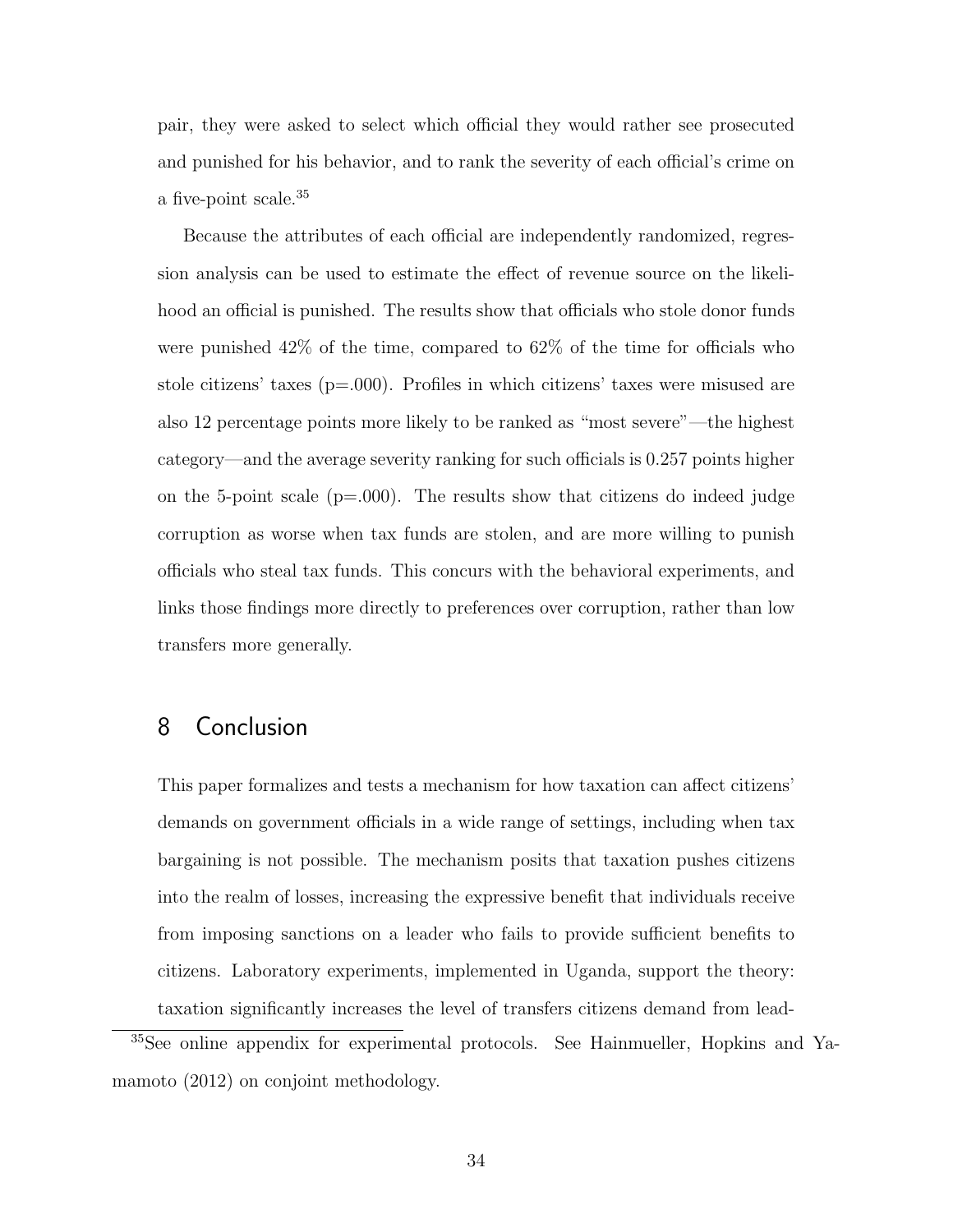ers, and this effect is strongest among those with more experience paying taxes. Further experiments show that loss aversion is a key component of the mechanism, and that taxation increases citizens' willingness to punish corruption more specifically, even outside of the laboratory setting.

Extrapolating effect sizes from laboratory experiments to real-world taxation is fraught with peril, but very rough calculations can be made. Since Uganda abolished primary school fees in 1996, school expenditures, including teacher salaries, have been paid for almost entirely by central grants, and accountability in the education sector is weak at best. A 2013 study estimated that only 43% of teachers were actually in their classrooms (Uganda Inspectorate of Government, 2014), a comparable percentage to the 40% demanded by those in the Grant game. Assuming a similar treatment effect of taxation in this setting would imply that funding salaries through local taxes has the potential to increase teacher attendance by 13%, to approximately 49%, which implies that an average teacher would be in the classroom for an additional 15 days a year. This would amount to an additional 1.2 terms of instruction for each primary student over seven years, potentially significantly improving student learning.<sup>36</sup>

Additional research is needed to further refine some of the findings. First, the experiments used single-shot games to isolate the effect of taxation on punishment behavior, while political interactions typically take place in a repeated framework. As citizens punish due in part to the short-term psychological benefits of doing so, there are theoretical reasons for expecting the effect to persist. However, additional experimental evidence is needed to fully test this hypothesis.

Second, additional work is needed to determine the types of transfers that gov-

<sup>36</sup>Based on Uganda's 259-day academic calendar. If adult men are the ones paying school fees, the experiments suggest an even larger effect, equivalent to 0.9 years of additional instruction per student over primary school.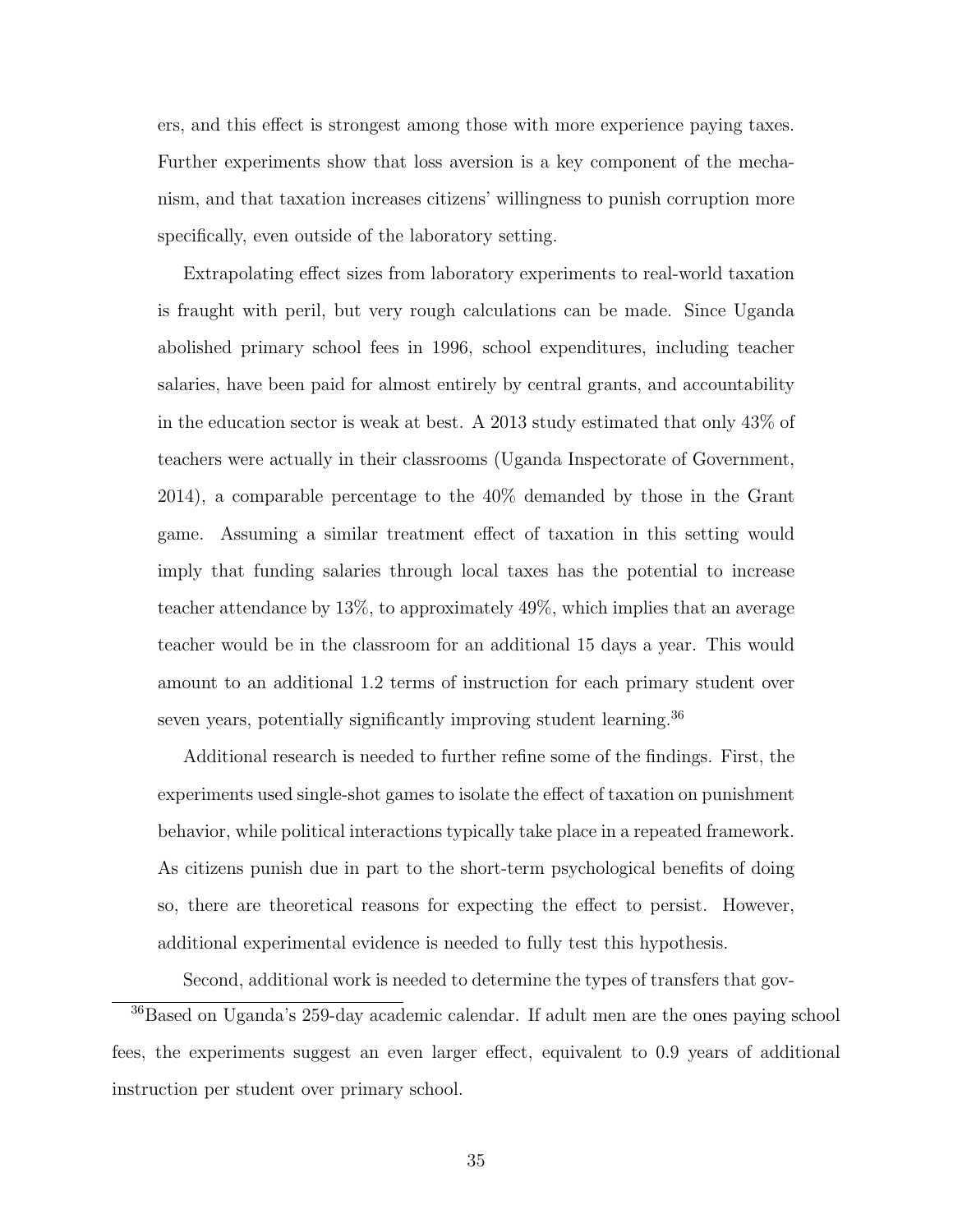ernments can use to satisfy citizens' demands. The model and discussion thus far have been primarily framed in terms of citizens demanding public goods. However, in some cases rent-seeking governments may be able to satisfy citizens using individual transfers via clientelism and patronage. As the experiments include only one citizen, it is not completely clear whether Citizens view the transfer from the Leader as a private transfer or a public good; more work is needed to decipher which is the case, and the extent to which private transfers could realistically be used to compensate citizens and allow rent-seeking to remain unchecked. Theoretically, we might expect that governments will prefer public goods to clientelism when it is less costly, or has external benefits on other citizens' support; using clientelism to "buy off" a large group of citizens may be prohibitively costly in some settings. Future work will explore this issue.

Despite these reservations, these findings have methodological and substantive implications for the study of accountability. In the general equilibrium of the formal model, the increased demand for accountability under taxation will translate into an increased supply of accountability under certain conditions – namely when citizens can exact a sufficiently high punishment on leaders, at a sufficiently low cost to citizens. More work is needed to explore when leaders will respond to citizen pressures by increasing accountability, rather than by reducing or eliminating taxes, as the Ugandan government did with the graduated tax. However, these findings suggest at least two applications.

First, they suggest that aid professionals should seriously consider the role of taxation when designing interventions. Adding community contributions to aid programs could give beneficiaries more ownership over projects and make them more likely to hold local leaders accountable for how funds are spent, improving leaders' incentives to honor citizens' preferences. Second, the theory presented here can also add to our understanding of tax bargaining by explaining how and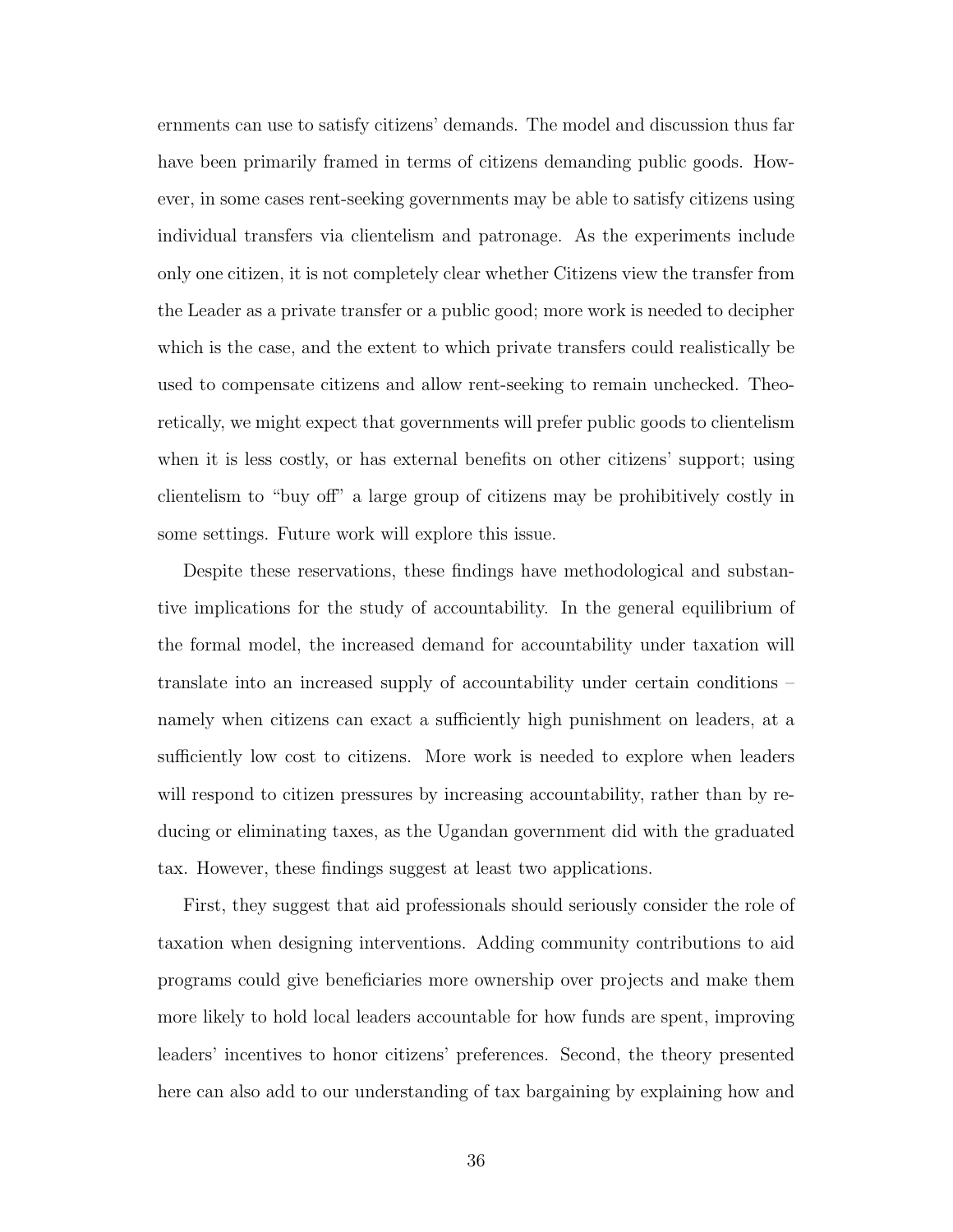when bargains can be sustained between citizens and government, as well as how favorable those bargains will be to citizens. By improving citizens' ability to demand accountability under coercive taxation, the behavioral effect of taxation increases citizens' reservation payoff when bargaining. This may increase the quality of the bargain, and may reduce the potential for leaders to gain by breaking the bargain.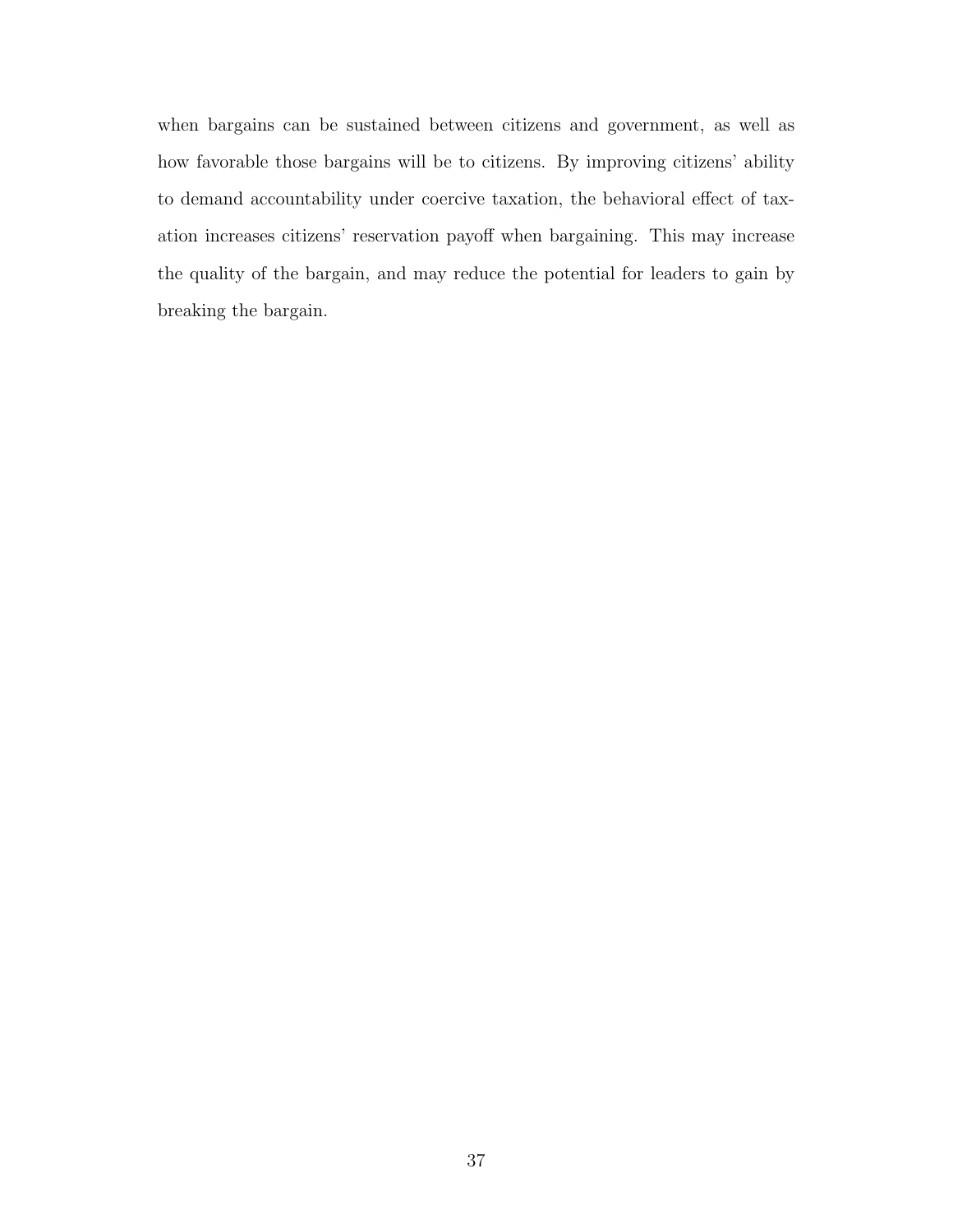# **References**

- Bardhan, Pranab. 1997. "Corruption and Development: A Review of Issues." Journal of Economic Literature 35:1320–1346.
- Baskaran, Thushyanthan and Arne Bigsten. 2013. "Fiscal capacity and the quality of government in sub-Saharan Africa." World Development 45:92–107.
- Bates, Robert H. and Da-Hsiang Donald Lien. 1985. "A Note on Taxation, Development, and Representative Government." Politics and Society 14(1):53– 70.
- Besley, Timothy J and Torsten Persson. 2013. "Taxation and development." CEPR Discussion Paper No. DP9307 . URL: http://papers.ssrn.com/sol3/papers.cfm?abstract id=2210278
- Bräutigam, Deborah. 2008. Contingent Capacity: Export Taxation and State-Building in Mauritius. In Taxation and State Building in Developing Countries: Capacity and Consent, ed. Odd-Helge Fjeldstad Bräutigam, Deborah and Mick Moore. Cambridge: Cambridge University Press.
- Bräutigam, Deborah and Stephen Knack. 2004. "Foreign Aid, Institutions, and Governance in Sub-Saharan Africa." Economic Development and Cultural Change 52(2):255–285.
- Brollo, Fernanda, Tommaso Nannicini, Roberto Perotti and Guido Tabellini. 2013. "The Political Resource Curse." American Economic Review 103(5):1759–96.
- Cameron, Lisa, Ananish Chaudhuri, Nisvan Erkal and Lata Gangadharan. 2009. "Propensities to engage in and punish corrupt behavior: Experimental evi-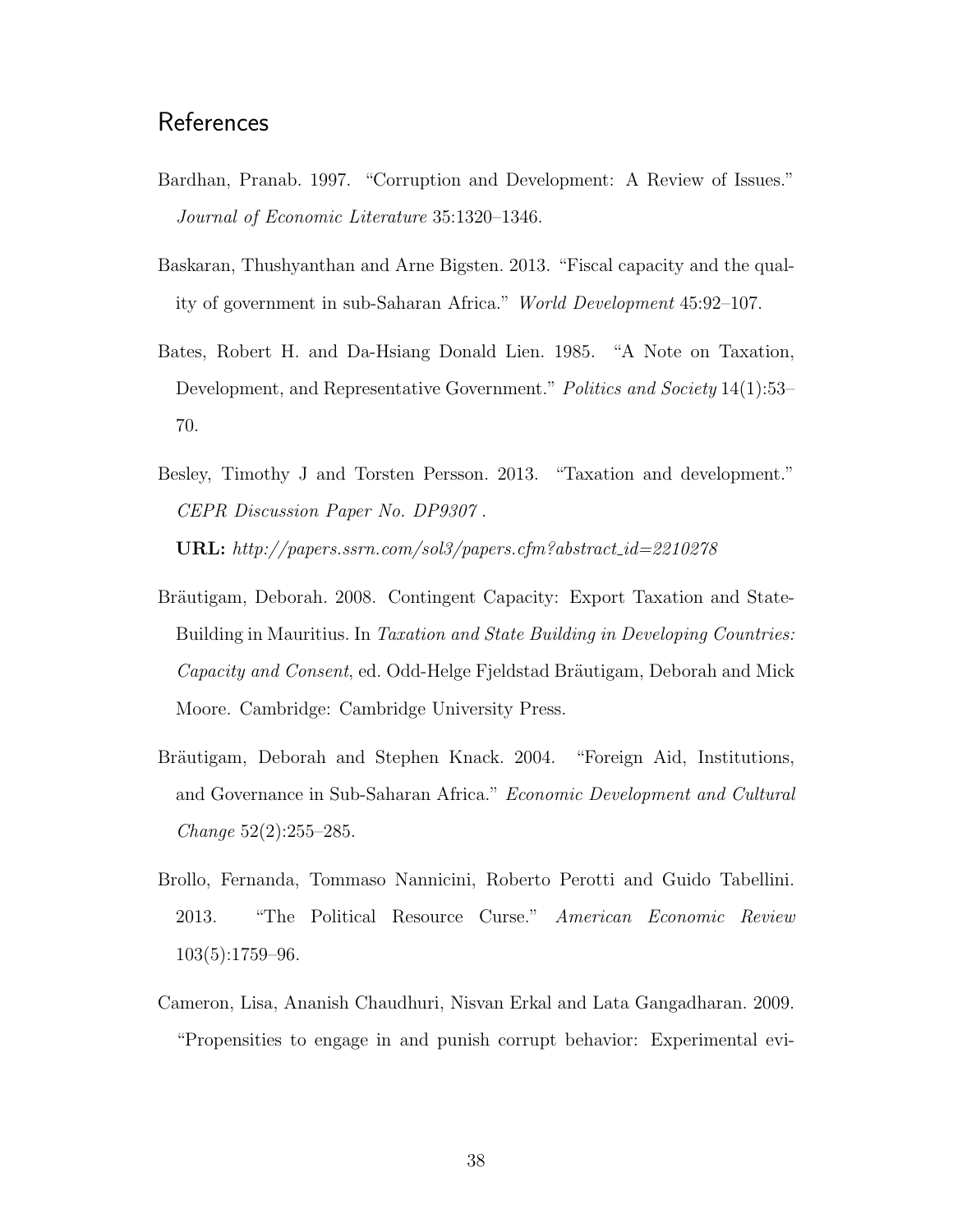dence from Australia, India, Indonesia and Singapore." Journal of Public Economics 93(7):843–851.

- Casey, Katherine E., Rachel Glennerster and Edward Miguel. 2012. "Reshaping Institutions: Evidence on Aid Impacts Using a Pre-analysis Plan." Quarterly Journal of Economics 127(4):1755–1812.
- Collier, Paul. 2006. "Is aid oil? An analysis of whether Africa can absorb more aid." World Development 34(9):1482–1497.
- Eubank, Nicholas. 2012. "Taxation, Political Accountability and Foreign Aid: Lessons from Somaliland." Journal of Development Studies 48(4):465–480.
- Fearon, James. 1999. Electoral Accountability and the Control of Politicians. In Democracy, Accountability, and Representation, ed. Adam Przeworski, Susan Stokes and Bernard Manin. Cambridge: Cambridge University Press.
- Fehr, Ernst and Klaus M Schmidt. 1999. "A Theory of Fairness, Competition, and Cooperation." The Quarterly Journal of Economics 114(3):817–868.
- Fehr, Ernst, Oliver Hart and Christian Zehnder. 2011. "Contracts as Reference Points–Experimental Evidence." American Economic Review 101(2):493–525.
- Fehr, Ernst and Simon Gächter. 2000. "Cooperation and Punishment in Public Goods Experiments." American Economic Review 90(4):980–994.
- Fehr, Ernst and Urs Fischbacher. 2004. "Third-party Punishment and Social Norms." Evolution and Human Behavior 25(2):63–87.
- Fisman, Raymond and Roberta Gatti. 2002. "Decentralization and Corruption: Evidence from US Federal Transfer Programs." Public Choice 113(1-2):25–35.

Gadenne, Lucie. 2015. "Tax Me, But Spend Wisely: The Politi-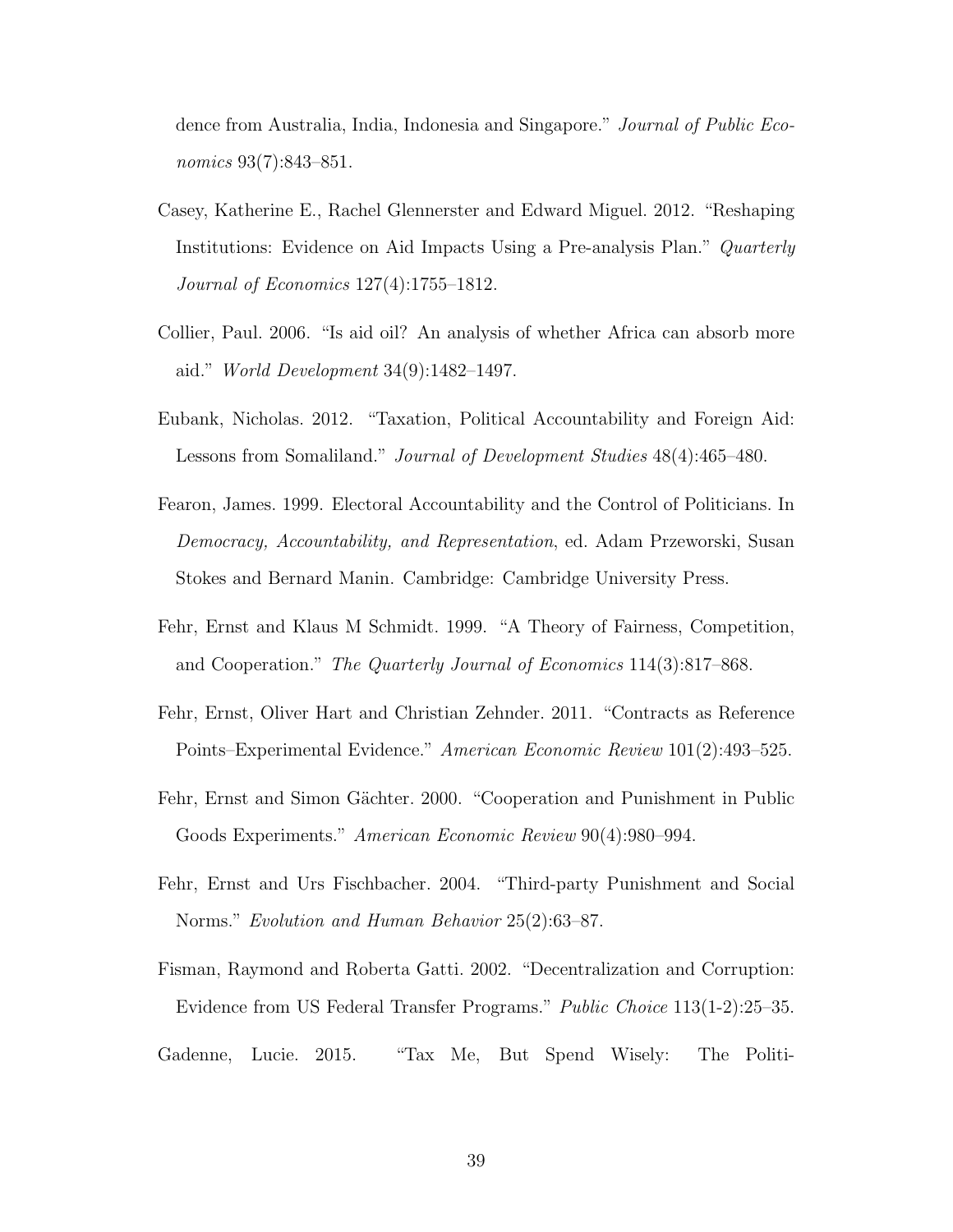cal Economy of Taxes, Evidence from Brazilian Local Governments." https://sites.google.com/site/lgadenne/home/research.

- Grossman, Guy. 2014. "Do Selection Rules Affect Leader Responsiveness? Evidence from Rural Uganda." Quarterly Journal of Political Science 9(1):1–44.
- Hainmueller, Jens, Daniel Hopkins and Teppei Yamamoto. 2012. "Causal Inference in Conjoint Analysis: Understanding Multi-Dimensional Choices via Stated Preference Experiments." Political Analysis 22(1):1–22.
- Henrich, Joseph, Richard McElreath, Abigail Barr, Jean Ensminger, Clark Barrett, Alexander Bolyanatz, Juan Camilo Cardenas, Michael Gurven, Edwins Gwako, Natalie Henrich et al. 2006. "Costly Punishment Across Human Societies." Science 312(5781):1767–1770.
- Juul, Kristine. 2006. "Decentralization, Local Taxation and Citizenship in Senegal." Development and Change 37(4):821–846.
- Kahneman, Daniel and Amos Tversky. 1979. "Prospect theory: An Analysis of Decision Under Risk." Econometrica pp. 263–291.
- Kuenzi, Michelle and Gina MS Lambright. 2010. "Who votes in Africa? An examination of electoral participation in 10 African countries." Party Politics p. 1354068810376779.
- Levi, Margaret. 1989. Of Rule and Revenue. University of California Press.
- Mansour, Mario. 2014. "A Tax Revenue Dataset for Sub-Saharan Africa: 1980-2010." http://www.ferdi.fr/en/indicator/ tax-revenue-dataset-sub-saharan-africa-1980-2010.

Mattes, Robert and Michael Bratton. 2007. "Learning about democracy in Africa: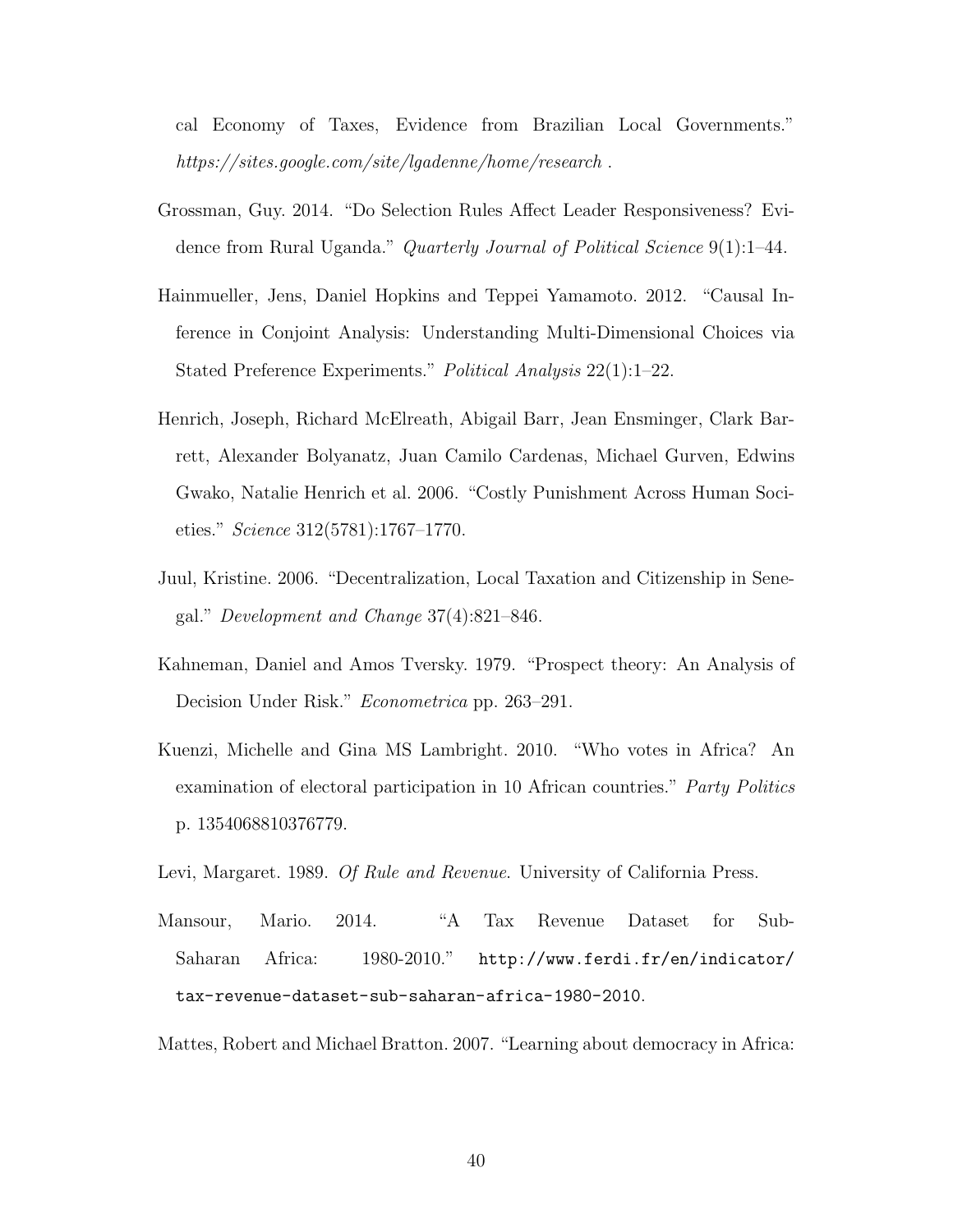Awareness, performance, and experience." American Journal of Political Science  $51(1):192-217$ .

McGuirk, Eoin F. 2013. "The illusory leader: natural resources, taxation and accountability." Public Choice 154(3-4):285–313.

Ministry of Finance. 2014. National Budget Framework Paper FY 2014/15- FY 2018/19. Government of Uganda. URL: http://www.budget.go.ug/budget/sites/default/files/National%20Budget%20docs/ National%20Budget%20Framework%20Paper%2014 15.pdf

- Moore, Mick. 2004. "Revenues, State Formation, and the Quality of Governance in Developing Countries." International Political Science Review 25(3):297– 319.
- Moore, Mick. 2007. "How Does Taxation Affect the Quality of Governance?".
- Murphy, Liam and Thomas Nagel. 2002. The Myth of Ownership. Oxford: Oxford University Press.
- North, Douglas C. and Barry R. Weingast. 1989. "Constitutions and Commitment: The Evolution of Institutions Governing Public Choice in Seventeenth-Century England." The Journal of Economic History 49(04):803–832.
- OECD. 2015. "OECD Statistics.". URL: http://stats.oecd.org/
- Olken, Benjamin A. 2007. "Monitoring Corruption: Evidence From a Field Experiment in Indonesia." Journal of Political Economy 115(2):200–249.
- Paler, Laura. 2013. "Keeping the Public Purse: An Experiment in Windfalls, Taxes, and the Incentives to Restrain Government." American Political Science Review 107(04):706–725.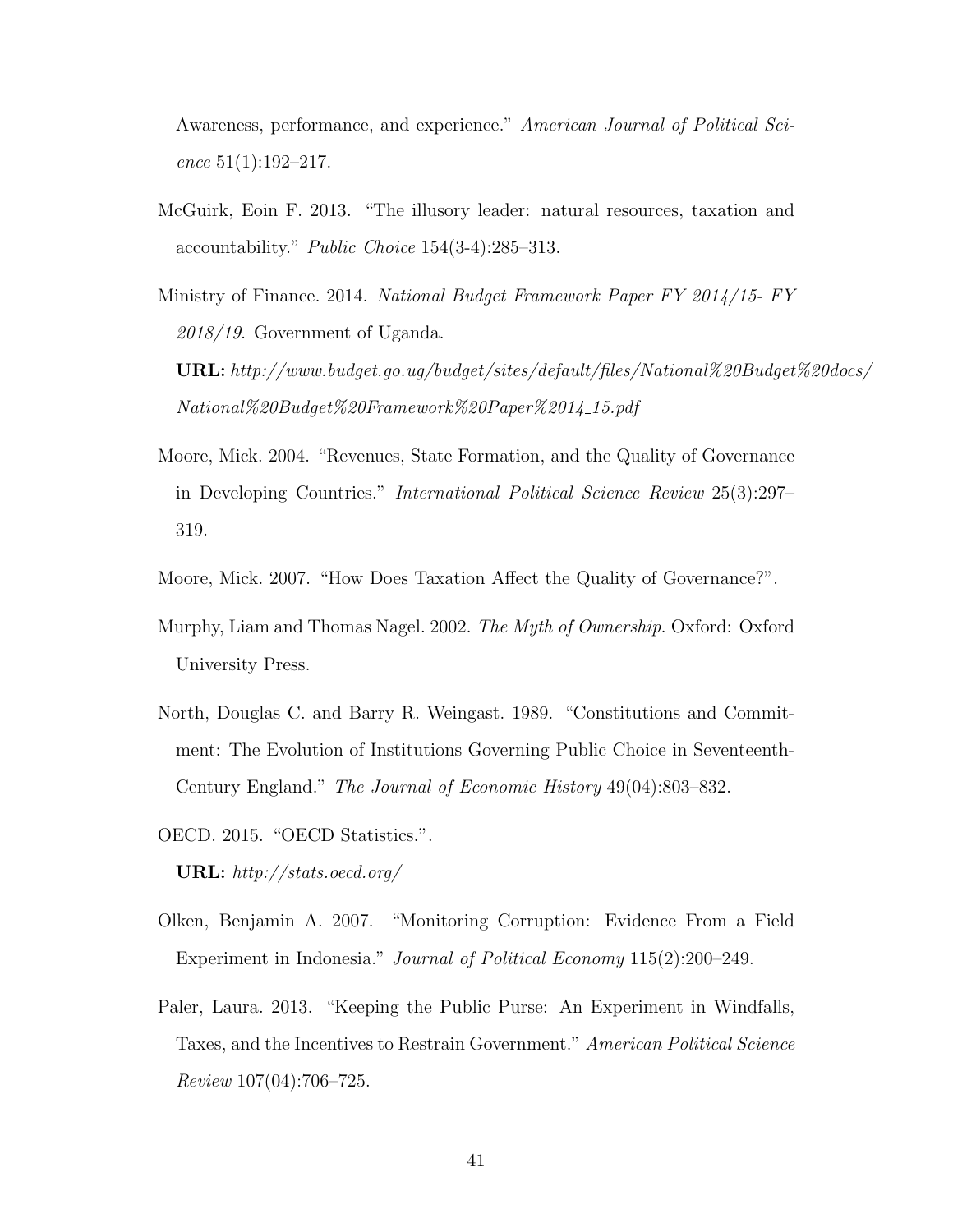- Persson, Anna and Bo Rothstein. 2015. "It's My Money: Why Big Government May Be Good Government." Comparative Politics 47(2):231–249.
- Red Pepper. 2013. "Police Arrests Four Black Monday Activists.".
- URL: http://www.redpepper.co.ug/police-arrests-four-black-mondayactivists/
- Reinikka, Ritva and Jakob Svensson. 2005. "Fighting corruption to improve schooling: Evidence from a newspaper campaign in Uganda." Journal of the European Economic Association 3(2-3):259–267.
- Remmer, Karen L. 2003. "Does Foreign Aid Promote the Expansion of Government?" American Journal of Political Science 48(1):77–92.
- Rodden, Jonathan A. 2005. Hamilton's Paradox: The Promise and Peril of Fiscal Federalism. Cambridge University Press.
- Ross, Michael L. 2001. "Does Oil Hinder Democracy?" World Politics 53(03):325–361.
- Ross, Michael L. 2004. "Does Taxation Lead to Representation?" British Journal of Political Science 34(02):229–249.
- Sandbu, Martin E. 2006. "Natural Wealth Accounts: A Proposal for Alleviating the Natural Resource Curse." World Development 34(7):1153–1170.
- Schumpeter, Joseph A. 1991. The Crisis of The Tax State. In The Economics and Sociology of Capitalism, ed. Richard Swedburg. Princeton, New Jersey: Princeton University Press.
- Svensson, Jakob. 2000. "Foreign aid and rent-seeking." Journal of International Economics 51(2):437–461.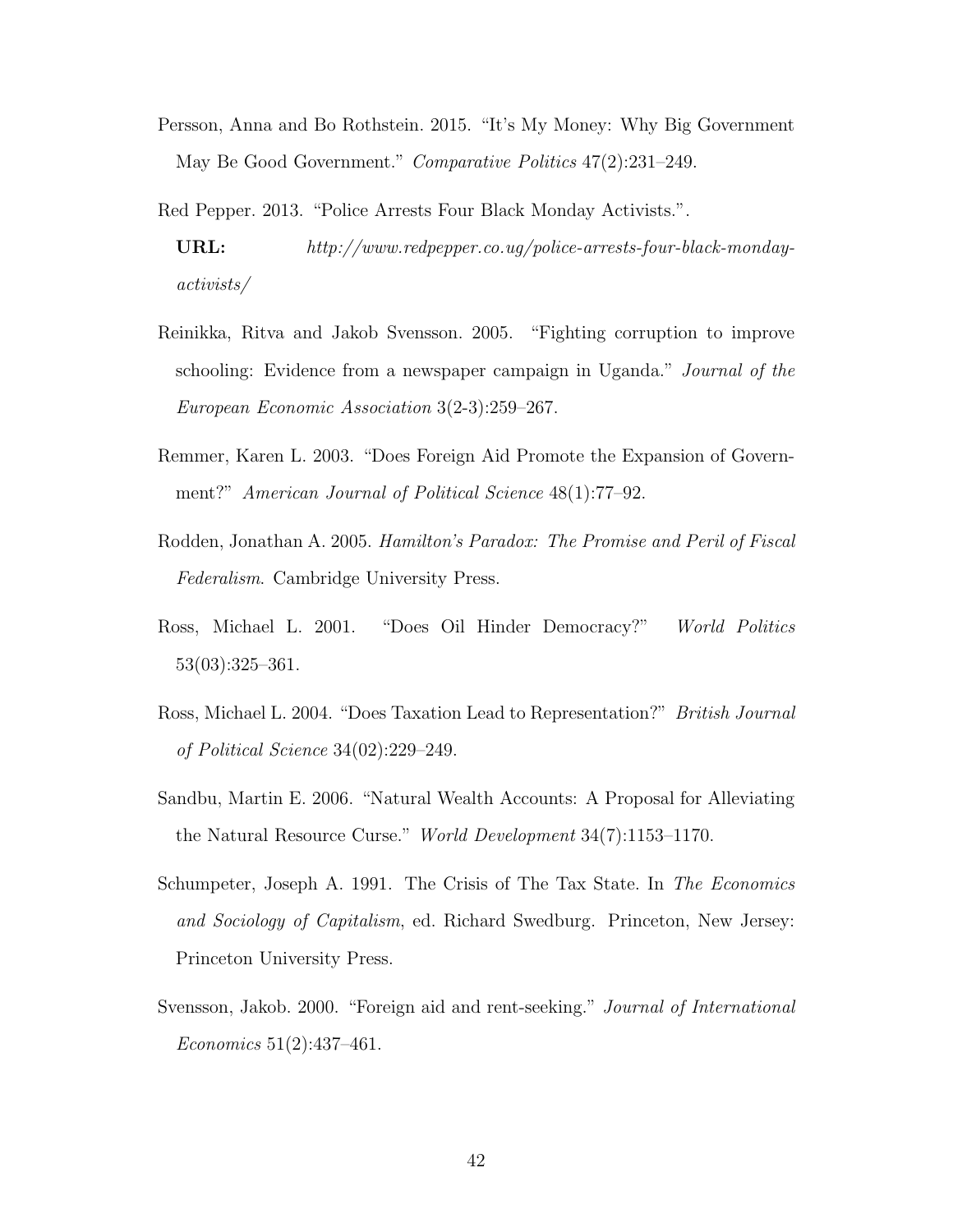- Tavits, Margit. 2007. "Clarity of responsibility and corruption." American journal of political science 51(1):218–229.
- The C.I.A. World Factbook. 2014. https://www.cia.gov/library/publications/theworld-factbook/geos/ug.html.

Therkildsen, O. 2006. The Rise and Fall of Mass Taxation in Uganda 1900-2005. Danish Institute for International Studies (DIIS). URL: http://www.diis.dk/en/research/the-rise-and-fall-of-mass-taxation-inuganda

- Timmons, Jeffrey F. 2005. "The Fiscal Contract: States, Taxes, and Public Services." World Politics 57(4):530–67.
- Torgler, Benno. 2007. Tax Compliance and Tax Morale: A Theoretical and Empirical Analysis. Edward Elgar Publishing.
- Transparency International. 2014. "Corruption Perceptions Index.". URL: http://www.transparency.org/whatwedo/publication/cpi2014
- Tsui, Kevin K. 2011. "More oil, less democracy: Evidence from worldwide crude oil discoveries." The Economic Journal 121(551):89–115.
- Uganda Inspectorate of Government. 2014. Tracking Corruption Trends in Uganda: Using the Data Tracking Mechanism.  $URL: http://www.igg.gov.ug/static/files/publications/tracking-corruption_annual_report_4th_editio$
- Uganda Radio Network. 2012. "Vendors Dump Garbage at Lira Municipal Chambers.".

URL: http://ugandaradionetwork.com/a/story.php?s=42864

Vicente, Pedro C. 2010. "Does oil corrupt? Evidence from a natural experiment in West Africa." Journal of Development Economics 92(1):28–38.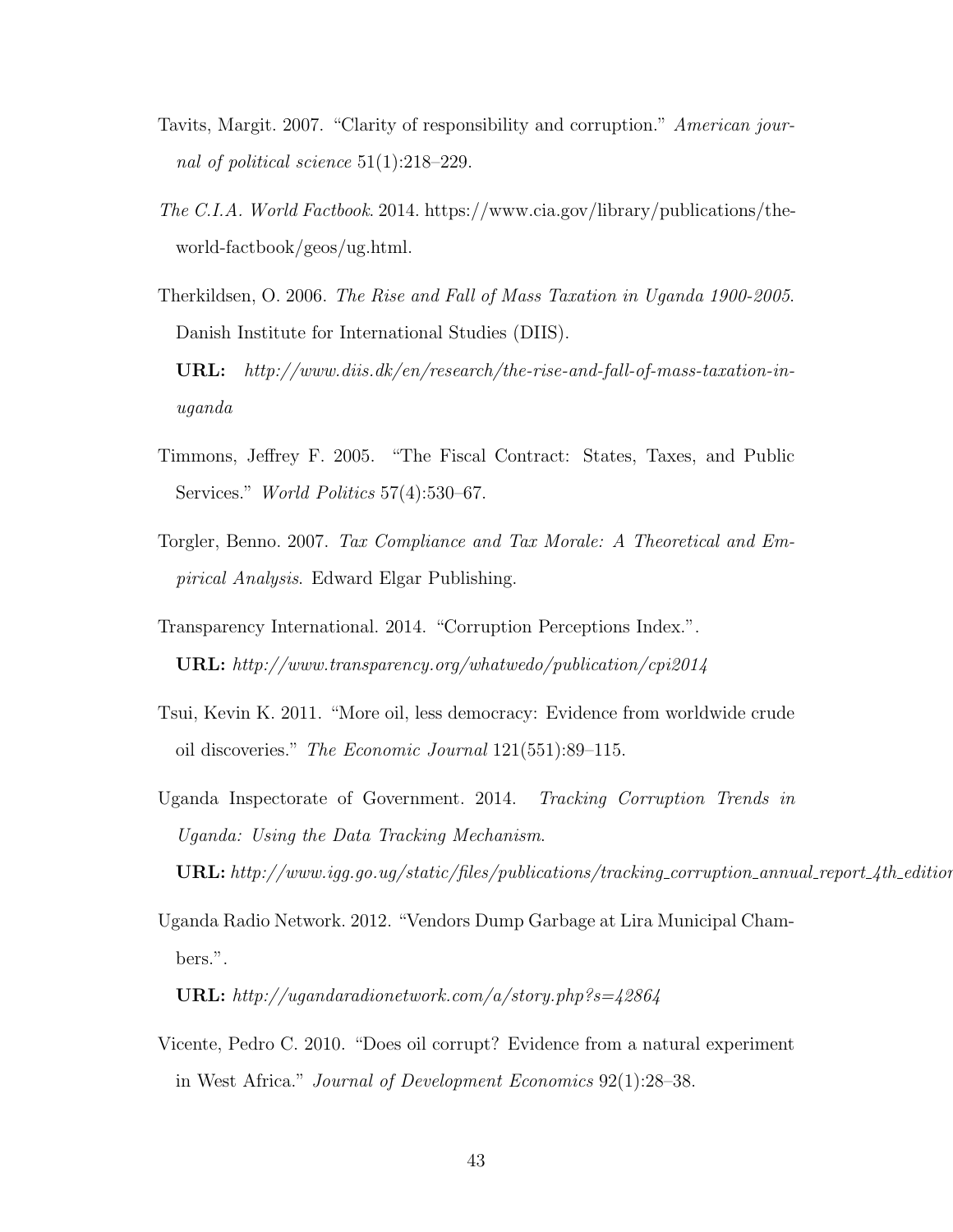Weitz-Shapiro, Rebecca and Matthew S Winters. 2013. "Lacking information or condoning corruption: when will voters support corrupt politicians?" Journal of Comparative Politics .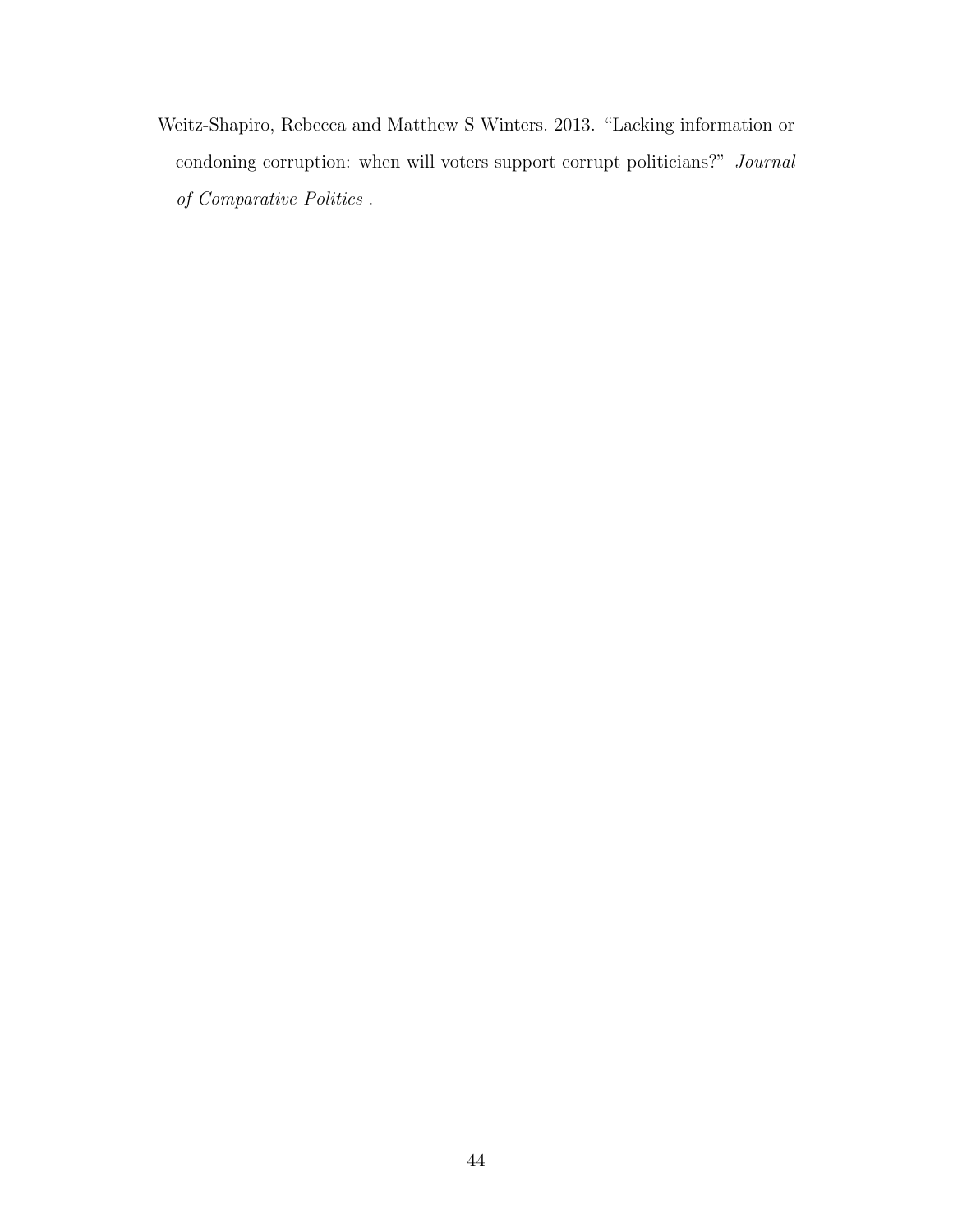NOTE: The following appendices are not intended for publication.

# A Proofs

## A.1 Proof that taxation increases citizens' punishment threshold

Recall that citizens punish the government if and only if  $\Delta u(x|G, r, t) > \frac{c}{\beta}$  $\frac{c}{\beta_i}$ .

Assume that  $\Delta_t u(x|G=0,r,t) > \frac{c}{\beta}$  $\frac{c}{\beta_i}$ , and so  $G_t^* > 0$ , where  $\Delta u(x|G^*, r, t) =$ c  $\frac{c}{\beta_i}$ . As  $\Delta u(x|G, r, t)$  is decreasing in G, taxation will increase the punishment threshold  $G^*$  if, for all  $G \in [0,T)$ ,  $\Delta u(x|G, r, t)$  is larger for a taxed citizen:  $\Delta_t u(x|G, r, t) > \Delta_0 u(x|G, r, t).$ 

These parameters are defined as:

$$
\Delta_0 u(x|G) = u(y+T-y) - u(y+G-y) = u(T) - u(G) \tag{6}
$$

$$
\Delta_t u(x|G) = u(y(1-t) + T - (y(1-t) + T)) - u(y(1-t) + G - (y(1-t) + T)) = u(0) - u(G - T).
$$
\n(7)

The condition for taxation to increase  $G^*$  is therefore

$$
u(0) - u(G - T) > u(T) - u(G).
$$
\n(8)

Note that the horizontal difference is the same for both sides of the equation:  $T - G$ . If the first derivative with respect to G is larger for every point on the left-hand side of the equation, this implies that the total utility difference on the LHS is also larger. From the characteristics of loss-averse utility functions,  $u'(x) < u'(-x)$ . Therefore  $u(-T) - u(-G) > u(T) - u(G)$ .

For all  $x < 0$ ,  $u(x)$  is strictly convex, and so,  $u'(-T) < u'(-T + G)$ , and  $u'(-G) < u'(-G+G)$ . The same holds for all values in between. Therefore  $u(-T) - u(-G) < u(-T+G) - u(-G+G)$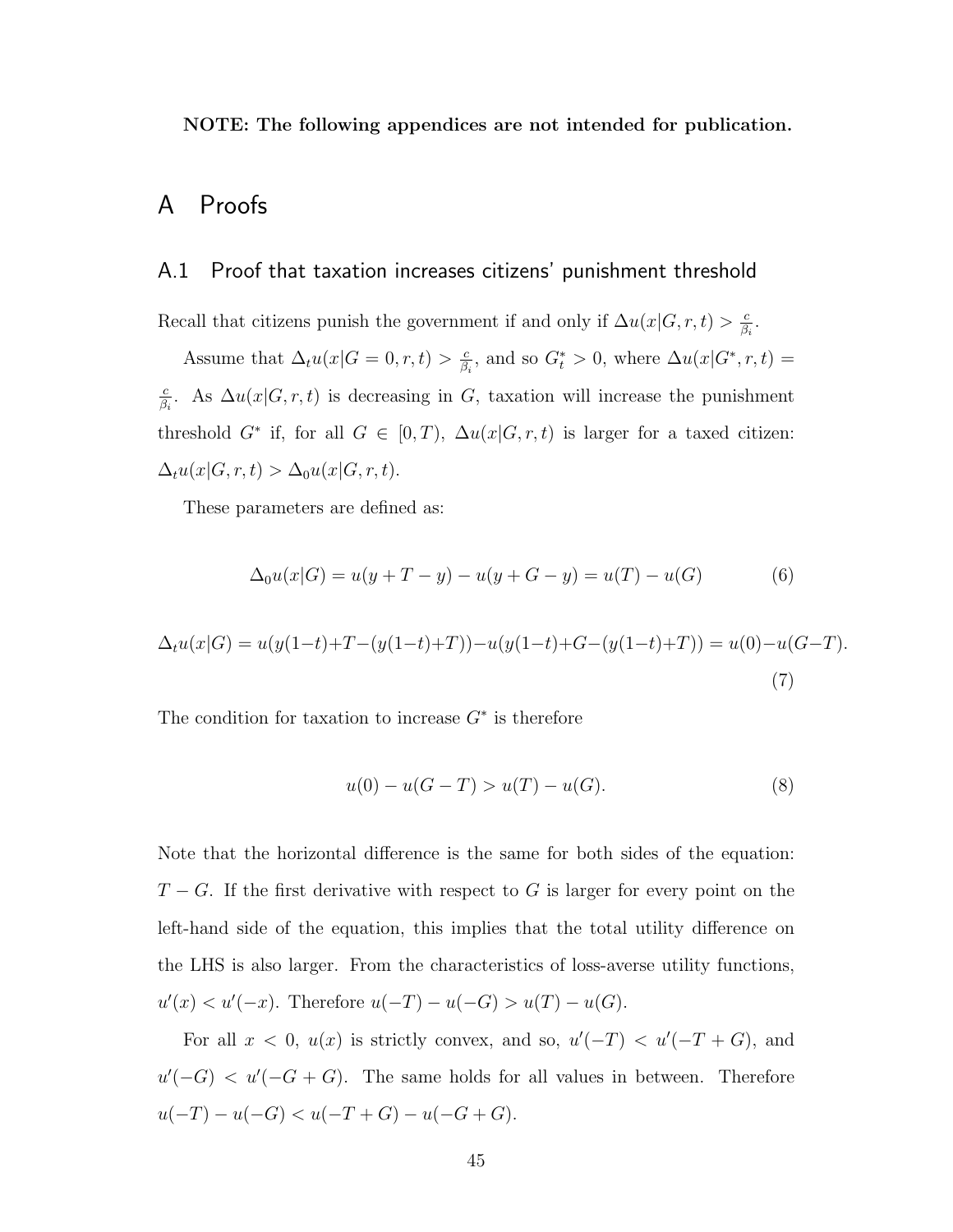Together this implies:  $\Delta_0 u(x|G) < u(-T) - u(-G) < \Delta_t u(x|G)$  and so  $\Delta_t u(x|G) > \Delta_0 u(x|G)$  for all  $G < T$  and  $G_t^* > G_0^*$  for all individuals with  $\beta_i > \frac{c}{-u}$  $\frac{c}{-u(-T)}$ .

## A.2 Proof that the effect of taxation is heterogeneous in  $\beta_i$

Section 3 above shows that the effect of taxation on the punishment threshold  $(\Delta G^* = G_t^* - G_0^*)$  is zero for very low values of  $\beta_i$ , increases for intermediate levels, but decreases and asymptotes to zero as  $\beta_i \to \infty$ . This section provides proofs for these results.

First, consider low  $\beta_i$  such that the Citizen never punishes the leader even when taxed and  $G_t^* = G_0^* = 0$ . This implies that  $G_t^* = u^{-1}(-\frac{c}{\beta})$  $\frac{c}{\beta_i}$  + T  $\leq$  0, or:  $\beta_i \leq \frac{c}{-u}$  $\frac{c}{-u(-T)}$ . For this range of  $\beta_i$ ,  $\Delta G^* = 0$ .

Next, consider  $\beta_i$  such that  $G_0^* = 0$  but  $G_t^* > 0$ . Over this range, an increase in  $\beta_i$  implies an increase in  $G_t^*$  while  $G_0^*$  remains at zero, and so  $\frac{\partial \Delta G^*}{\partial \beta_i} > 0$ . As  $G_0^* = u^{-1}(u(T) - \frac{c}{\beta})$  $\frac{c}{\beta_i}$ ), this holds when  $\frac{c}{-u(-T)} < \beta_i \leq \frac{u(T)}{c}$  $\frac{I}{c}$ .

Finally, consider all  $\beta_i > \frac{u(T)}{c}$  $\frac{I}{c}$ ; here both taxed and non-taxed citizens punish at least some level of corruption. Note that

$$
\Delta G^* = G_t^* - G_0^* = u^{-1}(-\frac{c}{\beta_i}) + T - u^{-1}(u(T) - \frac{c}{\beta_i})
$$
\n(9)

For this range,

$$
\frac{\partial \Delta G^*}{\partial \beta_i} = \frac{c}{\beta_i^2} * ((u^{-1})'(-\frac{c}{\beta_i}) - (u^{-1})'(u(T) - \frac{c}{\beta_i}))
$$
(10)

which by the properties of inverse functions is equivalent to

$$
\frac{c}{\beta_i^2} * \left( \frac{1}{u'(u^{-1}(-\frac{c}{\beta_i}))} - \frac{1}{u'(u^{-1}(u(T) - \frac{c}{\beta_i}))} \right).
$$
\n(11)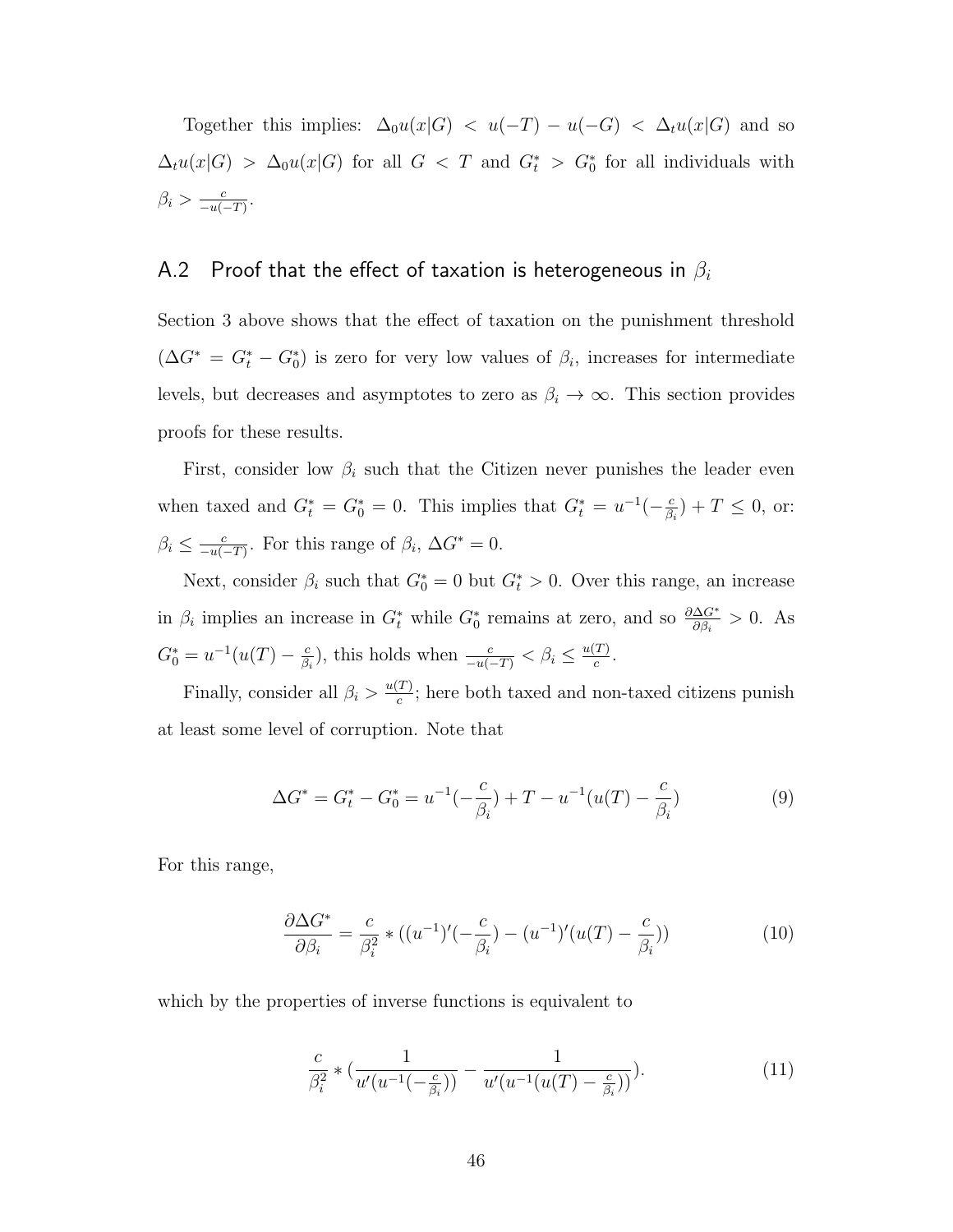Substituting back in  $G_t^*$  and  $G_0^*$  using the above definitions:

$$
\frac{c}{\beta_i^2} * \left( \frac{1}{u'(G_t^* - T)} - \frac{1}{u'(G_0^*)} \right). \tag{12}
$$

Therefore  $\frac{\partial \Delta G^*}{\partial \beta_i} > 0$  only when  $u'(G^*_t - T) < u'(G^*_0)$ .

First, consider the threshold case where  $G_0^* = 0$ ,  $G_t^* > 0$  and so Equation 12 is positive, as  $u'(0) > u'(G_t^* - T)$ . As  $u'(x)$  is continuous, this implies that ∂∆G<sup>∗</sup>  $\frac{\Delta G^*}{\partial \beta_i} > 0$  for some range of sufficiently small  $G_0^* > 0$ , and so for some portion of this range, the effect of taxation is still increasing in  $\beta_i$ .

Next, consider the case where  $G_0^* \geq \frac{7}{2}$  $\frac{T}{2}$ , and so  $G_t^* > \frac{T}{2}$  $\frac{T}{2}$ . From the properties of loss averse functions, the following inequalities must hold:

$$
u'(G_t^* - T) > u'(-\frac{T}{2}) > u'(\frac{T}{2}) \ge u'(G_0^*)
$$
\n(13)

and so  $\frac{\partial \Delta G^*}{\partial \beta_i} < 0$  when  $G_0^* \geq \frac{7}{2}$  $\frac{T}{2}$ . By the intermediate value theorem, there must therefore be some  $\hat{\beta}_i$  such that  $\frac{\partial \Delta G^*}{\partial \beta_i}$  is zero at  $\hat{\beta}_i$ , positive below  $\hat{\beta}_i$ , and negative above  $\hat{\beta}_i$ . This inflection point must occur at some  $G_0^* \in (0, \frac{7}{2})$  $(\frac{T}{2})$ .<sup>37</sup>

The above shows that the effect of taxation,  $\Delta G^* = G_t^* - G_0^*$ , has the following characteristics:

- 1. For all  $\beta_i \leq \frac{c}{-n}$  $\frac{c}{-u(-T)}$ , taxation has no effect because  $G_t^* = G_0^* = 0$ .
- 2. For all  $\beta_i \in \left(\frac{c}{-n}\right)$  $\frac{c}{-u(-T)}$ ,  $\frac{u(T)}{c}$  $\frac{I}{c}$ , the effect of taxation is positive and *increasing* in  $\beta_i$ .
- 3. For  $\beta_i \geq \frac{u(T)}{c}$  $\frac{T}{c}$ , the effect of taxation is positive. There exists  $\hat{\beta}_i^*$  such that the effect of taxation is *increasing* for  $\beta_i \in \left[\frac{u(T)}{c}\right]$  $\langle \frac{T}{c}, \hat{\beta}_{i}^{*} \rangle$  and *decreasing* for all  $\beta_i > \hat{\beta}_i^*.$

<sup>&</sup>lt;sup>37</sup>This holds if  $\Delta G^*$  is single-peaked over the range of  $\beta_i$  such that  $G_0^* > 0$ .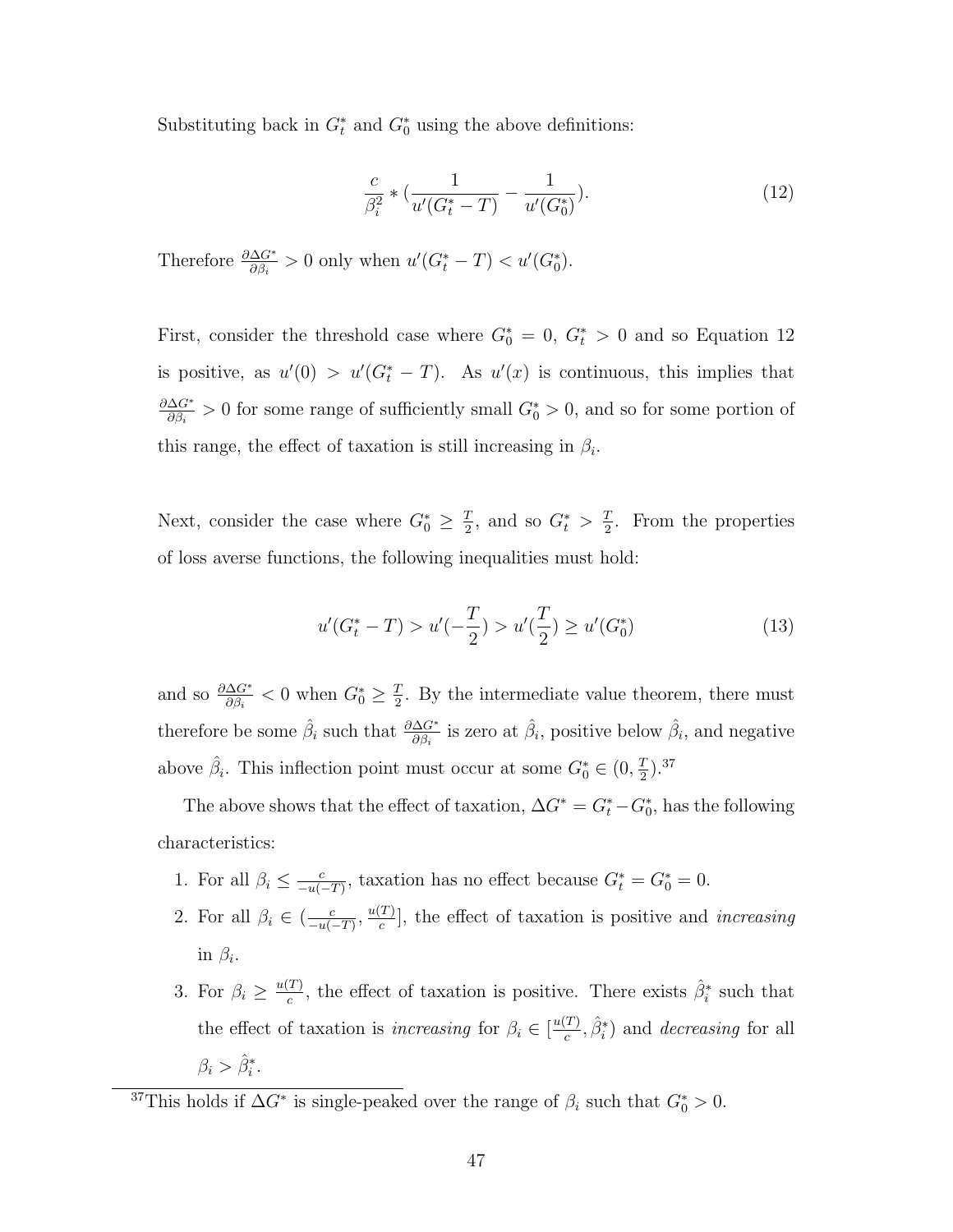# B General Equilibrium of the Model

# B.1 Equilibria

This section describes the set of general equilibria for the model introduced in Section 3. It outlines the government's utility function, describes the possible equilibria, and discusses the scope conditions under which taxation will increase accountability. For simplicity, I assume here that all citizens have the same expressive benefit  $\beta$  from punishment, and so either all citizens punish or none do. This punishment decision is denoted  $\bar{s} \in \{0,1\}$ . The timing of the game is as follows:

- 1. The Government receives revenue  $T$ , derived from either an exogenouslyset tax t on citizen income  $y$  or from an outside non-earned source such as foreign aid, resource rents, or other grants.
- 2. The Government allocates the revenue between the public good  $G$  and rents *p*, choosing  $(p, G)$  subject to  $p + G \leq T$ .
- 3. Citizens observe the allocation and make a punishment decision  $\bar{s} \in \{0, 1\};$ payoffs accrue.

I solve for subgame perfect Nash equilibria in pure strategies. Section 3 showed that a citizen's best response is:

$$
\bar{s} = \begin{cases} 1 & \text{if } G < G_{\text{Cit}}^* \\ 0 & \text{otherwise} \end{cases} \tag{14}
$$

where  $G^*_{Cit} = G^*_0 = \max\{0, u^{-1}(u(T) - \frac{c}{\beta})\}$  $\left(\frac{c}{\beta}\right)$  if the citizen is not taxed, and  $G_{Cit}^* = G_t^* = \max\{0, T + u^{-1}(\frac{-c}{\beta})\}$  $\left\{\frac{-c}{\beta}\right\}$  if the citizen is taxed.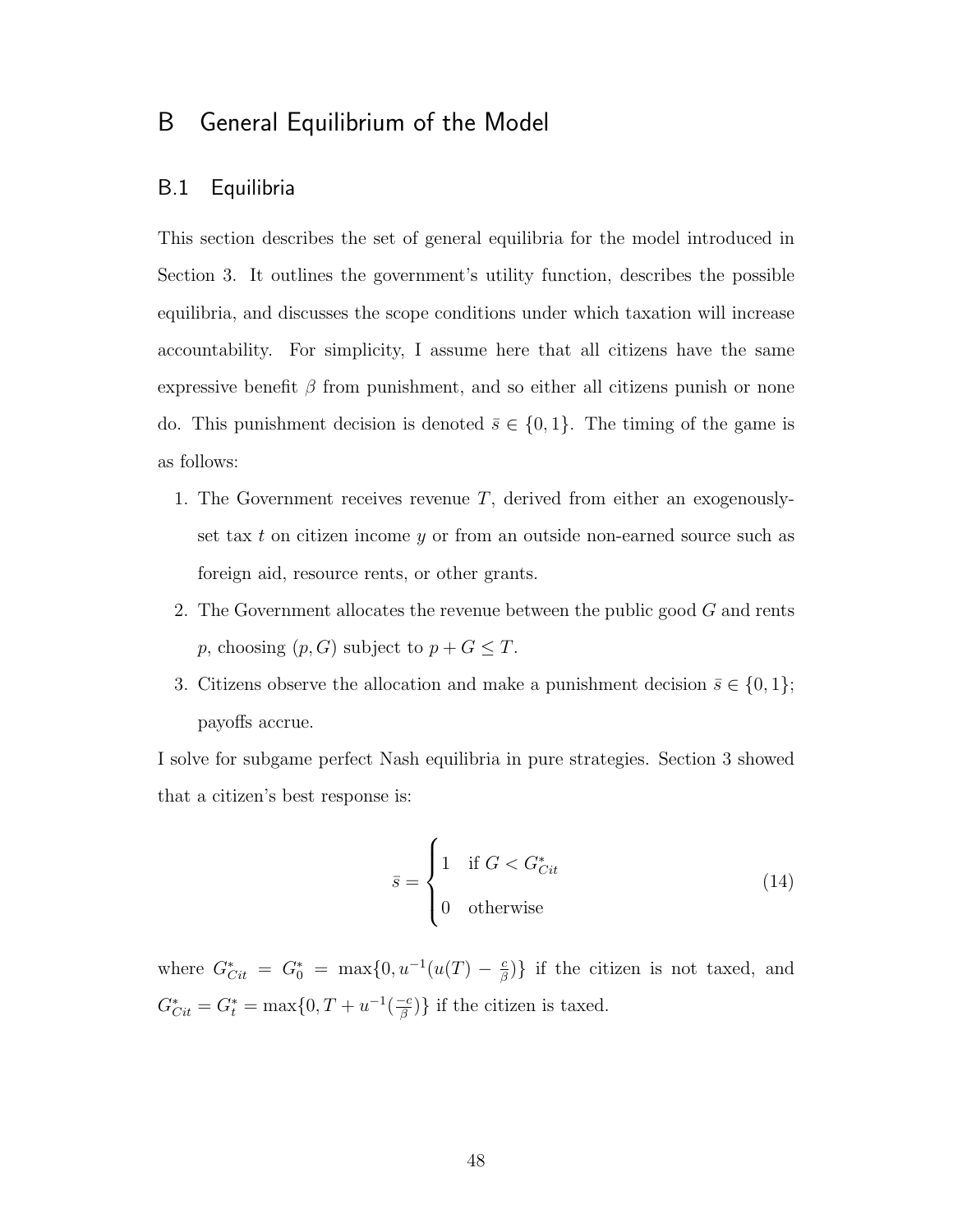#### B.1.1 The Government's decision

The government receives utility from any rents it can extract, and loses utility if the citizens choose to sanction. Let  $q$  be the cost the government incurs if the citizens punish  $(\bar{s} = 1)$ . The government's utility function can be written

$$
V_{Gov} = p - \bar{s} * q = T - G - \bar{s}q \tag{15}
$$

The government's best response will be to either provide no public good  $(G =$ 0) or to provide the minimum necessary level of public good to avoid citizen sanctions  $(G = G_{\text{Cit}}^*$ , the citizen's punishment threshold).<sup>38</sup> The government's equilibrium response will therefore depend on whether it is more costly to endure punishment or grant concessions to citizens $^{39}$ :

$$
G_{Gov}^{*} = \begin{cases} G_{Cit}^{*} & \text{if } G_{Cit}^{*} \le q \\ 0 & \text{if } G_{Cit}^{*} > q \end{cases}
$$
 (16)

## B.1.2 The Effect of Taxation on Public Goods Provision

For any given set of parameters, and given the strategies described above there is an unique SPNE. This section describes the equlibria for the game with and without taxation across the parameter space. In the below,  $G_t^*$  and  $G_0^*$  refers to the citizens' punishment thresholds with and without taxation, respectively. Note

<sup>&</sup>lt;sup>38</sup>If the government provides any other  $G < G^*_{Cit}$ , the government can strictly increase its payoff by deviating to  $G = 0$ . If the government provides any other  $G > G^*_{Cit}$ , it can strictly increase its payoff by deviating to  $G = G^*_{\text{Cit}}$ .

<sup>&</sup>lt;sup>39</sup>I assume here that when  $G^*_{Cit} = q$ , the government prefers  $G = G^*_{Cit}$  to  $G = 0$ . If instead  $G = 0$  in these cases, there are additional equilibria below. Discussion of these is omitted, as they only apply to knife-edge cases.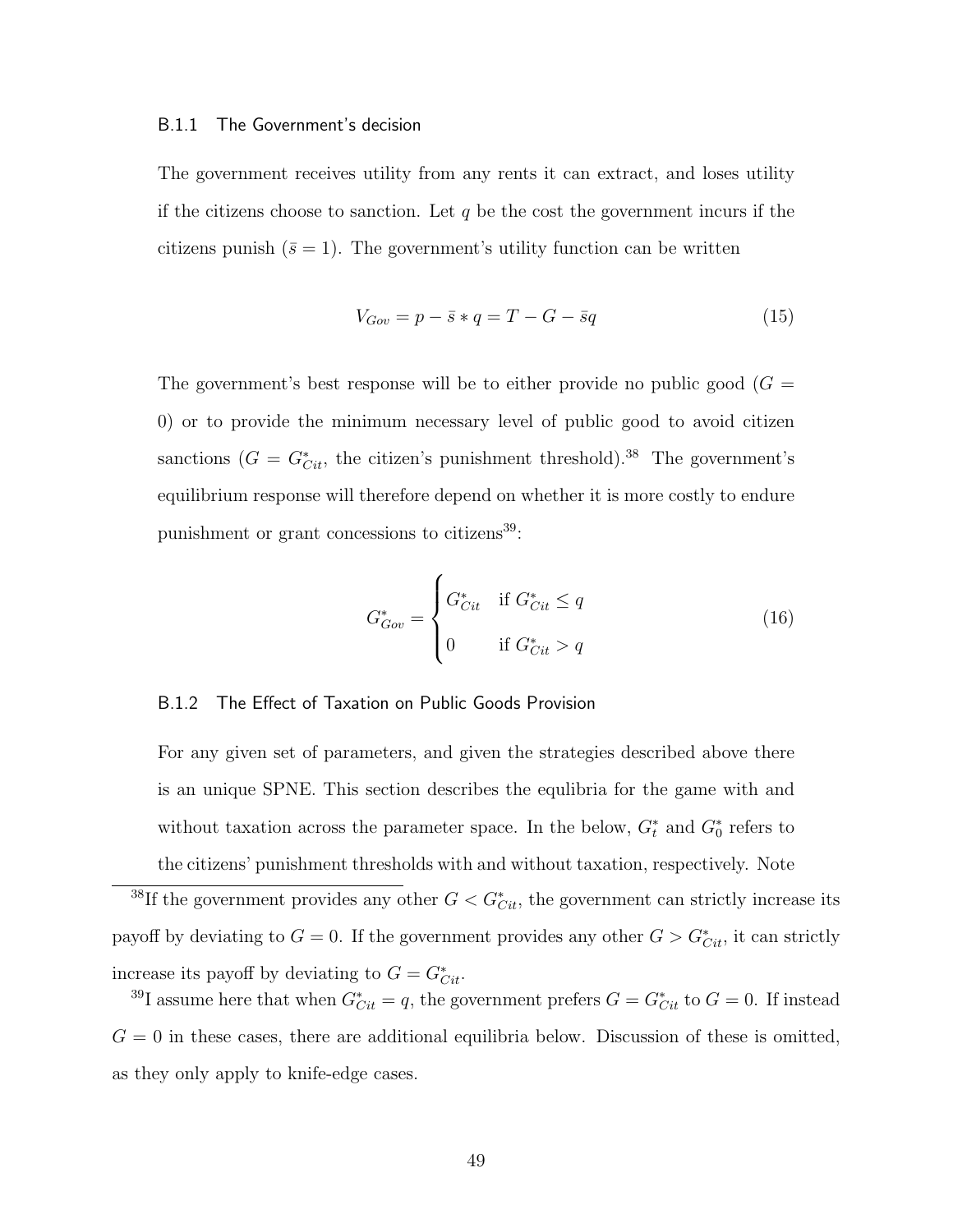that  $G_t^* > 0$  if and only if  $-u(-T) > \frac{c}{\beta}$  $\frac{c}{\beta}$ , and  $G_0^* > 0$  if and only if  $u(T) > \frac{c}{\beta}$  $\frac{c}{\beta}$ .<sup>40</sup> Case 1:  $\frac{c}{\beta} > -u(-T)$ .

In this case the costs of action are too high relative to the benefits, and  $G_t^* = G_0^* = 0$ : the citizens will never punish the government, even when  $G = 0$ . The government's unique best response in both games is to provide no public goods. In equilibrium,  $\bar{s}^* = 0$  for all  $G \in [0, T]$  and  $G^*_{Gov} = 0$ , with or without taxation.

Case 2:  $-u(-T) > \frac{c}{\beta} > u(T)$ 

The citizen now only demands a positive level of public good when taxed:  $G_t^* > 0 \geq G_0^*$ . There are two subcases, depending on the relationship between  $G_t^*$  and  $q$ :

# Case 2a:  $G_t^* > q$

When this condition holds, the costs citizens can impose on the government are too small (relative to the demanded level of  $G^*_{Cit}$ ) to generate accountability. Equilibrium strategies with and without taxation are  $(G_{Gov}^* = 0, \overline{s}^* = 1 \text{ iff } G < G_t^*$  and  $(G_{Gov}^* = 0, \overline{s}^* = 0 \ \forall \ G \in [0, T]),$ respectively.

# Case 2b:  $G_t^* \leq q$

When this condition holds, citizens have enough leverage over governments for taxation to increase accountability. Equilibrium strategies with and without taxation are  $(G_{Gov}^* = G_t^*, \bar{s}^* = 1 \text{ iff } G < G_t^*)$  and  $(G^*_{Gov} = 0, \bar{s}^* = 0 \ \forall \ G \in [0, T]),$  respectively: taxation increases the level of public good provided.

Case 3:  $u(T) > \frac{c}{6}$ β

In this case, both taxed and untaxed citizens demand positive levels of <sup>40</sup>Note that as by definition  $u(T) < -u(-T)$ , this implies that the taxed citizen will start punishing before the untaxed citizen.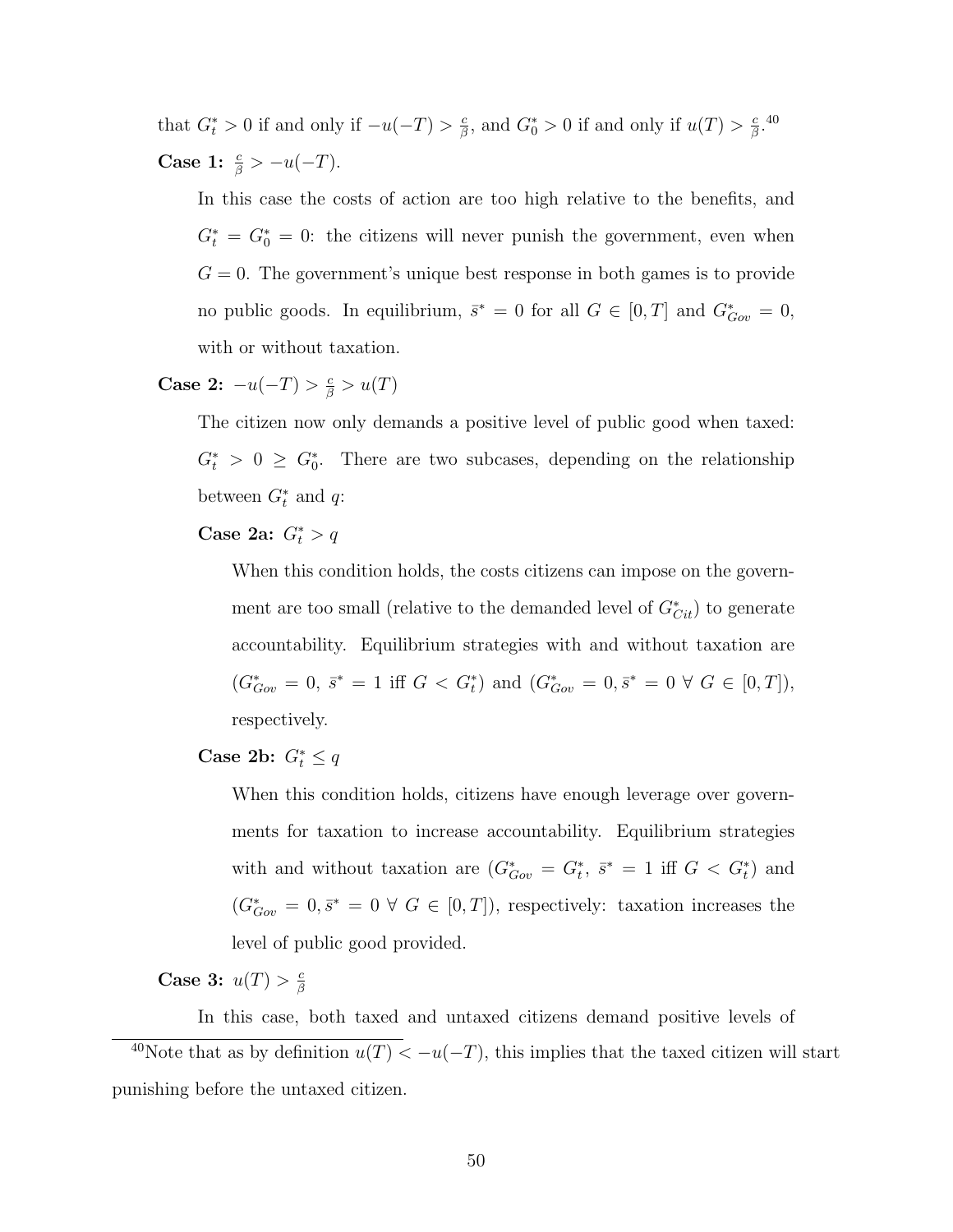accountability:  $G_t^* > G_0^* > 0$ . Again, the specific equilibrium outcome depends on the relationship between the punishment thresholds and the costs citizens can impose on the government.

Case 3a:  $G_t^* > G_0^* > q$ 

The costs citizens can impose on the government are too small to generate accountability. Equilibrium strategies with and without taxation are  $(G_{Gov}^* = 0, \overline{s}^* = 1 \text{ iff } G < G_t^*$  and  $(G_{Gov}^* = 0, \overline{s}^* = 1 \text{ iff } G < G_0^*$ , respectively.

# Case 3b:  $G_t^* > q \ge G_0^*$

In this case, taxation actually decreases accountability: it raises demands to such a level that government would rather accept sanctions than buy citizen quiesence. Equilibrium strategies with and without taxation are  $(G_{Gov}^* = 0, \bar{s}^* = 1 \text{ iff } G < G_t^*$  and  $(G_{Gov}^* = G_0^*, \bar{s}^* = 1 \text{ iff }$  $G < G_0^*$ , respectively.

Case 3c:  $q \ge G_t^* > G_0^*$ 

Taxation here increases accountability. Equilibrium strategies with and without taxation are  $(G_{Gov}^* = G_t^*, \bar{s}^* = 1 \text{ iff } G < G_t^*)$  and  $(G_{Gov}^* =$  $G_0^*, \bar{s}^* = 1$  iff  $G < G_0^*$ ). Taxation increases the level of public goods provision by  $G_t^* - G_0^*$ .

This describes the set of equilibria over the entire parameter space. Taxation increases the supply of accountability in cases 2b and 3c: these are the cases in which the costs of engaging in punitive action are sufficiently small, and in which citizens can enact sufficiently large costs on non-accountable government actors. These conditions are likely to be met when citizens can use elections to sanction poor performance; in areas where protests can enact significant costs on leaders (as is likely in urban areas); and when government repression is sufficiently low.

Cases in which taxation do not increase accountability are those in which there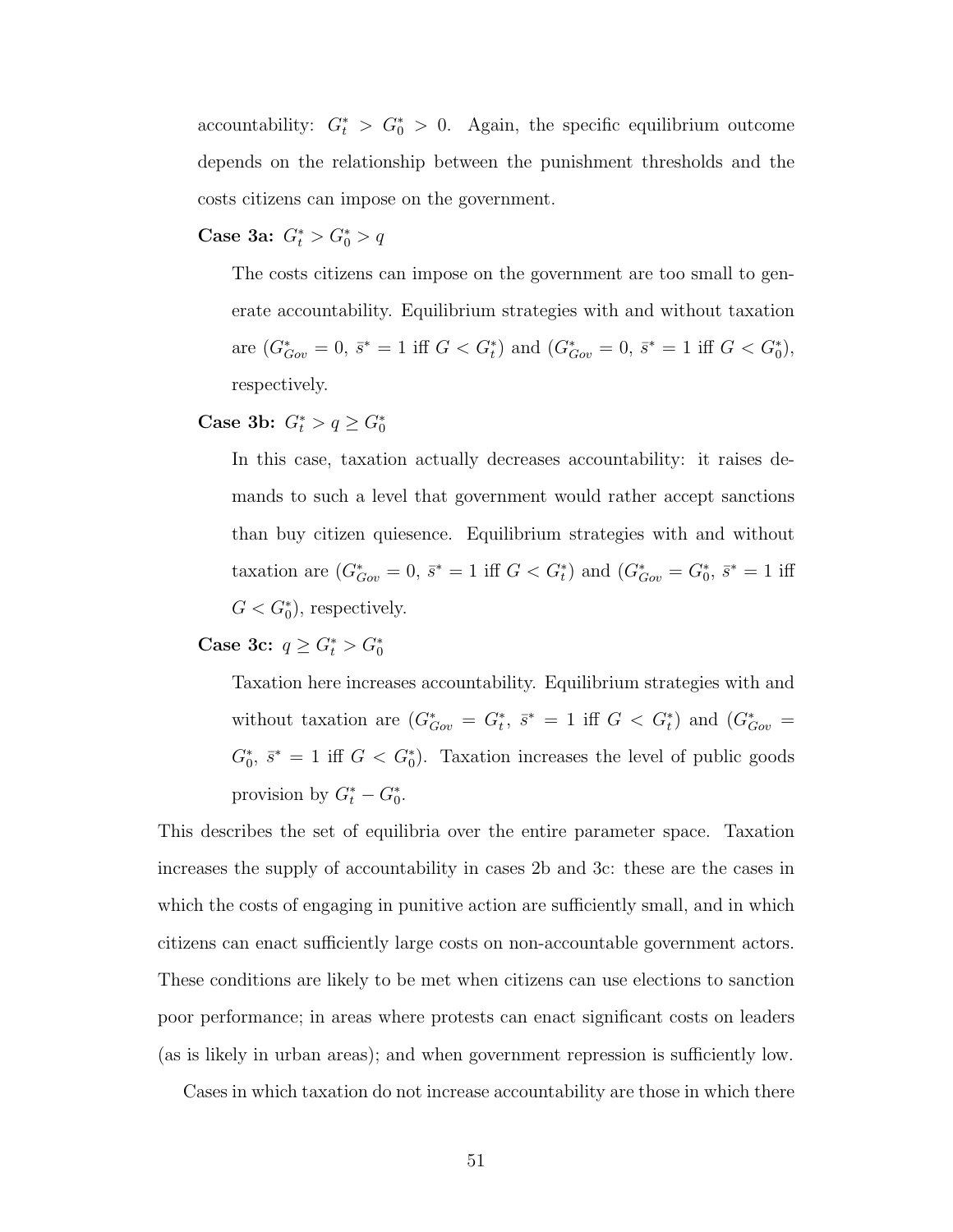are multiple political market failures: other facets of the accountability process are broken, and thus increasing citizens' demands will not have an impact on the level of accountability (in the form of public goods) provided in equilibrium. Note that while there is one case in which taxation actually decreases accountability, the scope conditions for the case are unlikely: A government that would sustain sanctions by increasing taxes is likely unwilling to impose a new tax in the first place.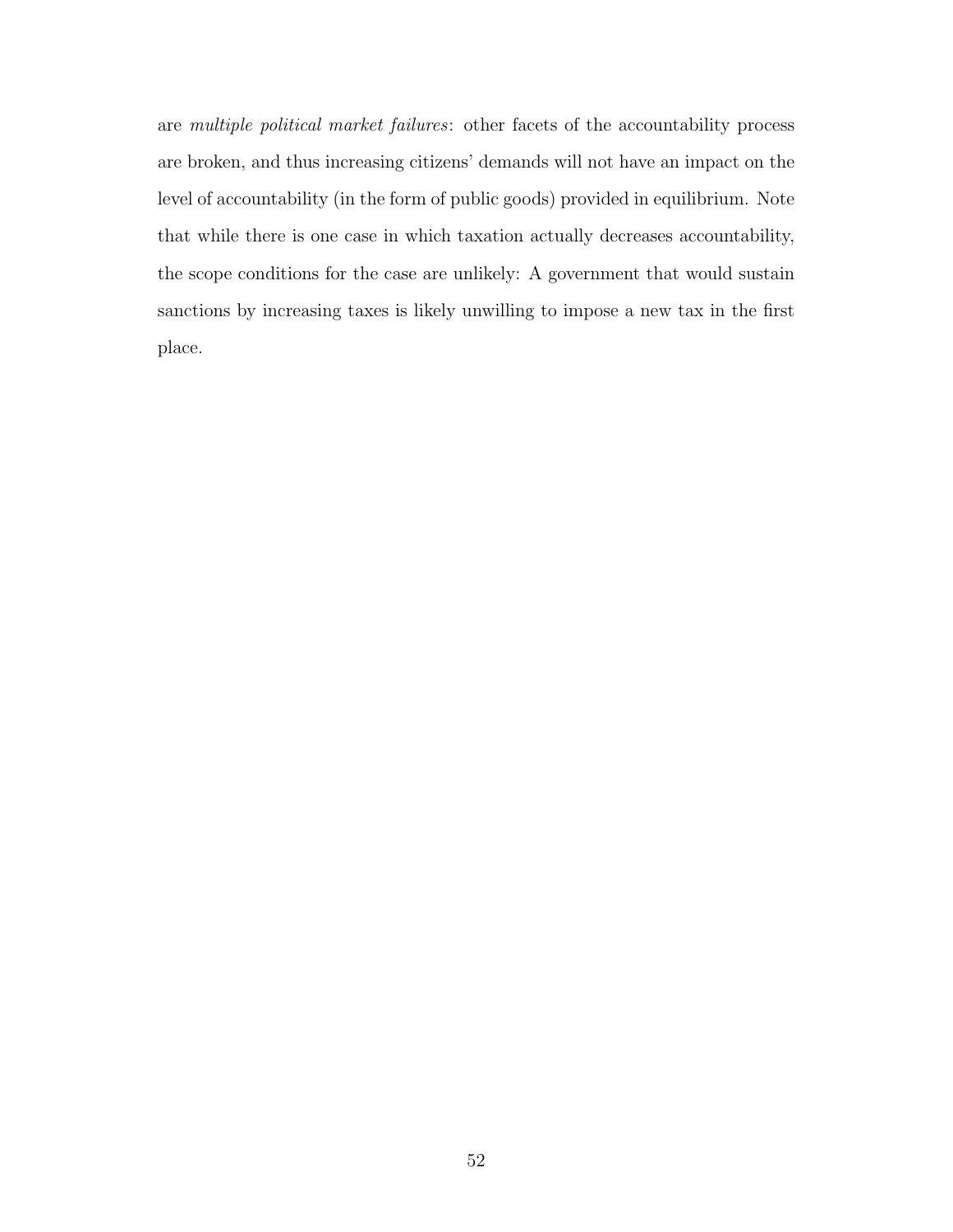# C Additional Results

| C.1 | <b>Balance Tests</b> |  |
|-----|----------------------|--|
|     |                      |  |

|                             | Tax Citizens | Grant Citizens | Difference | P Value |
|-----------------------------|--------------|----------------|------------|---------|
| Male                        | 0.748        | 0.696          | 0.053      | 0.315   |
| Age                         | 22.426       | 23.007         | $-0.581$   | 0.429   |
| Can Write                   | 0.836        | 0.832          | 0.003      | 0.938   |
| Can Read                    | 0.831        | 0.847          | $-0.016$   | 0.721   |
| Speaks English              | 0.584        | 0.504          | 0.081      | 0.166   |
| Years schooling             | 9.188        | 8.892          | 0.296      | 0.398   |
| Post Secondary Ed           | 0.032        | 0.043          | $-0.011$   | 0.625   |
| Wage (past 4 wks)           | 120.705      | 111.507        | 9.198      | 0.752   |
| Head of household           | 0.314        | 0.374          | $-0.060$   | 0.279   |
| Paid income tax             | 0.083        | 0.129          | $-0.046$   | 0.198   |
| Community Leader            | 0.058        | 0.059          | $-0.000$   | 0.989   |
| Speak at community meetings | 0.218        | 0.214          | 0.004      | 0.939   |
| Number groups belong to     | 0.782        | 0.750          | 0.032      | 0.770   |
| Registered to vote          | 0.519        | 0.579          | $-0.059$   | 0.307   |
| Voted last election         | 0.481        | 0.507          | $-0.027$   | 0.650   |

Table 6: Balance Tests: Tax  $\mathcal C$  Grant Games. This table shows the mean covariate values for Citizens in the Tax and Grant treatments. "Difference" and P-value were calculated using a difference-of-means test.

## C.2 Leader Responses

This section describes leader behavior from the Tax and Grant games. Note that as the role of Leader was played by ordinary Ugandan citizens, the external validity of these results is likely low. In particular, the formal model assumes that Leaders are strict revenue maximizers. If the citizens assigned to these roles are also motivated by other concerns, for example fairness or inequity aversion, the model's predictions may not hold. Additionally, there are only 75 data points for Leaders, compared to 296 Citizens; this was done to increase statistical power for the main analysis.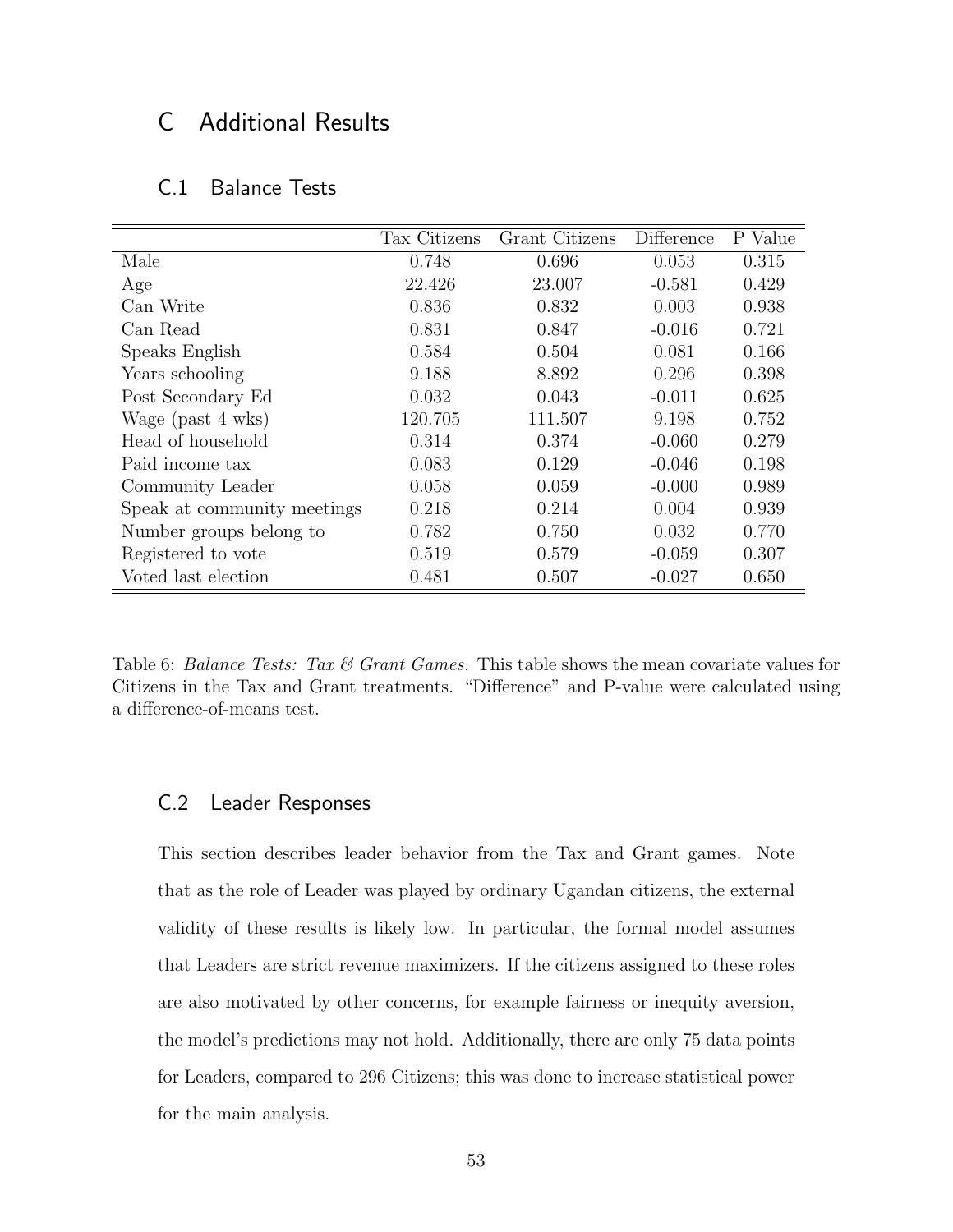Figure 7 shows the distribution of the average transfer the Leader offered the Citizen in the Tax and Grant games. The vertical lines depict the means. The means are virtually identical; regression analysis (not shown) cannot reject the null that they are the same, and a Kolmogorov-Smirnov test cannot reject that the distributions are the same.



Figure 7: Average transfers from Leaders to Citizens, Tax vs. Grant Treatments. Density estimates of average leader offers in Tax and Grant Games. Outcome based on 5-round average of offers from Leaders to Citizens for each Leader. Vertical lines depict group means.

# C.3 Robustness Checks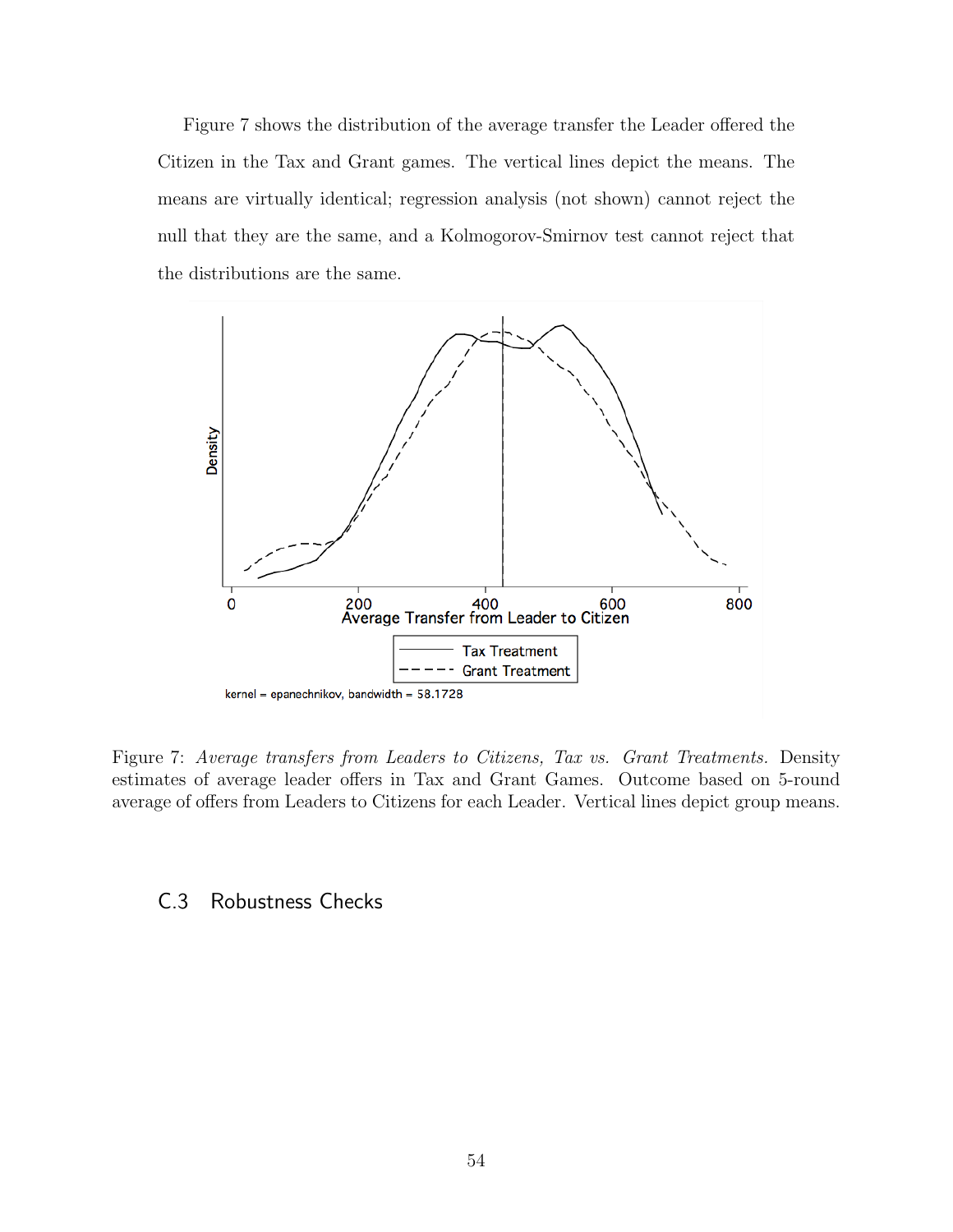| <b>VARIABLES</b> | (1)                        | (2)                 | (3)                 |
|------------------|----------------------------|---------------------|---------------------|
| Taxation         | $0.326**$<br>(0.16)        | $0.334**$<br>(0.15) | $0.357**$<br>(0.15) |
| Controls         | N                          | N                   | Y                   |
| FE.              | N                          | Y                   | V                   |
| Obs              | 296                        | 296                 | 272                 |
| * $p<0.10$ ,     | ***<br>$*\times p < 0.05,$ | p<0.01              |                     |

Table 7: Average Citizen Punishments in Tax and Grant Games - Ordered Probit. This table replicates the OLS results using ordered probit. Column 1 depicts the bivariate relationship; Column 2 adds enumerator and site fixed effects; Column 3 includes controls. All standard errors are clustered at the session level.

|                                        | (1)        | $\left( 2\right)$ | (3)        |
|----------------------------------------|------------|-------------------|------------|
| <b>VARIABLES</b>                       | Bivar      | FE                | Controls   |
|                                        |            |                   |            |
| Taxation                               | $54.57***$ | $55.12***$        | $56.08***$ |
|                                        | (19.16)    | (18.62)           | (18.74)    |
| Constant                               | $408.3***$ | $414.0***$        | 181.0      |
|                                        | (14.17)    | (25.65)           | (184.6)    |
| Controls                               | N          | N                 | Y          |
| FE                                     | N          | Y                 | Y          |
| Observations                           | 1478       | 1478              | 1351       |
| $R^2$                                  | 0.016      | 0.052             | 0.083      |
| Robust standard errors in parentheses  |            |                   |            |
| *** $p<0.01$ , ** $p<0.05$ , * $p<0.1$ |            |                   |            |

Table 8: Pooled Citizen Punishment Thresholds in Tax and Grant Games - OLS. This table shows analysis similar to that of Table 2, but with a different dependent variable. Instead of creating a five-round average of each Citizen's responses, the five rounds are pooled; each observation is the punishment threshold in a single Citizen-round. Standard errors are clustered at the respondent level. Specifications are otherwise as in Table 2.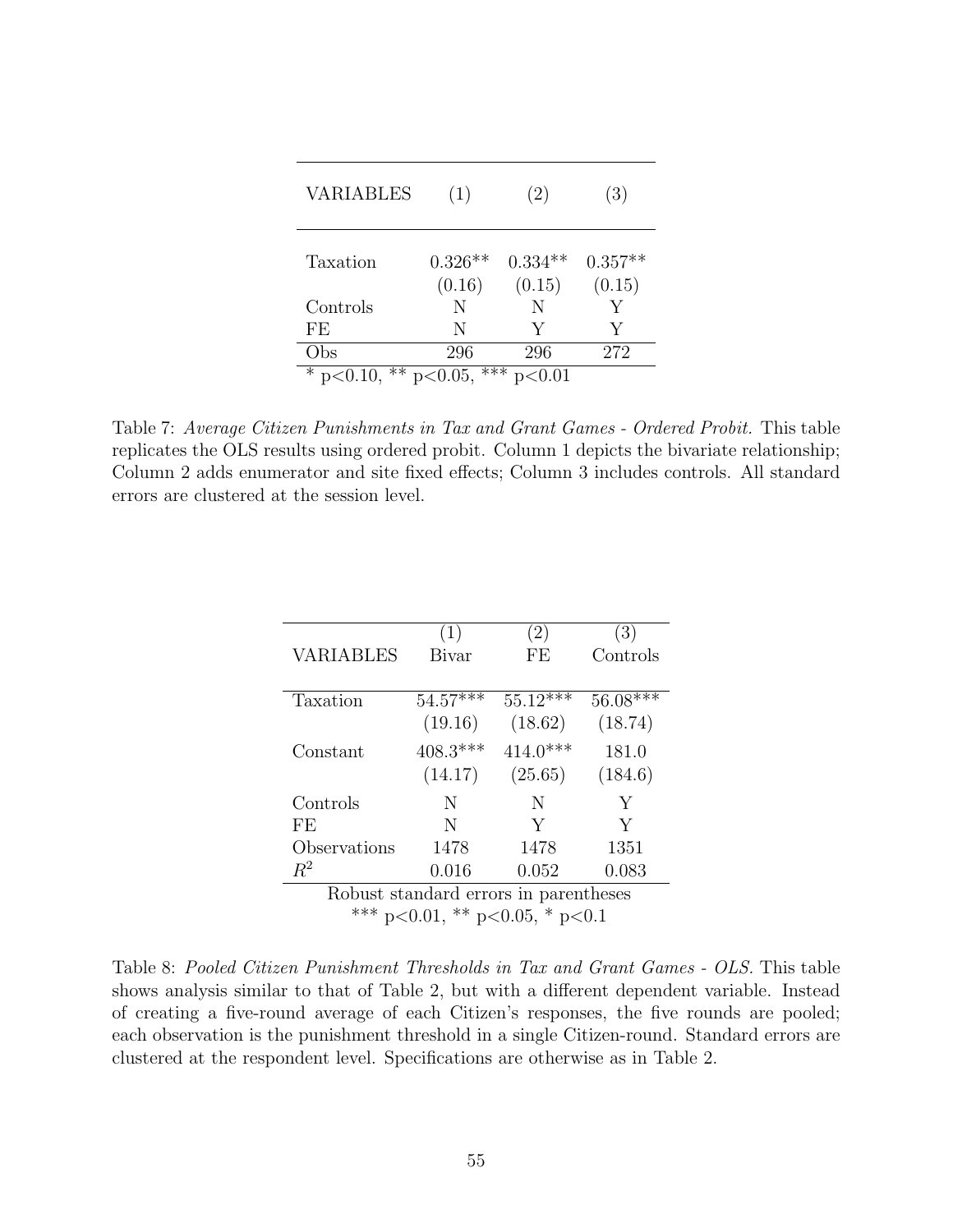|                         |                          | Round Dropped          |                          |                        |                        |                          |
|-------------------------|--------------------------|------------------------|--------------------------|------------------------|------------------------|--------------------------|
| <b>VARIABLES</b>        | All                      | Round 1                | Round 2                  | Round 3                | Round 4                | Round 5                  |
| Taxation                | $54.252**$<br>(22.441)   | $52.337**$<br>(23.639) | $47.211*$<br>(23.009)    | $47.211*$<br>(23.009)  | $51.761**$<br>(23.340) | $60.337**$<br>(21.698)   |
| Constant                | $413.169***$<br>(24.319) | 426.789***<br>(28.249) | $412.617***$<br>(22.715) | 412.617***<br>(22.715) | 406.866***<br>(26.136) | $405.333***$<br>(25.289) |
| Observations<br>$\,R^2$ | 296<br>0.089             | 296<br>0.092<br>.      | 296<br>0.075<br>.        | 296<br>0.075           | 296<br>0.079           | 296<br>0.095             |

\*\*\* p<0.01, \*\* p<0.05, \* p<0.1

Robust standard errors in parentheses

Table 9: Average Citizen Punishment Thresholds in Tax and Grant Games - Dropping Rounds (OLS). Column 1 replicates the main analysis, including enumerator and site fixed effects and standard errors clustered by session. Columns 2-6 each drop one round from the average, so that "Round 1" refers to a four-round average that does not include Round 1.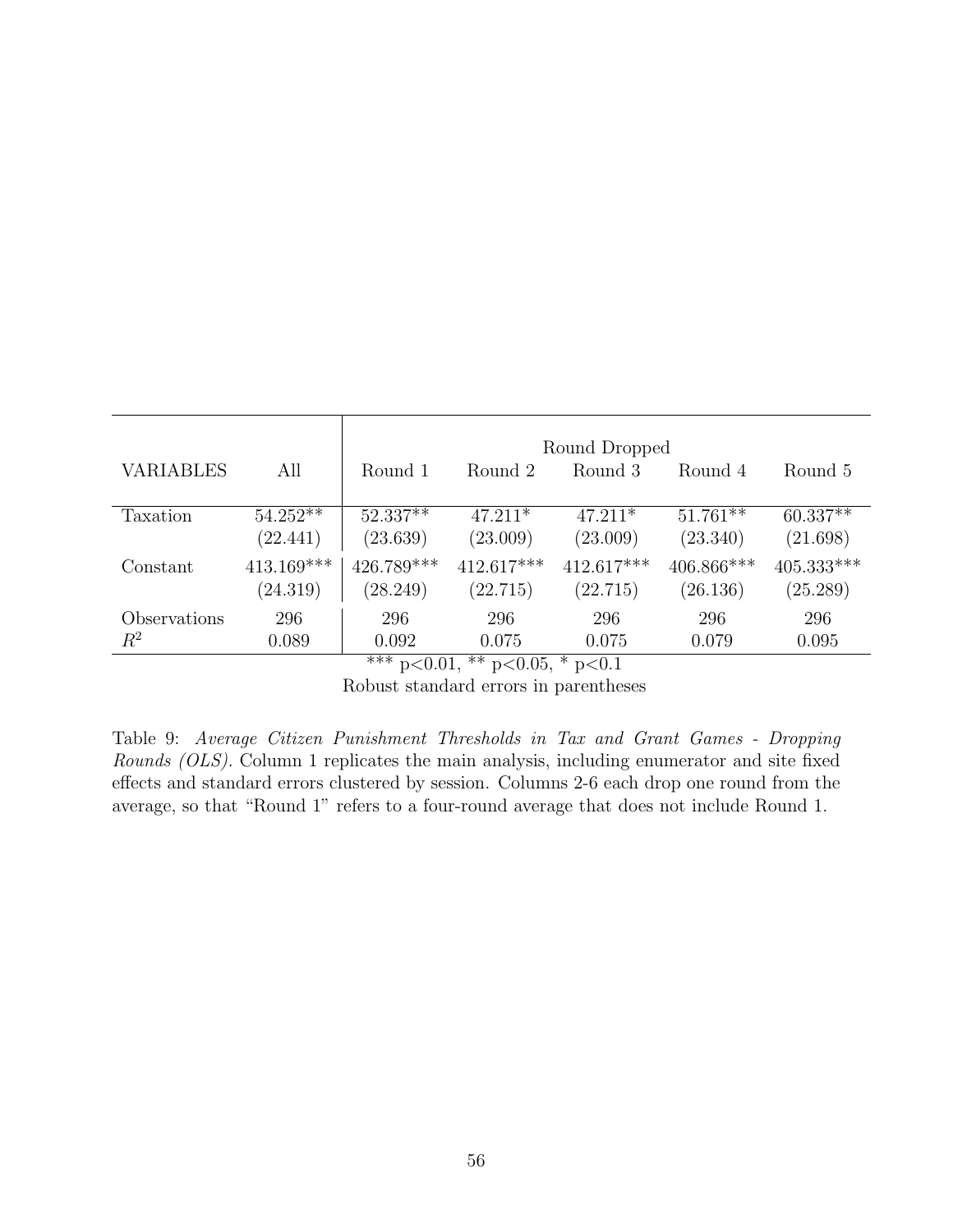# D Experimental Protocols

This section provides the English-language protocols for the experiments desribed in the paper. Enumeration was conducted using a translation into Luganda, the dominant local language in central Uganda.

# D.1 English-Language Protocols for Tax and Grant Games

## Tax Game

Now I will explain the [first/second] activity. This activity is done by pairs of individuals. Each pair is made up of a Citizen and a Leader. These pairs, and whether you are a Citizen or Leader, are assigned by chance. Each of you will do this activity with someone from the group. However, none of you will know with whom you are playing. Only I know who plays with whom, and I will never tell anyone. You will complete this activity multiple times. But, you will be in a different group every time. [If second activity: These are different pairings and assignments than the last activity.]

I will now explain the rules of the activity, first with words and then showing some examples using pictures. We will also meet with you individually to go over the activity again – please wait until then to ask any questions you may have. Remember, there are no right or wrong answers; it is just what you prefer.

### Rules of the Activity

At the start of the activity, the enumerator will give 1000 UGX to the citizen as his wages. Then, the enumerator will collect a tax of 500 UGX from the citizen and double it, so that it is now 1000 UGX. This money will be called the group fund. The group fund of 1000 UGX is then given to the leader of the group. The leader will then take this money and decide how to allocate it. He will choose how much to keep for himself as his salary, and how much to pass back to the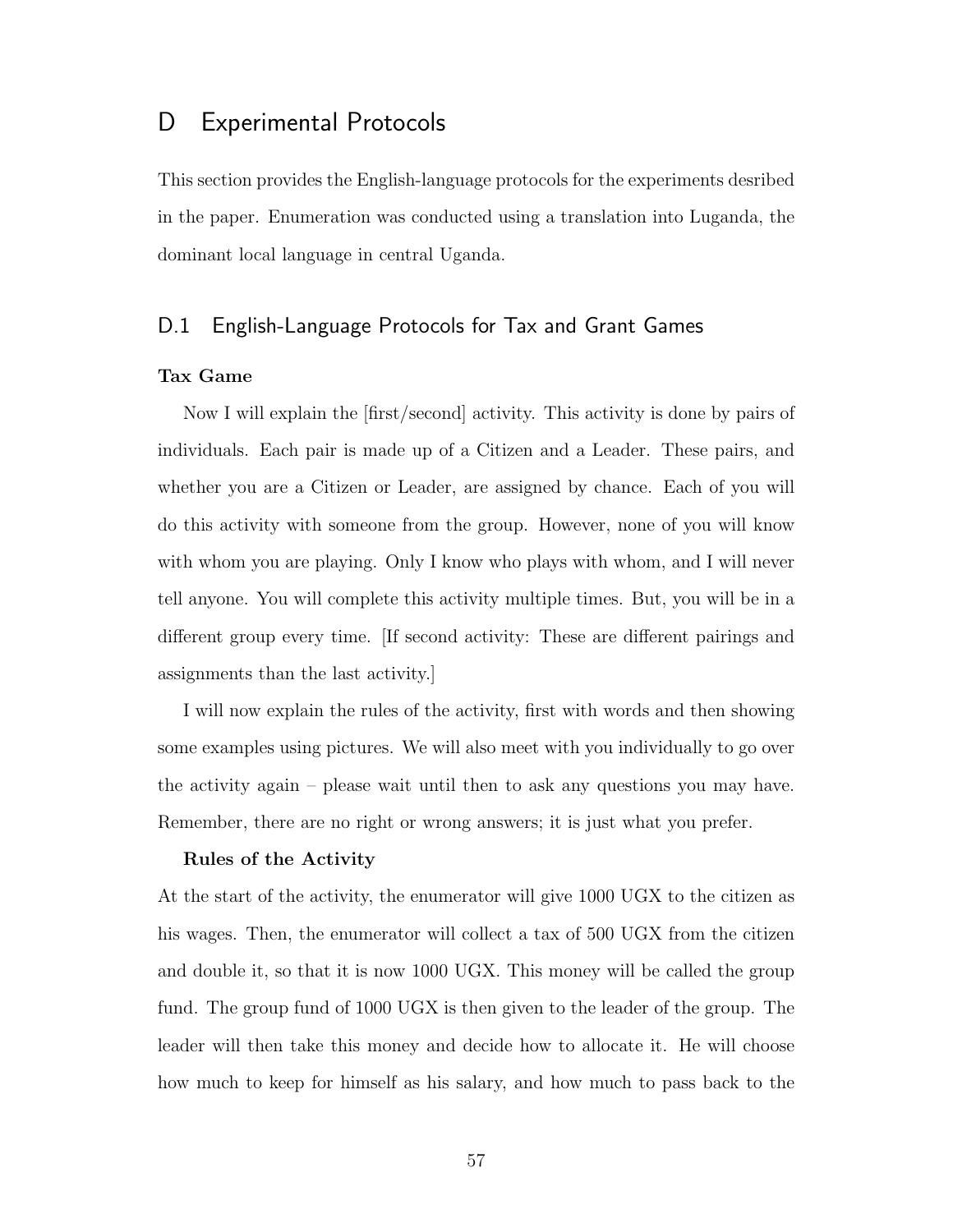citizen.

If the citizen wishes, he can pay a small cost to punish the leader for how he has allocated the group fund. If the citizen decides to punish the leader, the citizen will pay 100 UGX and we will take 400 UGX away from the leader. The citizen will make this decision before he finds out how the leader split the money: he will be asked what he would do for each decision the leader could have made. No one receives the money taken away in the punishment.

In this activity there are no right or wrong decisions – it is completely up to you, and your decisions will be private. So that you can see how this works we will now go through some examples, using pictures.

## $Examples<sup>41</sup>$

Note to enumerators: While going through these examples, demonstrate each decision using the pictures. Keep the examples general - do not use individuals.

- 1. Here we have drawings of two people. The red person is the citizen, and the blue person is the Leader. At first, the citizen has his wages, represented by these black circles. Each circle represents a 100-shilling coin, so he has 1000 shillings total.
- 2. The enumerator now taxes 500 shillings from the citizen. The taxed money is put into a blue envelope, and the money kept by the citizen goes into a red envelope.
- 3. The enumerator now doubles the amount in the blue envelope, so it is now 1000 shillings. This is the group fund.
- 4. The group fund of 1000 shillings is now given to the leader. The citizen keeps the other 500 shillings.

<sup>41</sup>This examples, and those in the rest of the protocols, were done using a set of stick figure diagrams representing each of the numbered stages below.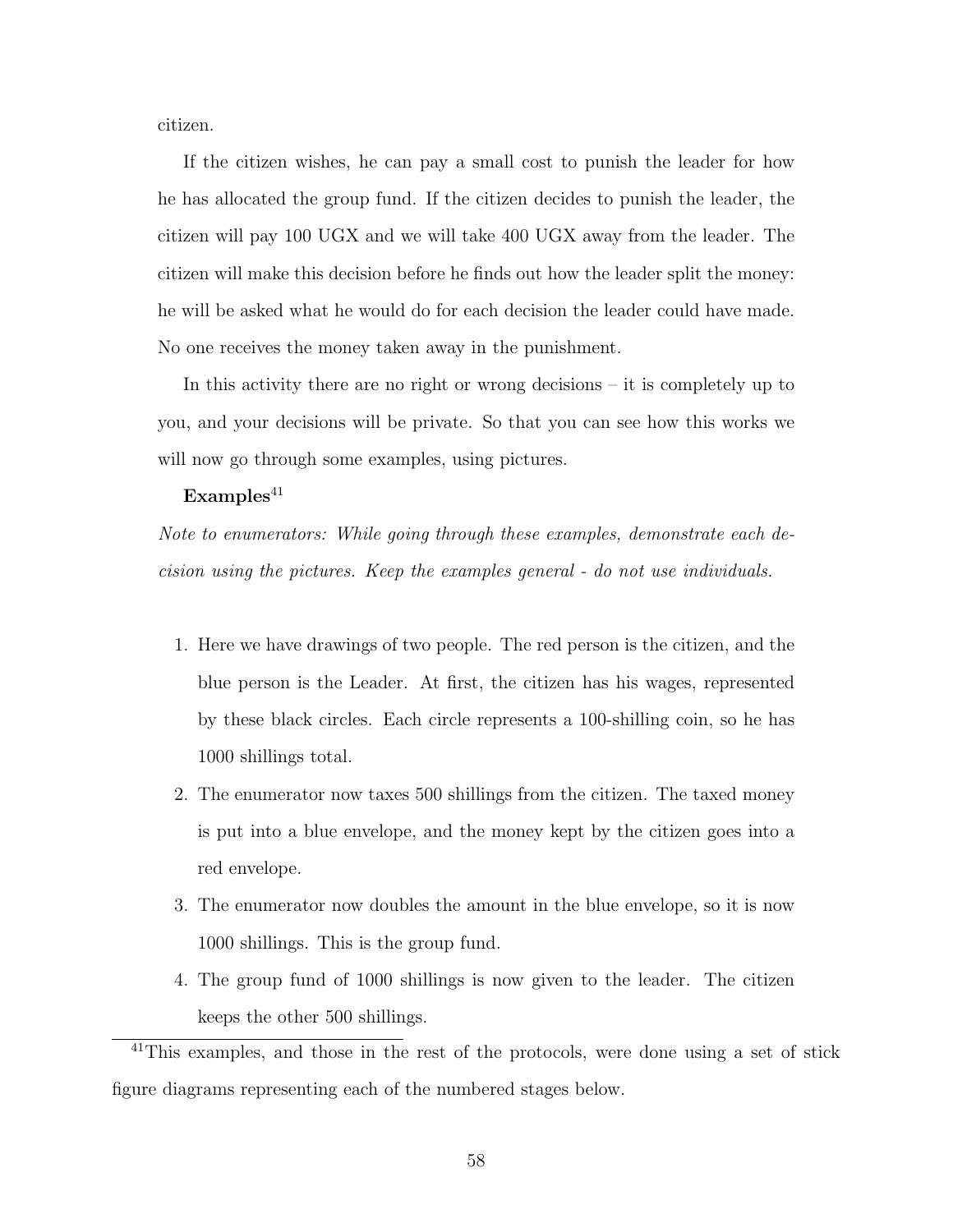5. So, now the leader has 1000 shillings and the citizen 500 shillings.

Next the leader will decide how to allocate the 1000 shillings between his own salary and the citizen. But before this happens, the citizen must choose which divisions of the money he would wish to punish. In this example, suppose that the citizen decides that he would punish the leader if he gets less than 700 shillings back from the leader. Remember, this is just an example – the Citizen could make any other decision. Also, remember that the Leader does not know this decision.

- 6. Now we will look at a couple of examples of decisions the Leader could make. First, in this example, suppose the leader allocates 1000 Sh. for himself, and gives 0 Sh. to the citizen. Now the Leader has 1000 Sh. and the citizen has 500 Sh.
- 7. Because the leader passed back less than 700 Sh, the punishment takes place. The citizen pays 100 Sh., and 400 Sh. is taken from the leader. The red lines through the coins show the punishment. Now, at the end of the round, the Leader has 600 Sh. and the citizen has 400 Sh.
- 8. Now consider another example. Suppose the leader allocates 500 Sh. for himself, and gives 500 Sh. to the citizen. Now the Leader has 500 Sh, and the citizen has 1000 Sh.
- 9. Because the leader passed back less than 700 Sh, the punishment takes place. The citizen pays 100 Sh., and 400 Sh. is taken from the leader. Now, at the end of the round, the Leader has 100 Sh. and the citizen has 900 Sh.
- 10. Now consider a third example. Suppose the leader allocates 300 Sh. for his own salary, and gives 700 Sh. to the citizen. Now the Leader has 300 Sh, and the citizen has 1200 Sh.
- 11. Because the leader passed at least 700 Sh, the punishment does not take place. Now, at the end of the round, the Leader has 300 Sh. and the citizen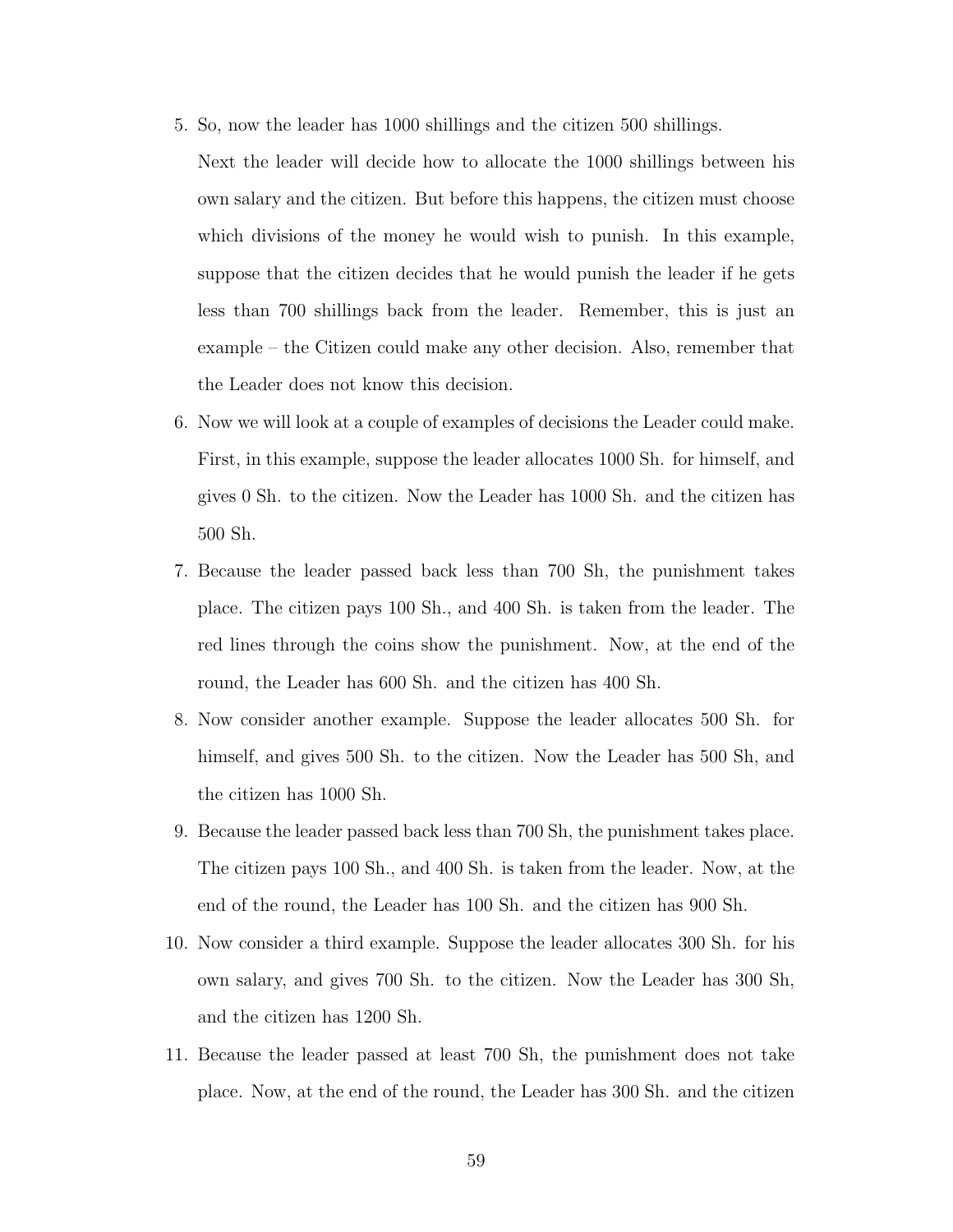has 1200 Sh. Remember, all of these are just examples. Any decision is ok – it is just what you prefer.

### Instructions

We will now call each of you in turn. You will meet with one of the researchers in private. They will ask you to work through another example with them to be sure that you understand. You will also be able to ask any questions you have about the activity. You will then be told whether you will be a Citizen or a Leader. Remember that we have decided your roles, and which pair you are in, by chance.

Please remember the rules that we talked about at the beginning. These include being quiet while others are doing the activity; do not ask what other people decided to do; do not attempt to change your mind after you have completed the activity.

### Protocols for one-on-one interactions: each round.

Let's look at one more example to be sure you understand the activity. Note: enumerators demonstrated these with sets of 100 Sh. coins.

- 1. At the start of the activity, the Citizen is given wages of 1000 shillings. What happens to that money? [Half is taken away as a tax, doubled, and given to the Leader.]
- 2. So, now the citizen has 500 Sh, and the leader has 1000 Sh. What decisions must the leader now make? [Split money between salary and citizen].
- 3. Now, suppose that the Citizen decides that he will punish if the Leader passes back less than 500 Shillings. Remember, the leader doesn't know this decision.
- 4. Suppose the Leader takes 400 Sh for his salary, and passes 600 Sh to the Citizen.
- 5. Will the punishment take place? [No]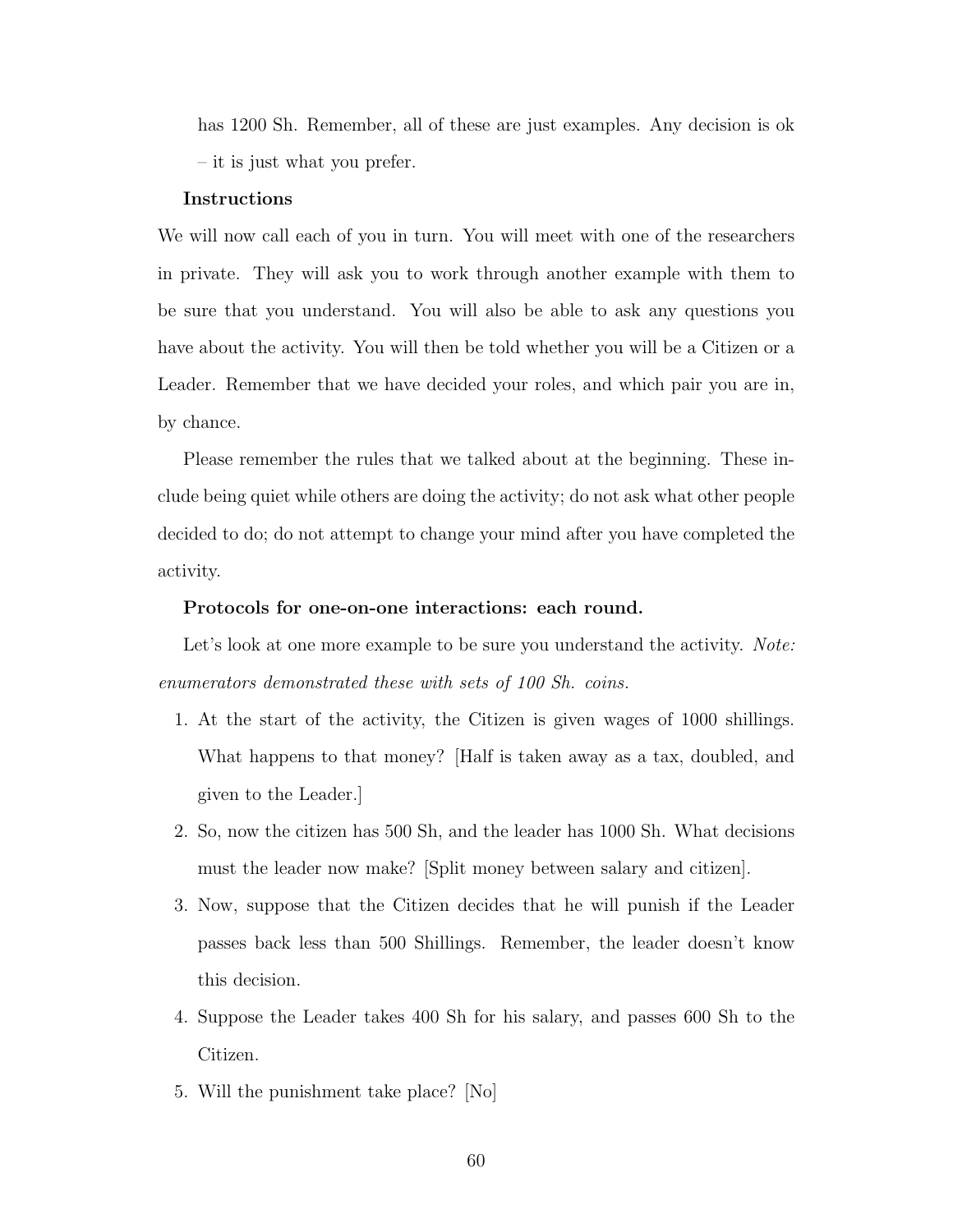- 6. So, what will be the final amount of money the Citizen has? The Leader? [Cit: 1100. Leader: 400]
- 7. If the punishment had taken place, how much would each person lose? [C: 100, L: 400]

Note to enumerators: Record whether answers were correct.

#### If the respondent is a Citizen:

You were randomly chosen to be a citizen. Here is your 1,000 USH. [Line up 10 100 Sh coins on the table.] I will now take 500 Sh as a tax on your money. I will double this amount and give it to the Leader of this group. He or she will decide how much to keep as his/her salary, and how much to give back to you.

Remember, you can choose to pay 100 Sh. to take 400 Sh. from the leader if you do not like his or her decision. I will now ask you to make this decision for each possible allocation of the money the leader could make.

- If the leader kept 1000 UGX and gave you 0 UGX, would you pay 100 UGX to take 400 UGX from the leader? (Mark Reply)
- What if the leader kept 900 UGX and gave you 100 UGX?
- What if the leader kept 800 UGX and gave you 200 UGX?
- etc.

Note: enumerators continued until respondent reached a level at which they did not punish, then stopped and recorded answer as the punishment threshold.

Thank you. Please go back and sit down quietly until we have met with everyone.

#### If the respondent is a Leader:

You were randomly chosen to be a Leader. You have been randomly paired with a citizen. We have taxed this citizen 500 Sh, and doubled it, so it is now 1000 Sh – the citizen has his 500 Sh. remaining. Here is your group fund of 1000 Sh (put 10 100 Sh coins on table). You must now decide how to allocate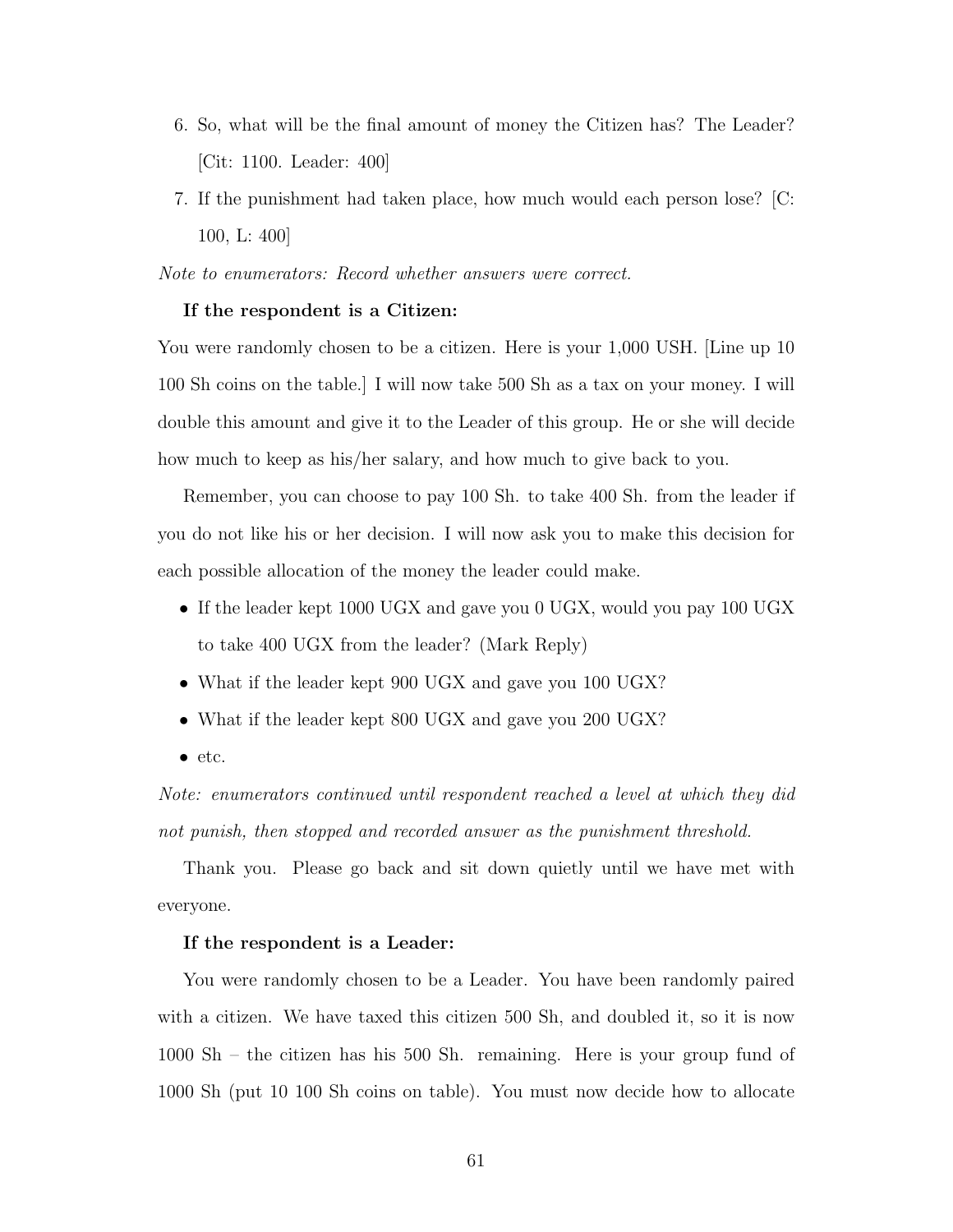the money between your salary and the citizen. Remember, if the citizen is not satisfied with your decision, they can pay 100 Sh. to take 400 Sh. away from you. Please put the amount of money you wish to keep as your salary here, and the amount you wish to pass to the citizen here.

[Record decision]

Thank you. Please go back and sit down quietly until we have met with everyone.

### Grant Game

Now I will explain the [first/second] activity. This activity is done by pairs of individuals. Each pair is made up of a Citizen and a Leader. These pairs, and whether you are a Citizen or Leader, are assigned by chance. Each of you will do this activity with someone from the group. However, none of you will know with whom you are playing. Only I know who plays with whom, and I will never tell anyone. You will complete this activity multiple times. But, you will be in a different group every time. [If second activity: These are different pairings and assignments than the last activity.]

I will now explain the rules of the activity, first with words and then showing some examples using pictures. We will also meet with you individually to go over the activity again – please wait until then to ask any questions you may have. Remember, there are no right or wrong answers; it is just what you prefer.

### Rules of the activity

At the start of the activity, the enumerator will give 500 Sh. to the citizen as his wages. He will then give a group fund of 1000 Sh to the Leader of the group. The leader will then take this money and decide how to allocate it. He will choose how much to keep for himself as his salary, and how much to pass back to the citizen.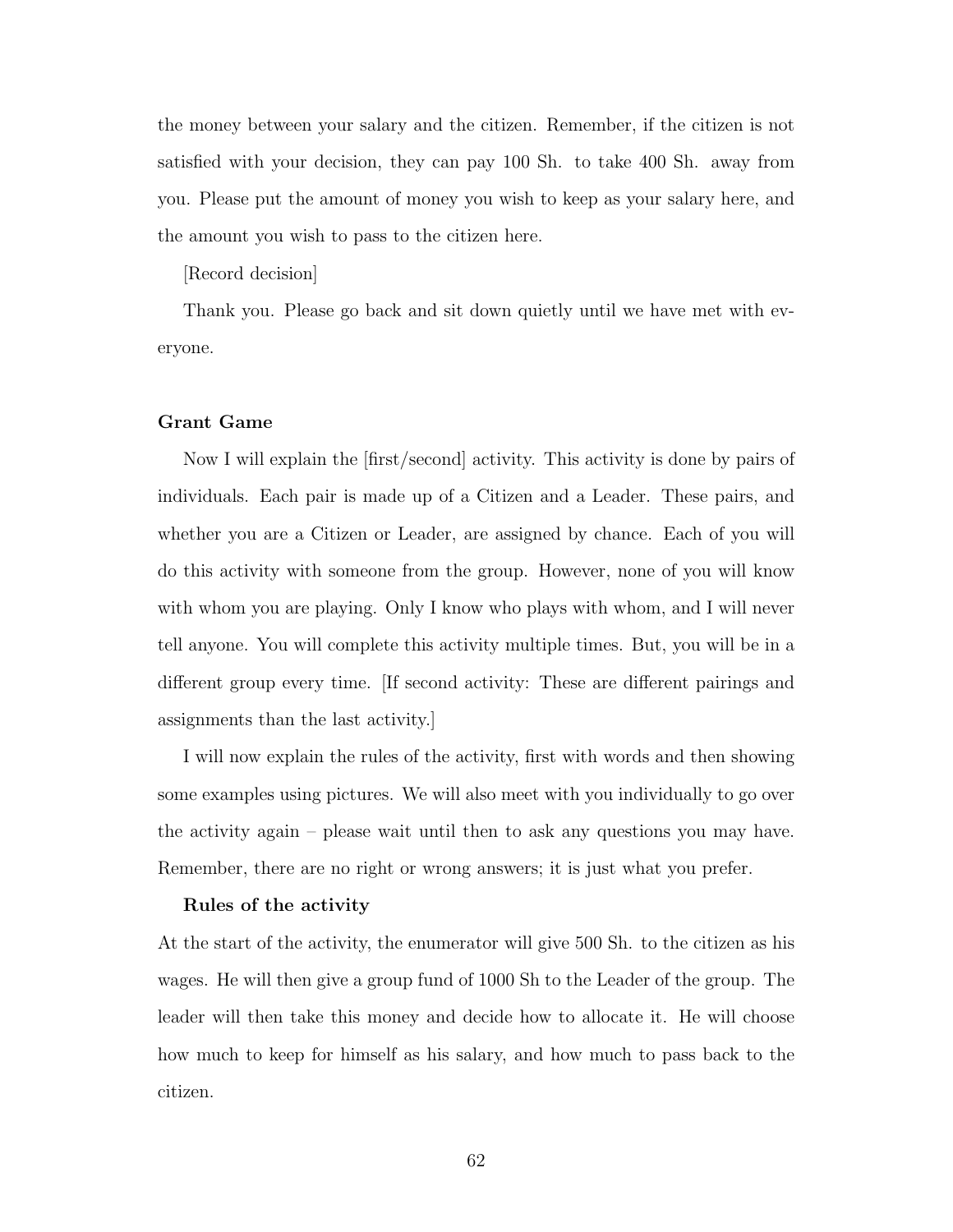If the citizen wishes, he can pay a small cost to punish the leader for how he has allocated the group fund. If the citizen decides to punish the leader, the citizen will pay 100 UGX and we will take 400 UGX away from the leader. The citizen will make this decision before he finds out how the leader split the money: he will be asked what he would do for each decision the leader could have made. No one receives the money taken away in the punishment.

In this activity there are no right or wrong decisions – it is completely up to you, and your decisions will be private. So that you can see how this works we will now go through some examples, using pictures.

### Examples

Note to enumerators: While going through these examples, demonstrate each decision using the pictures. Keep the examples general and do not use individuals as examples.

- 1. Here we have drawings of two people. The red person is the citizen, and the blue person is the Leader. At first, the citizen has his wages, represented by these black circles. Each circle represents a 100-shilling coin, so he has 500 shillings total.
- 2. The enumerator now takes a group fund of 1000 shillings and gives it to the leader. The citizen keeps his 500 shillings.
- 3. So, now the leader has 1000 shillings and the citizen 500 shillings.

Next the leader will decide how to allocate the 1000 shillings between his own salary and the citizen. But before this happens, the citizen must choose which divisions of the money he would wish to punish. In this example, suppose that the citizen decides that he would punish the leader if he gets less than 700 shillings from the leader. Remember, this is just an example – the Citizen could make any other decision. Also, remember that the Leader does not know this decision.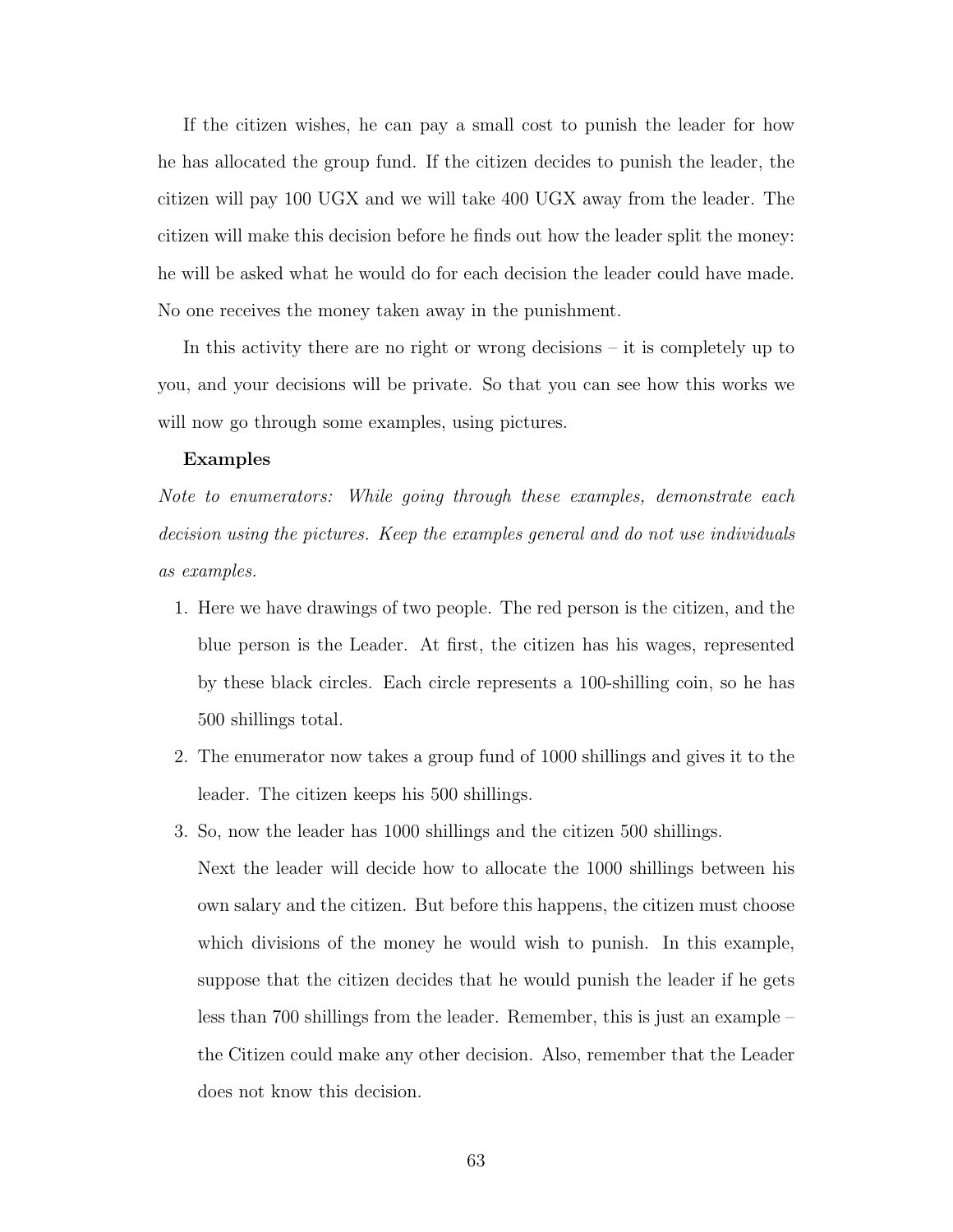4. Now we will look at a couple of examples of decisions the Leader could make. First, in this example, suppose the leader allocates 1000 Sh. for himself, and gives 0 Sh. to the citizen. Now the Leader has 1000 Sh. and the citizen has 500 Sh.

Because the leader passed back less than 700 Sh, the punishment takes place. The citizen pays 100 Sh., and 400 Sh. is taken from the leader. The red lines through the coins show the punishment. Now, at the end of the round, the Leader has 600 Sh. and the citizen has 400 Sh.

5. Now consider another example. Suppose the leader allocates 500 Sh. for himself, and gives 500 Sh. to the citizen. Now the Leader has 500 Sh, and the citizen has 1000 Sh.

Because the leader passed back less than 700 Sh, the punishment takes place. The citizen pays 100 Sh., and 400 Sh. is taken from the leader. Now, at the end of the round, the Leader has 100 Sh. and the citizen has 900 Sh.

- 6. Now consider a third example. Suppose the leader allocates 300 Sh. for his own salary, and gives 700 Sh. to the citizen. Now the Leader has 300 Sh, and the citizen has 1200 Sh.
- 7. Because the leader passed at least 700 Sh, the punishment does not take place. Now, at the end of the round, the Leader has 300 Sh. and the citizen has 1200 Sh. Remember, all of these are just examples. Any decision is ok – it is just what you prefer.

### Instructions

We will now call each of you in turn. You will meet with one of the researchers in private. They will ask you to work through another example with them to be sure that you understand. You will also be able to ask any questions you have about the activity. You will then be told whether you will be a Citizen or a Leader. Remember that we have decided your roles, and which pair you are in,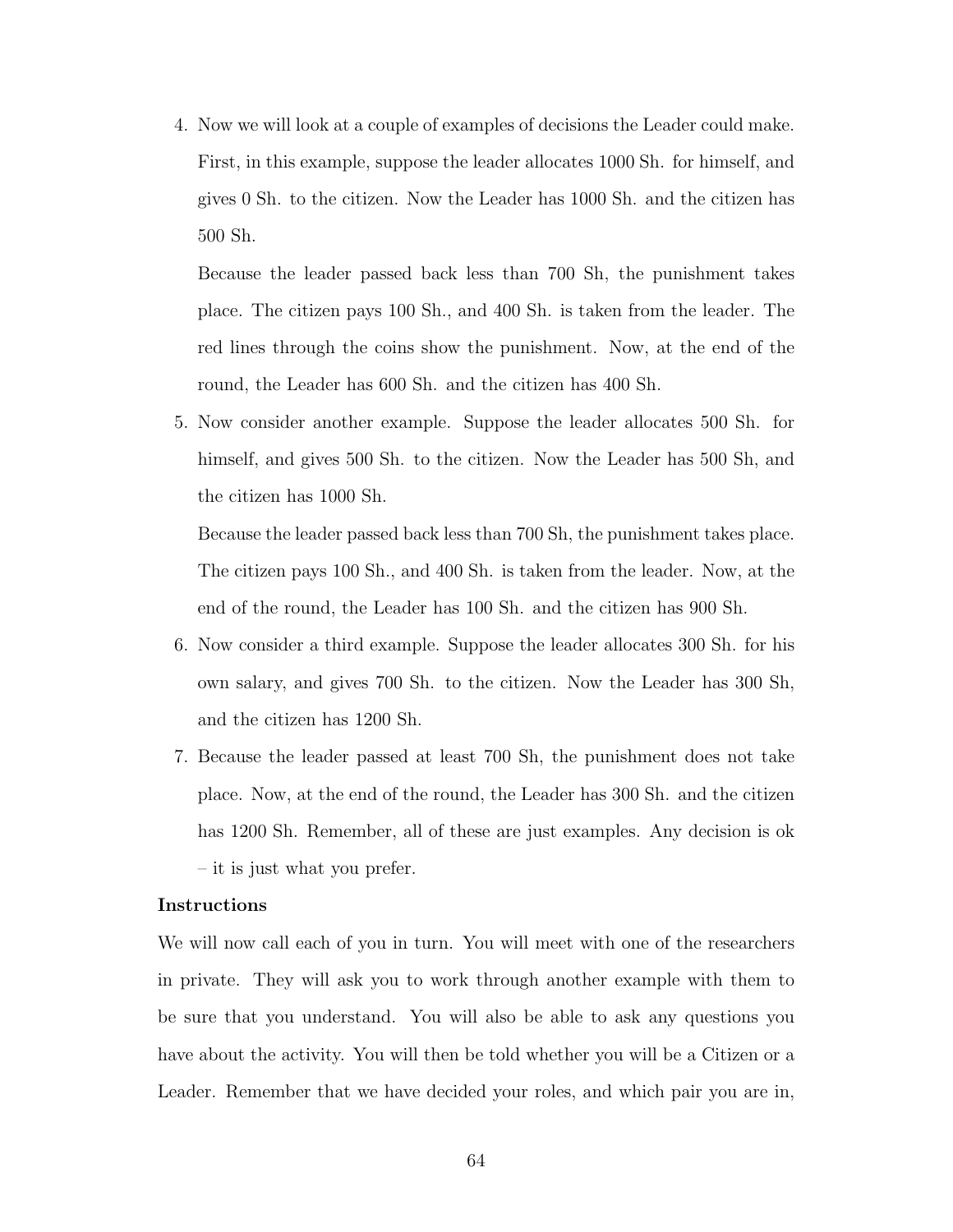by chance.

Please remember the rules that we talked about at the beginning. These include being quiet while others are doing the activity; do not ask what other people decided to do; do not attempt to change your mind after you have completed the activity.

### Protocols for one-on-one interactions: each round.

Let's look at one more example to be sure you understand the activity.

Note: enumerators demonstrated these with sets of 100 Sh. coins.

- 1. At the start of the activity, the Citizen is given wages of 500 shillings. Then the enumerator gives a group fund of 1000 Sh. to the Leader.
- 2. So, now the citizen has 500 Sh, and the leader has 1000 Sh. What decision must the leader now make? [Split money between salary & citizen].
- 3. Now, suppose that the Citizen decides that he will punish if the Leader passes back less than 500 Shillings. Remember, the leader doesn't know this decision.
- 4. Suppose the Leader takes 400 Sh for his salary, and passes 600 Sh to the Citizen.
- 5. Will the punishment take place? [No]
- 6. So, what will the final amount of money the Citizen has? The Leader? [Cit: 1100. Leader: 400]
- 7. If the punishment had taken place, how much would each person lose? [C: 100, L: 400]

Note to enumerators: Record whether answers were correct.

#### If the respondents is a Citizen:

You were randomly chosen to be a citizen. Here is your 500 USH. [Line up 10 100 Sh coins on the table] I will give a group fund of 1000 Sh. to the Leader of this group. He or she will decide how much to keep as his/her salary, and how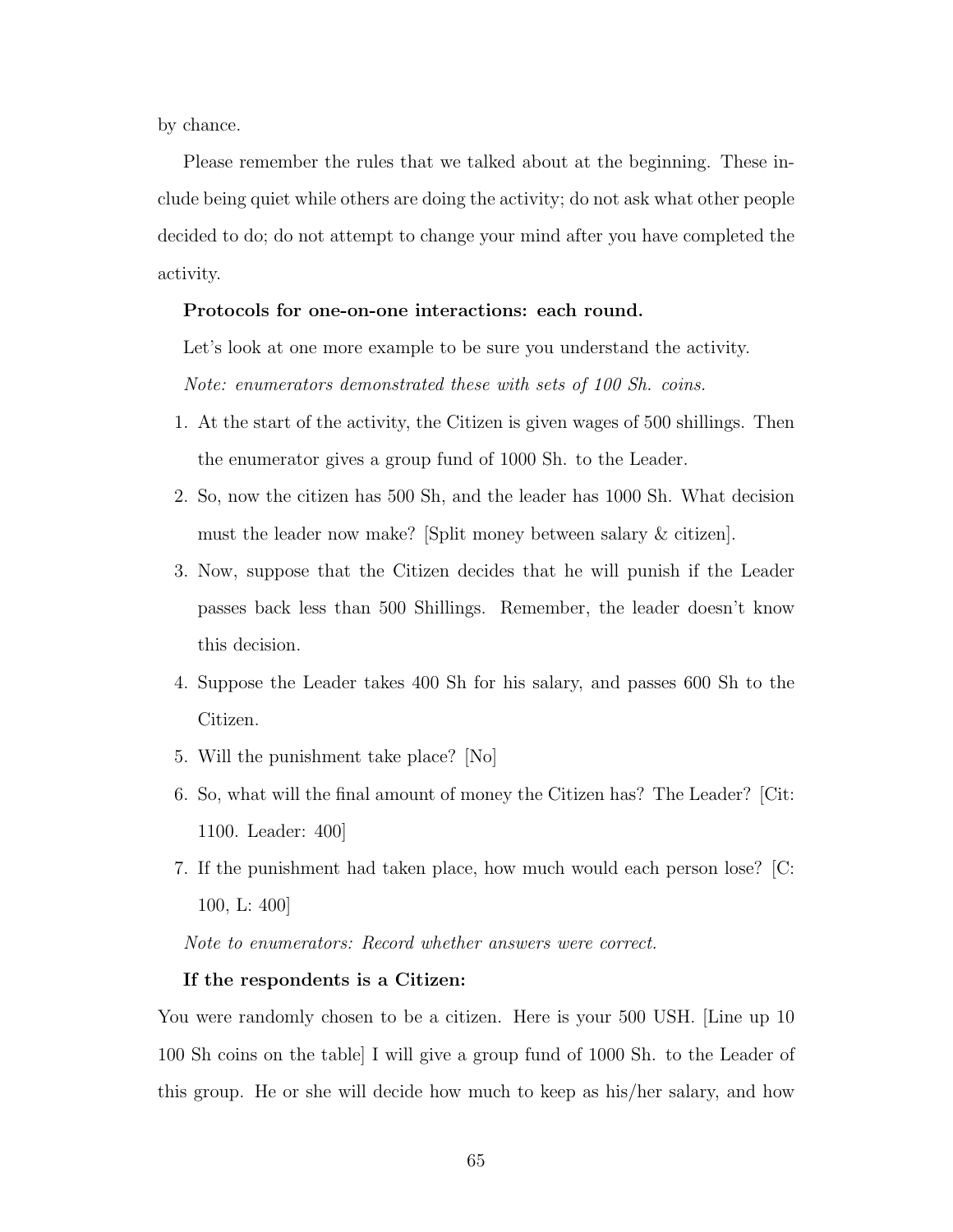much to give back to you.

Remember, you can choose to pay 100 Sh. to take 400 Sh. from the leader if you do not like his or her decision. I will now ask you to make this decision for each possible allocation of the money the leader could make.

- If the leader kept 1000 UGX and gave you 0 UGX, would you pay 100 UGX to take 400 UGX from the leader? (Mark Reply)
- What if the leader kept 900 UGX and gave you 100 UGX? (Mark Reply)
- What if the leader kept 800 UGX and gave you 200 UGX? (Mark Reply)
- etc.

Note: enumerators continued until respondent reached a level at which they did not punish, then stopped and recorded that as the punishment threshold.

Thank you. Please go back and sit down quietly until we have met with everyone.

If the respondent is a Leader You were randomly chosen to be a Leader. You have been randomly paired with a citizen. The citizen has been given wages of 500 Sh. We will now give you a group fund of 1000 Sh. Here is the 1000 Sh. [Put 10 100 Sh coins on table]. You must now decide how to allocate the money between your salary and the citizen. Please put the amount of money you wish to keep as your salary here, and the amount you wish to pass to the citizen here.

[Record decision]

Thank you. Please go back and sit down quietly until we have met with everyone.

# D.2 English-Language Protocols for Third-Party Punishment Games

## Third-Party Punishment Tax Game:

Now I will explain the first activity. This activity will be completed of groups of three individuals: a Citizen, and Leader, and an Observer. These groups, and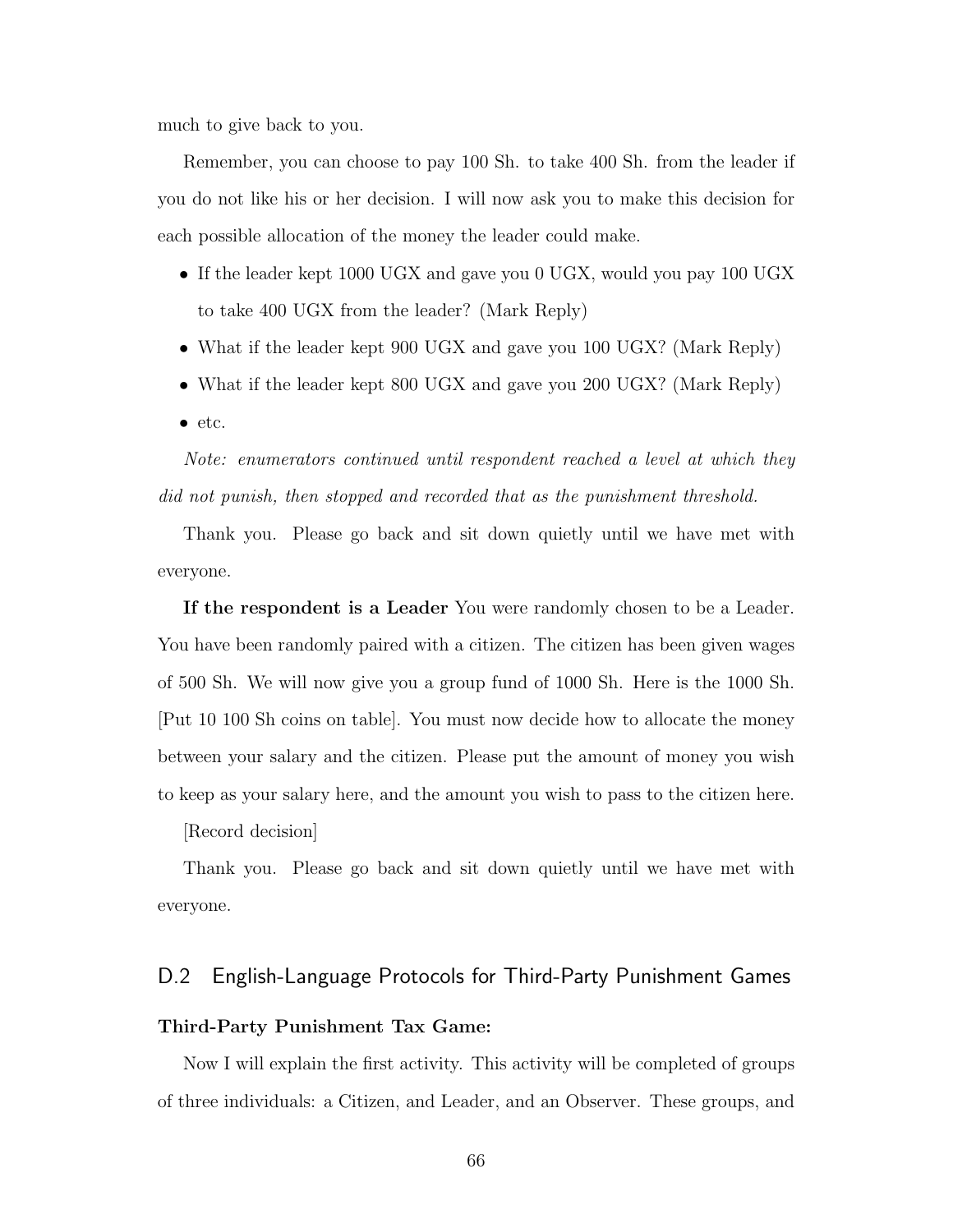whether you are a Citizen, a Leader, or an Observer, are assigned by chance. Each of you will do this activity with others from this room. However, none of you will know with whom you are playing. Only we know who plays with whom, and we will never tell anyone. You will complete this activity multiple times. But, you will be in a different group, with different people, every time.

I will now explain the rules of the activity, first with words and then showing some examples using pictures. We will also meet with you individually to go over the activity again – please wait until then to ask any questions you may have. Remember, there are no right or wrong answers; it is just what you prefer.

#### Rules of the Activity:

At the start of the activity, the enumerator will give 1000 UGX to the Citizen as his wages, and 1000 to the Observer as his wages. Then, the enumerator will collect a tax of 500 UGX from the Citizen and double it, so that it is now 1000 UGX. This money will be called the group fund. The group fund of 1000 Sh is then given to the Leader of the group. The Leader will then take this money and decide how to allocate it. He will choose how much to keep for himself as his salary, and how much to pass back to the Citizen.

The Observer will then see what the Leader decided to do. If the Observer wishes, he can pay a small cost to punish the Leader for how he has allocated the group fund. If the Observer decides to punish the Leader, the Observer will pay 100 UGX and we will take 400 UGX away from the Leader. The Observer will make this decision before he finds out how the Leader split the money: he will be asked what he would do for each decision the Leader could have made. No one receives the money taken away in the punishment. Also, remember that the Observer does not get any of the money from the group fund – that is only divided between the Citizen and the Leader.

In this activity there are no right or wrong decisions – it is completely up to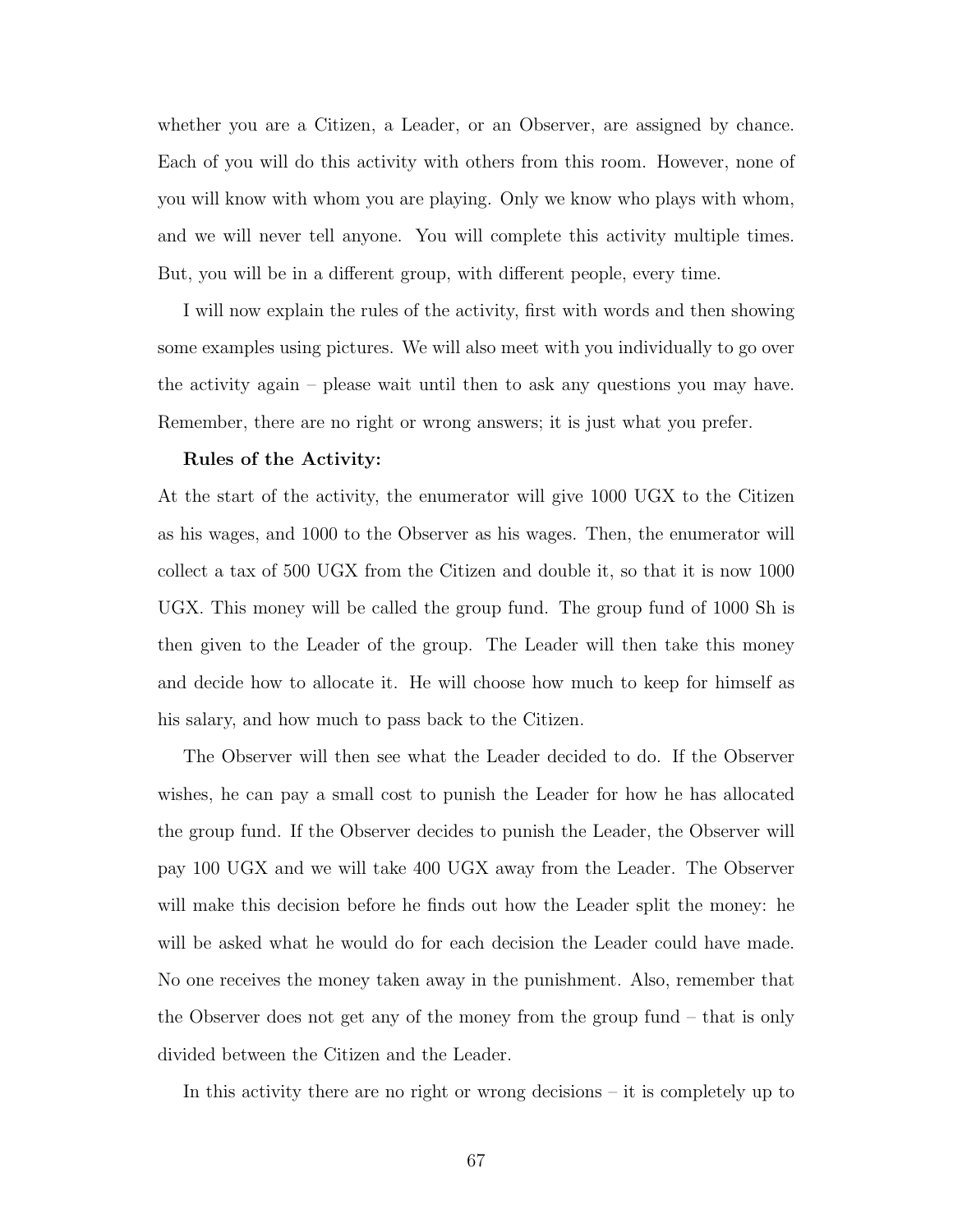you, and your decisions will be private. So that you can see how this works we will now go through some examples, using pictures.

#### Examples:

Note to enumerators: While going through these examples, demonstrate each decision using the pictures. Keep the examples general - do not use individuals.

- 1. Here we have drawings of three people. The red person is the Citizen, the blue person is the Leader, and the green person is the Observer. At first, the Citizen has his wages, represented by these black circles. Each circle represents a 100-shilling coin, so he has 1000 shillings total. The Observer is given his wages of 1000 shillings. So, he has 10 100-shilling coins, as we can see here.
- 2. The enumerator now taxes 500 shillings from the Citizen. The taxed money is put into a blue envelope, and the money kept by the Citizen goes into a red envelope. Nothing happens to the Observer's money.
- 3. The enumerator now doubles the amount in the blue envelope, so it is now 1000 shillings. This is the group fund. The money kept by the Citizen is not increased, and again, nothing happens to the Observer's money.
- 4. The group fund of 1000 shillings is now given to the Leader. The Citizen keeps the other 500 shillings.
- 5. So, now the Leader has 1000 shillings and the Citizen 500 shillings. The Observer still has his 1000 shillings.

Next the Leader will decide how to allocate the 1000 shillings group fund between his own salary and the Citizen. But before this happens, the Observer must choose which divisions of the money he would wish to punish. In this example, suppose that the Observer decides that he would punish the Leader if he passes less than 700 shillings back to the Citizen. Remember, this is just an example – the Observer could make any other decision. Also,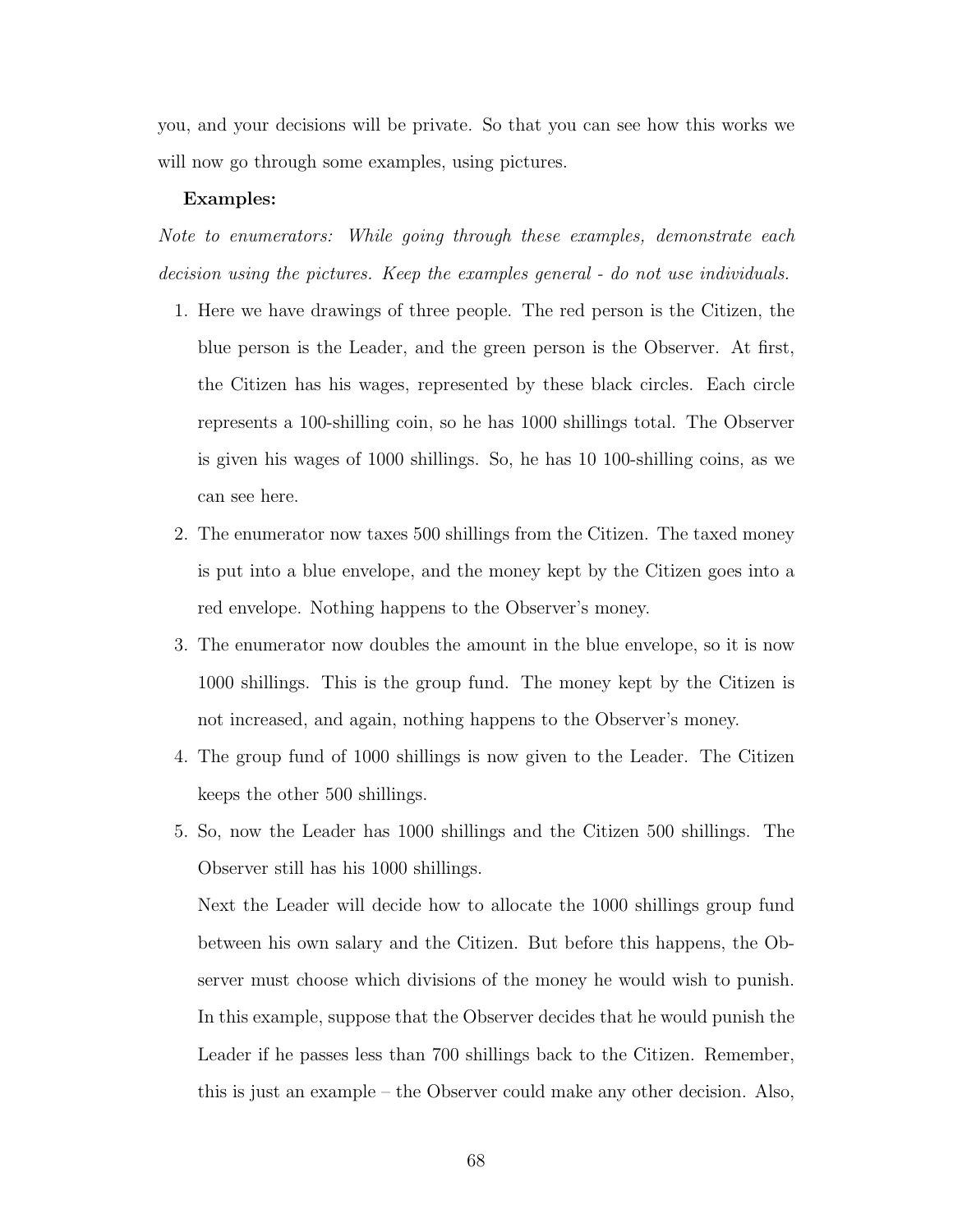remember that the Leader and Citizen do not know this decision, and also that the Citizen and Observer cannot communicate.

- 6. Now we will look at a couple of examples of decisions the Leader could make. First, in this example, suppose the Leader allocates 1000 Sh. for himself, and gives 0 Sh. to the Citizen. Now the Leader has 1000 Sh., the Citizen has 500 Sh, and the Observer has his 1000 Sh.
- 7. Because the Leader passed back less than 700 Sh, the punishment takes place. The Observer pays 100 Sh., and 400 Sh. is taken from the Leader. The red lines through the coins show the punishment. Now, at the end of the round, the Leader has 600 Sh., the Citizen has 500 Sh, and the Observer has 900 Shillings.
- 8. Now consider another example. Suppose the Leader allocates 500 Sh. for himself, and gives 500 Sh. to the Citizen. Now the Leader has 500 Sh, the Citizen has 1000 Sh, and the Observer still has his 1000 Sh.
- 9. Because the Leader passed back less than 700 Sh, the punishment takes place. The Observer pays 100 Sh., and 400 Sh. is taken from the Leader. Now, at the end of the round, the Leader has 100 Sh. and the Citizen has 1000 Sh, while the Observer has 900 Sh.
- 10. Now consider a third example. Suppose the Leader allocates 300 Sh. for his own salary, and gives 700 Sh. to the Citizen. Now the Leader has 300 Sh, and the Citizen has 1200 Sh, while the Observer still has his 1000 Sh.
- 11. Because the Leader passed at least 700 Sh, the punishment does not take place. Now, at the end of the round, the Leader has 300 Sh., the Citizen has 1200 Sh, and the Observer has 1000 Sh. Remember, all of these are just examples. Any decision is  $ok - it$  is just what you prefer.

#### Instructions:

We will now call each of you in turn. You will meet with one of the researchers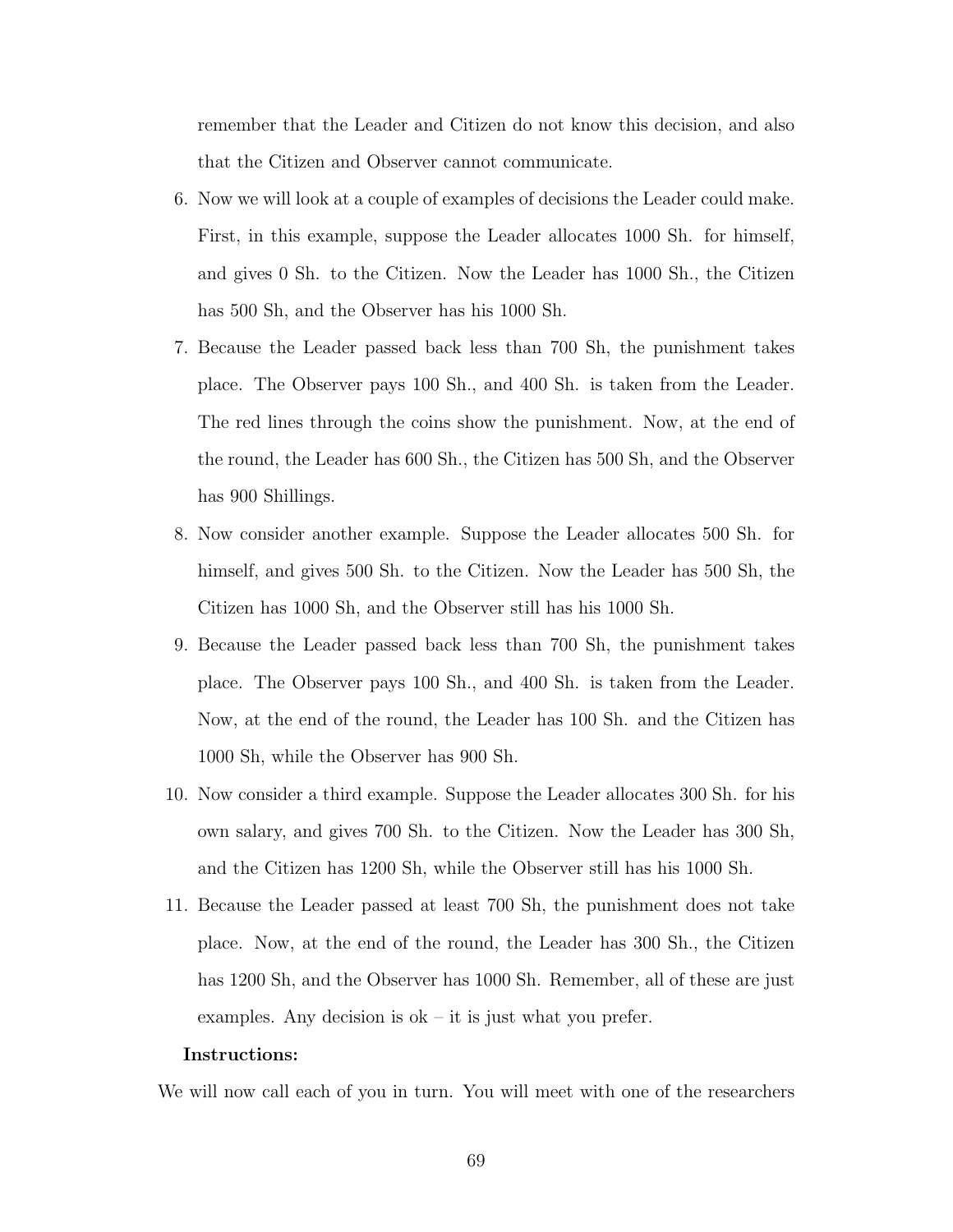in private. They will ask you to work through another example with them to be sure that you understand. You will also be able to ask any questions you have about the activity. You will then be told whether you will be a Citizen, a Leader, or an Observer. Remember that we have decided your roles, and who your partners are, by chance.

Please remember the rules that we talked about at the beginning. These include being quiet while others are doing the activity; do not ask what other people decided to do; do not attempt to change your mind after you have completed the activity.

### Protocols for one-on-one enumeration: all roles

Let's look at one more example to be sure you understand the activity. Note to enumerators: Demonstrate with coins.

- 1. At the start of the activity, the Citizen is given wages of 1000 shillings. What happens to that money? [Half is taken away as a tax, doubled, & given to the Leader.]
- 2. Then, the Observer is given how much as his wage? [1000 UGX]
- 3. So, now the Citizen has 500 Sh, the Leader has 1000 Sh, and the Observer has 1,000 Sh. What decision must the Leader now make? [Split money between salary & Citizen].
- 4. Now, suppose that the Observer decides that he will punish if the Leader passes the Citizen less than 500 Shillings. Remember, the Leader and Citizen do not know about this decision.
- 5. Suppose the Leader takes 400 Sh for his salary, and passes 600 Sh to the Citizen.
- 6. Will the punishment take place? [No]
- 7. So, what will be the final amount of money the Citizen has? The Leader? The Observer? [Cit: 1100. Leader: 400. Observer: 1,000]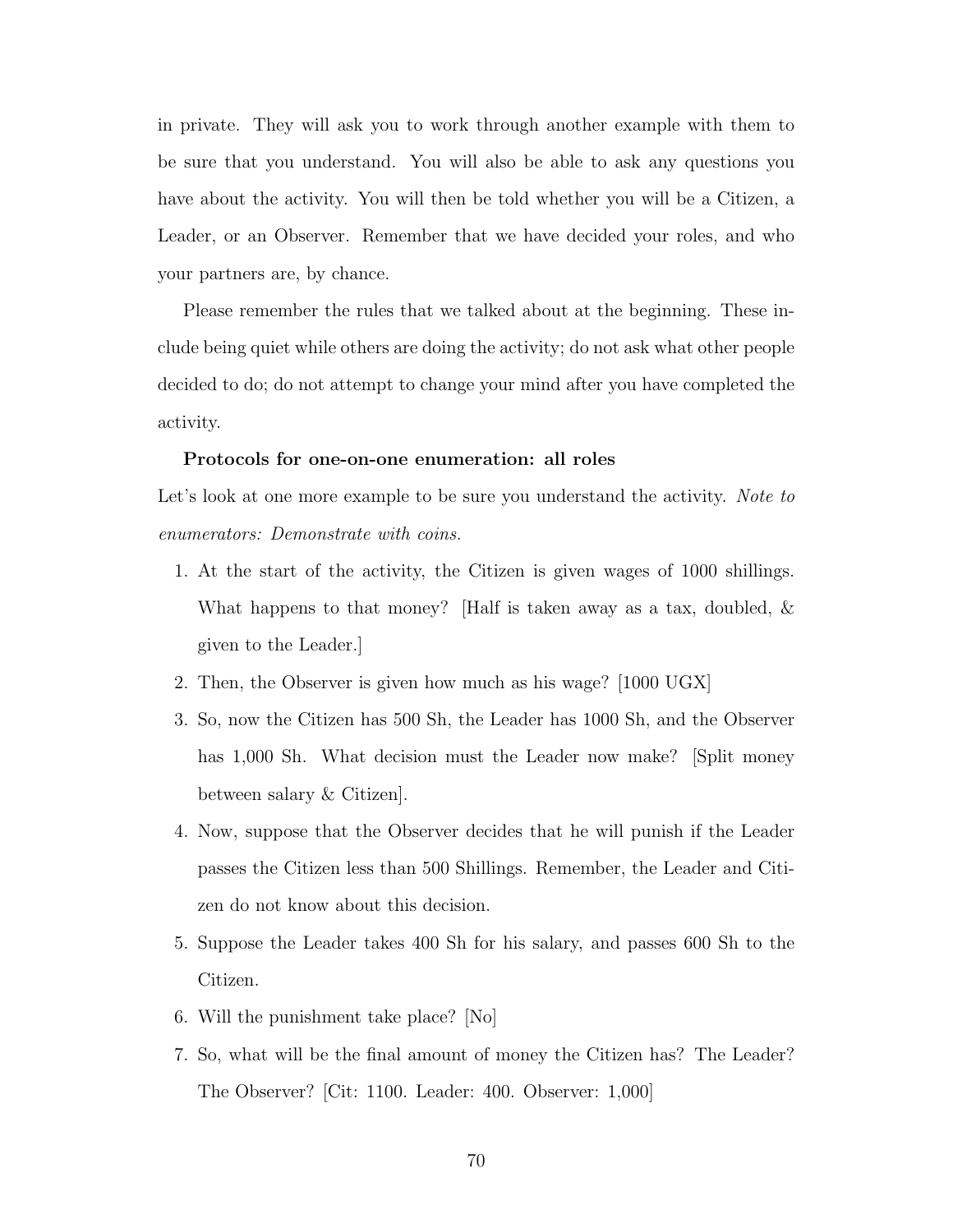8. If the punishment had taken place, how much would each person lose? [C: 0, L: 400, O: 100]

[Record whether correct.]

#### When respondent is a Citizen:

You were randomly chosen to be a Citizen. Here is your 1,000 USH. [Line up 10 100 Sh coins on the table] The Observer has a wage of 1,000 USH. I will now take 500 Sh as a tax on your money. I will double this amount and give it to the Leader of this group. He or she will decide how much to keep as his/her salary, and how much to give back to you.

Remember, the Observer can choose to pay 100 Sh. to take 400 Sh. from the Leader if they do not like his or her decision.

Now, I want to know what you think is the most fair way the Leader could divide the group fund. Please use the coins to show me what you think is the most fair division of the group fund.

[Record Amount]

Thank you. Please go back and sit down quietly until we have met with everyone.

If respondent is a Leader: You were randomly chosen to be a Leader. You have been randomly paired with a Citizen and an Observer. We have given the Citizen 1,000 Sh and then taken a tax of 500 Sh and doubled it, so it is now 1000 Sh – the Citizen has his 500 Sh. remaining. The Observer has a wage of 1,000 USH. Here is your group fund of 1000 Sh (put 10 100 Sh coins on table). You must now decide how to allocate the money between your salary and the Citizen. Remember, if the Observer is not satisfied with your decision, he or she can pay 100 Sh. to take 400 Sh. away from you. Please put the amount of money you wish to keep as your salary here, and the amount you wish to pass to the Citizen here. [Record decision]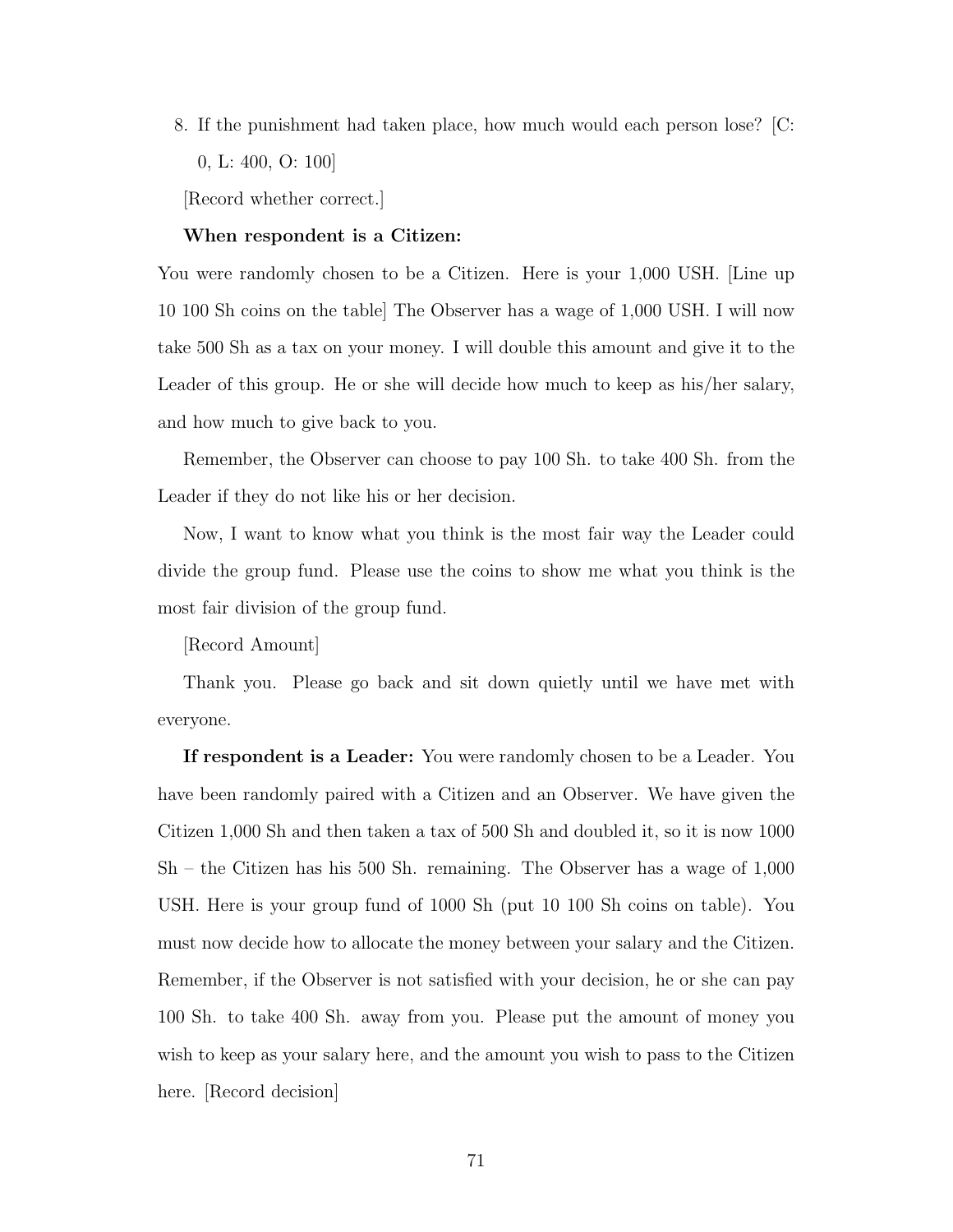Thank you. Please go back and sit down quietly until we have met with everyone.

If respondent is an Observer: You were randomly chosen to be an Observer, and have been randomly paired with a Citizen and Leader. Here is your salary of 1,000 UGX. We gave the Citizen 1,000, then took a tax of 500 UGX, doubled it, and gave it to the Leader as the group fund. The Leader will choose how much of this group fund to keep for his own salary, and how much to pass back to the Citizen.

Remember, you can choose to pay 100 Sh. to take 400 Sh. from the Leader if you do not like his or her decision. I will now ask you to make this decision for each possible allocation of the money the Leader could make.

- If the Leader kept 1000 UGX and gave the Citizen 0 UGX, would you pay 100 UGX to take 400 UGX from the Leader? (Mark Reply)
- What if the Leader kept 900 UGX and gave the Citizen 100 UGX? (Mark) Reply)
- What if the Leader kept 800 UGX and gave the Citizen 200 UGX? (Mark) Reply)
- etc.

Note: enumerators continued until respondent reached a level at which they did not punish, then stopped and recorded that as the punishment threshold.

[Record punishment threshold.]

Thank you. Please go back and sit down quietly until we have met with everyone.

### Third-Party Punishment Grant Game

Now I will explain the [first / second] activity. This activity will be completed of groups of three individuals: a Citizen, and Leader, and an Observer. These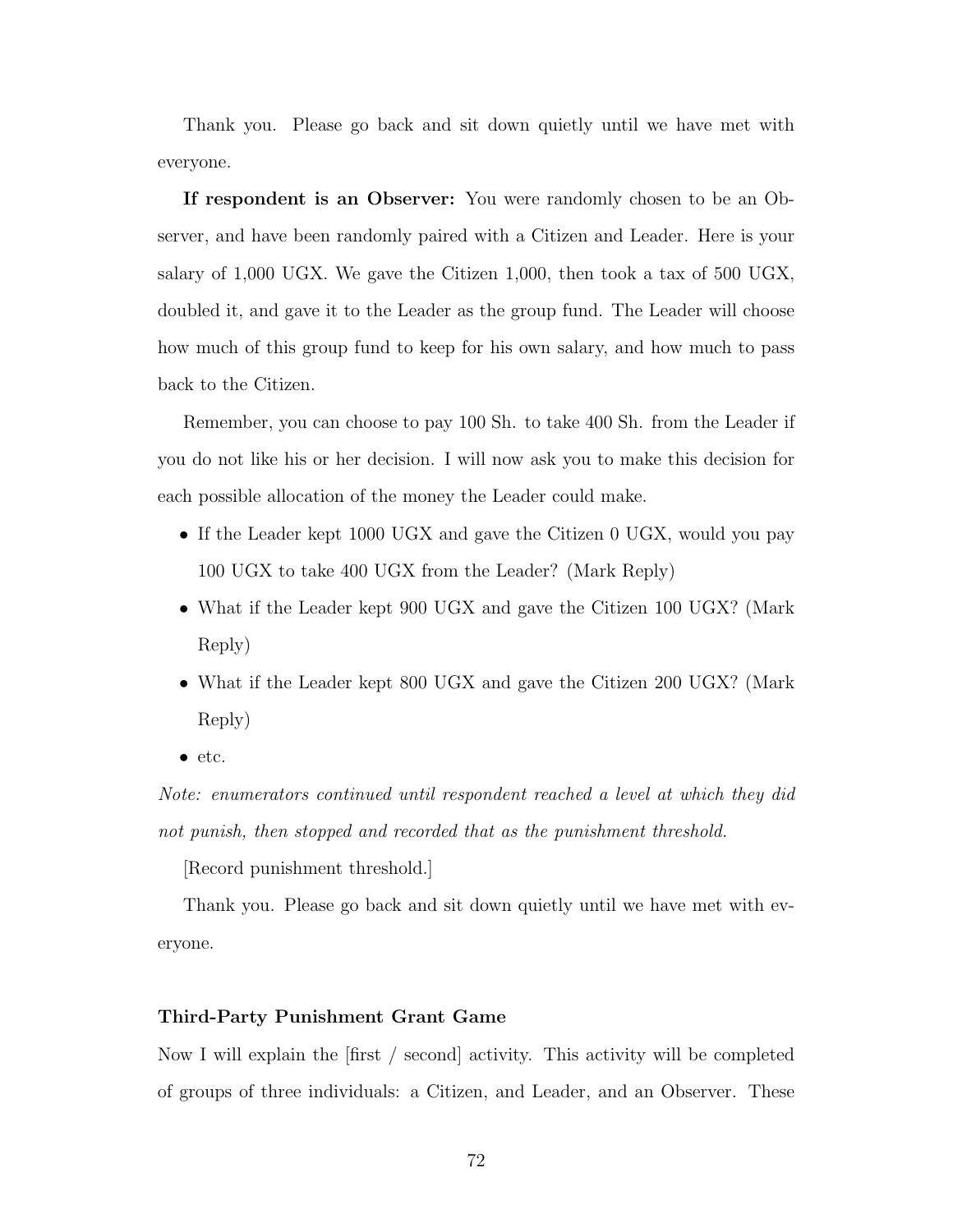groups, and whether you are a Citizen, a Leader, or an Observer, are assigned by chance. Each of you will do this activity with others from this room. However, none of you will know with whom you are playing. Only we know who plays with whom, and we will never tell anyone. You will complete this activity multiple times. But, you will be in a different group, with different people, every time. [If second activity: These are different pairings and assignments than the last activity.]

I will now explain the rules of the activity, first with words and then showing some examples using pictures. We will also meet with you individually to go over the activity again – please wait until then to ask any questions you may have. Remember, there are no right or wrong answers; it is just what you prefer.

## Rules of the Activity:

At the start of the activity, the enumerator will give 500 UGX to the Citizen as his wages, and 1000 Sh to the Observer as his wages. Then, the enumerator will give a group fund of 1000 Sh the Leader of the group. The Leader will then take this money and decide how to allocate it. He will choose how much to keep for himself as his salary, and how much to pass back to the Citizen.

The Observer will then see what the Leader decided to do. If the Observer wishes, he can pay a small cost to punish the Leader for how he has allocated the group fund. If the Observer decides to punish the Leader, the Observer will pay 100 UGX and we will take 400 UGX away from the Leader. The Observer will make this decision before he finds out how the Leader split the money: he will be asked what he would do for each decision the Leader could have made. No one receives the money taken away in the punishment. Also, remember that the Observer does not get any of the money from the group fund – that is only divided between the Citizen and the Leader.

In this activity there are no right or wrong decisions – it is completely up to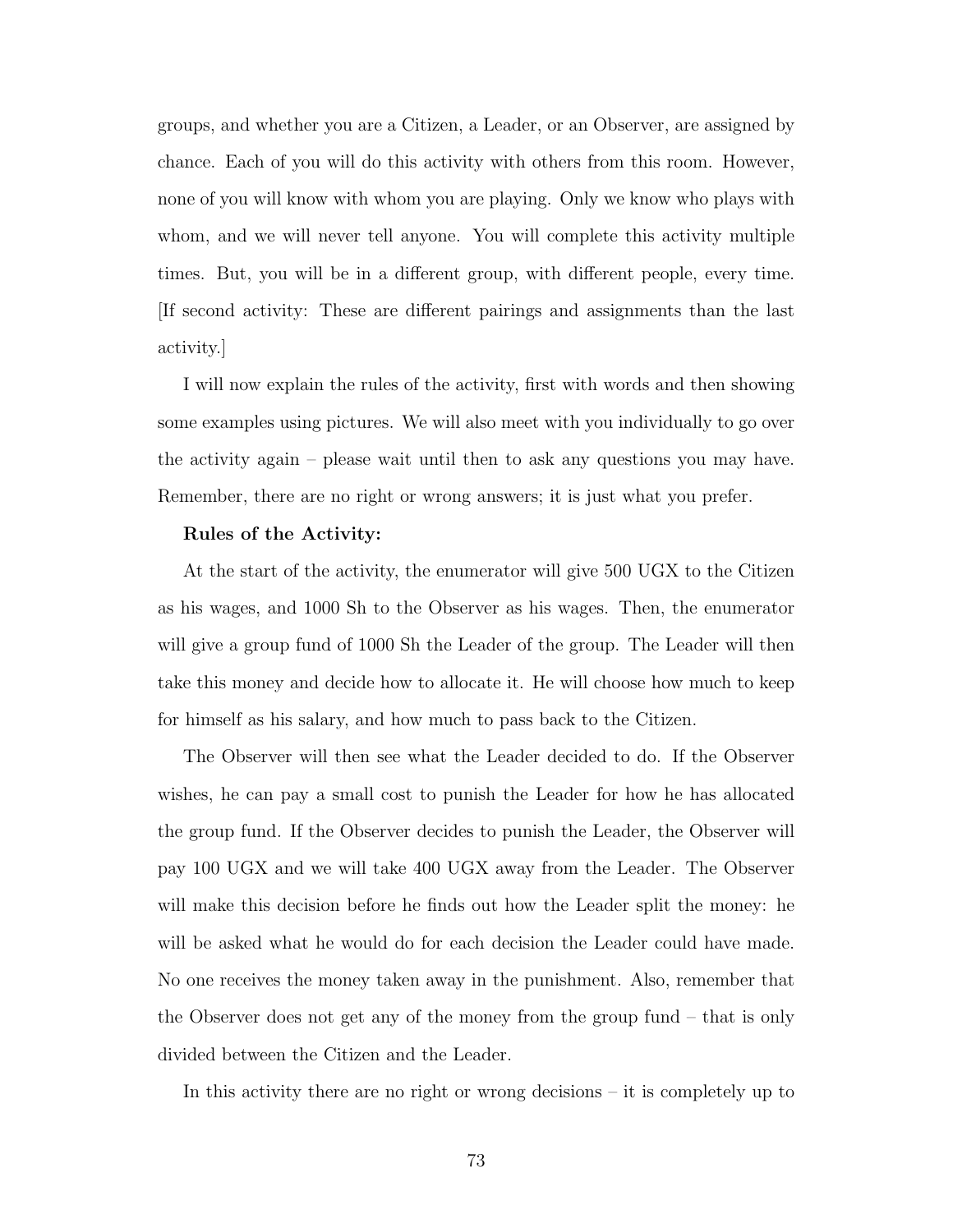you, and your decisions will be private. So that you can see how this works we will now go through some examples, using pictures.

#### Examples:

Note to enumerators: While going through these examples, demonstrate each decision using the pictures. Keep the examples general and do not use individuals as examples.

- 1. Here we have drawings of three people. The red person is the Citizen, the blue person is the Leader, and the green person is the Observer. At first, the Citizen has his wages, represented by these black circles. Each circle represents a 100-shilling coin, so he has 500 shillings total. The Observer is given his wages of 1000 shillings. So, he has 10 100-shilling coins, as we can see here.
- 2. The enumerator now takes a group fund of 1000 shillings and gives it to the Leader. The Citizen keeps his 500 shillings.
- 3. So, now the Leader has 1000 shillings and the Citizen 500 shillings. The Observer still has his 1000 shillings.

Next the Leader will decide how to allocate the 1000 shillings group fund between his own salary and the Citizen. But before this happens, the Observer must choose which divisions of the money he would wish to punish. In this example, suppose that the Observer decides that he would punish the Leader if he passes less than 700 shillings back to the Citizen. Remember, this is just an example – the Observer could make any other decision. Also, remember that the Leader and Citizen do not know this decision, and also that the Citizen and Observer cannot communicate.

4. Now we will look at a couple of examples of decisions the Leader could make. First, in this example, suppose the Leader allocates 1000 Sh. for himself, and gives 0 Sh. to the Citizen. Now the Leader has 1000 Sh., the Citizen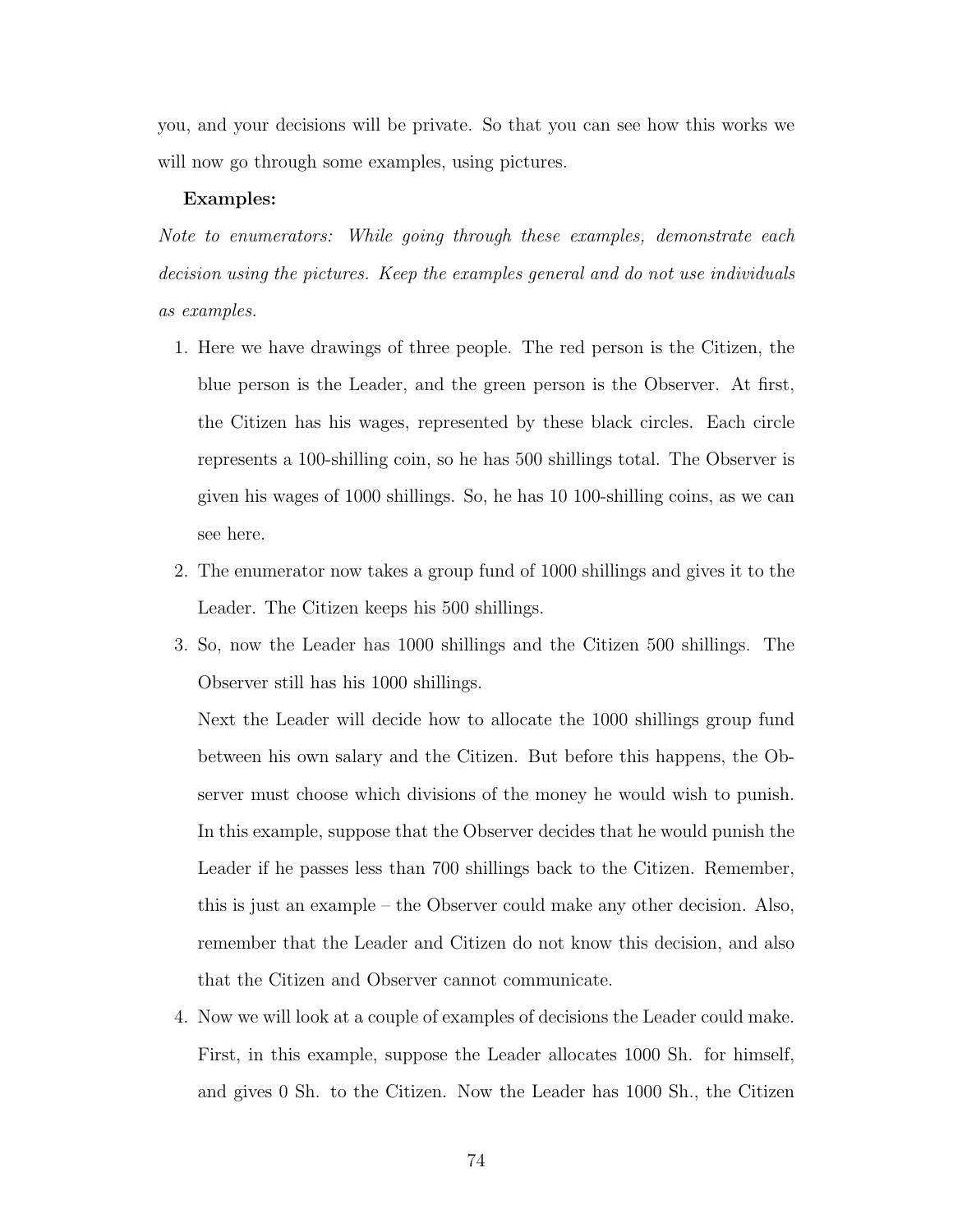has 500 Sh, and the Observer has his 1000 Sh.

- 5. Because the Leader passed back less than 700 Sh, the punishment takes place. The Observer pays 100 Sh., and 400 Sh. is taken from the Leader. The red lines through the coins show the punishment. Now, at the end of the round, the Leader has 600 Sh., the Citizen has 500 Sh, and the Observer has 900 Shillings.
- 6. Now consider another example. Suppose the Leader allocates 500 Sh. for himself, and gives 500 Sh. to the Citizen. Now the Leader has 500 Sh, the Citizen has 1000 Sh, and the Observer still has his 1000 Sh.
- 7. Because the Leader passed back less than 700 Sh, the punishment takes place. The Observer pays 100 Sh., and 400 Sh. is taken from the Leader. Now, at the end of the round, the Leader has 100 Sh. and the Citizen has 1000 Sh, while the Observer has 900 Sh.
- 8. Now consider a third example. Suppose the Leader allocates 300 Sh. for his own salary, and gives 700 Sh. to the Citizen. Now the Leader has 300 Sh, and the Citizen has 1200 Sh, while the Observer still has his 1000 Sh.
- 9. Because the Leader passed at least 700 Sh, the punishment does not take place. Now, at the end of the round, the Leader has 300 Sh., the Citizen has 1200 Sh, and the Observer has 1000 Sh. Remember, all of these are just examples. Any decision is  $ok - it$  is just what you prefer.

## Instructions:

We will now call each of you in turn. You will meet with one of the researchers in private. They will ask you to work through another example with them to be sure that you understand. You will also be able to ask any questions you have about the activity. You will then be told whether you will be a Citizen, a Leader, or an Observer. Remember that we have decided your roles, and who your partners are, by chance.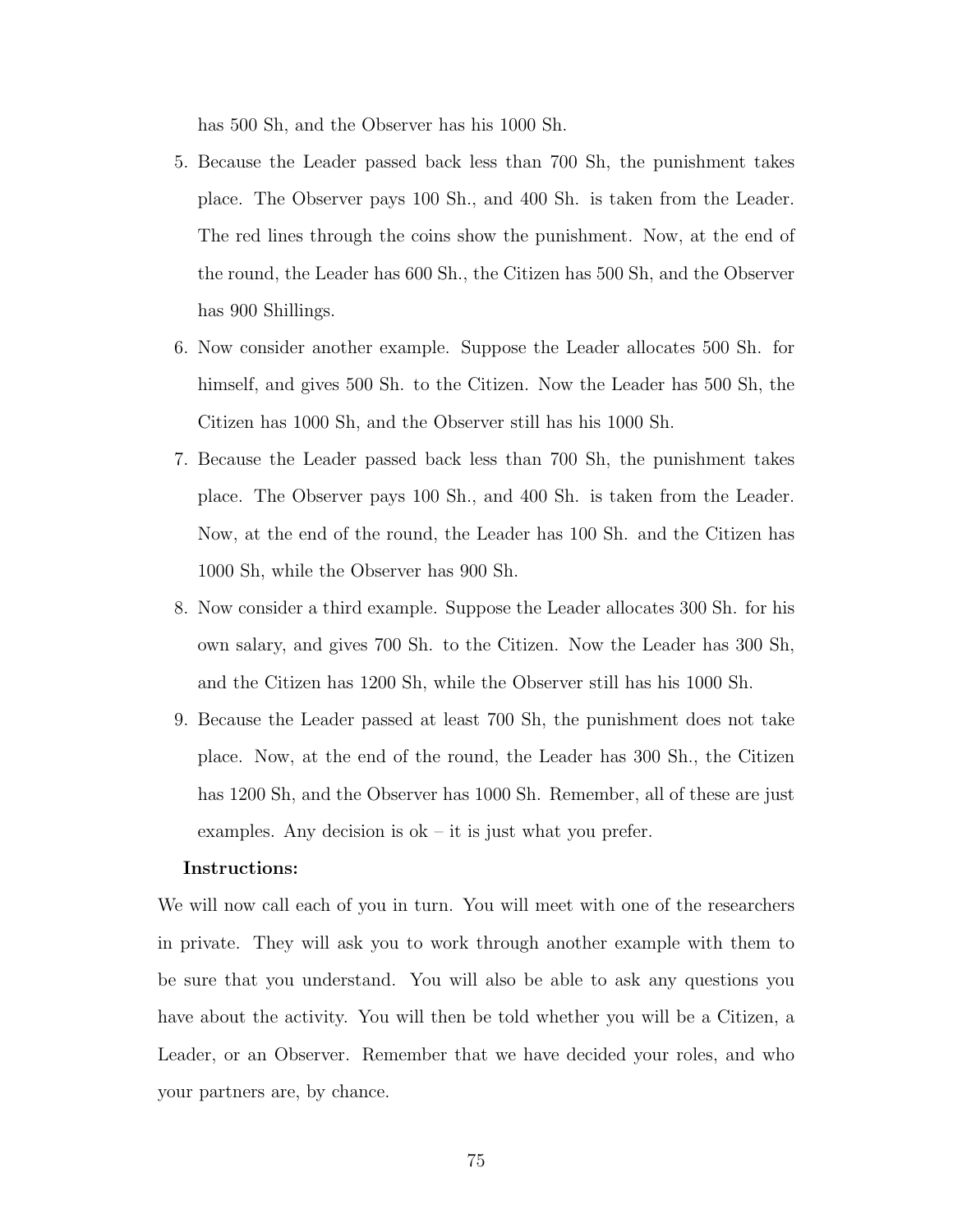Please remember the rules that we talked about at the beginning. These include being quiet while others are doing the activity; do not ask what other people decided to do; do not attempt to change your mind after you have completed the activity.

## Protocols for one-on-one enumeration: all roles

Let's look at one more example to be sure you understand the activity. Note to enumerators: Demonstrate with coins.

- 1. At the start of the activity, the Citizen is given wages of 500 shillings. How much in wages does the Observer get? [1000 Sh.]
- 2. Then, how much is given to the Leader as the group fund? [1,000 Sh]
- 3. So, now the Citizen has 500 Sh, the Observer has 1,000 Sh, and the Leader has 1000 Sh. What decision must the Leader now make? [Split money between salary & Citizen].
- 4. Now, suppose that the Observer decides that he will punish if the Leader passes the Citizen less than 500 Shillings. Remember, the Leader and Citizen do not know about this decision.
- 5. Suppose the Leader takes 400 Sh for his salary, and passes 600 Sh to the Citizen.
- 6. Will the punishment take place? [No]
- 7. So, what will the final amount of money the Citizen has? The Leader? The Observer? [Cit: 1100. Leader: 400 Observer: 1,000]
- 8. If the punishment had taken place, how much would each person lose? [C: 0, L: 400, O:100]

[Record whether correct.]

## If respondent is a citizen:

You were randomly chosen to be a Citizen. Here is your 500 USH. [Line up 5 100 Sh coins on the table] The Observer has a wage of 1,000 USH. I will give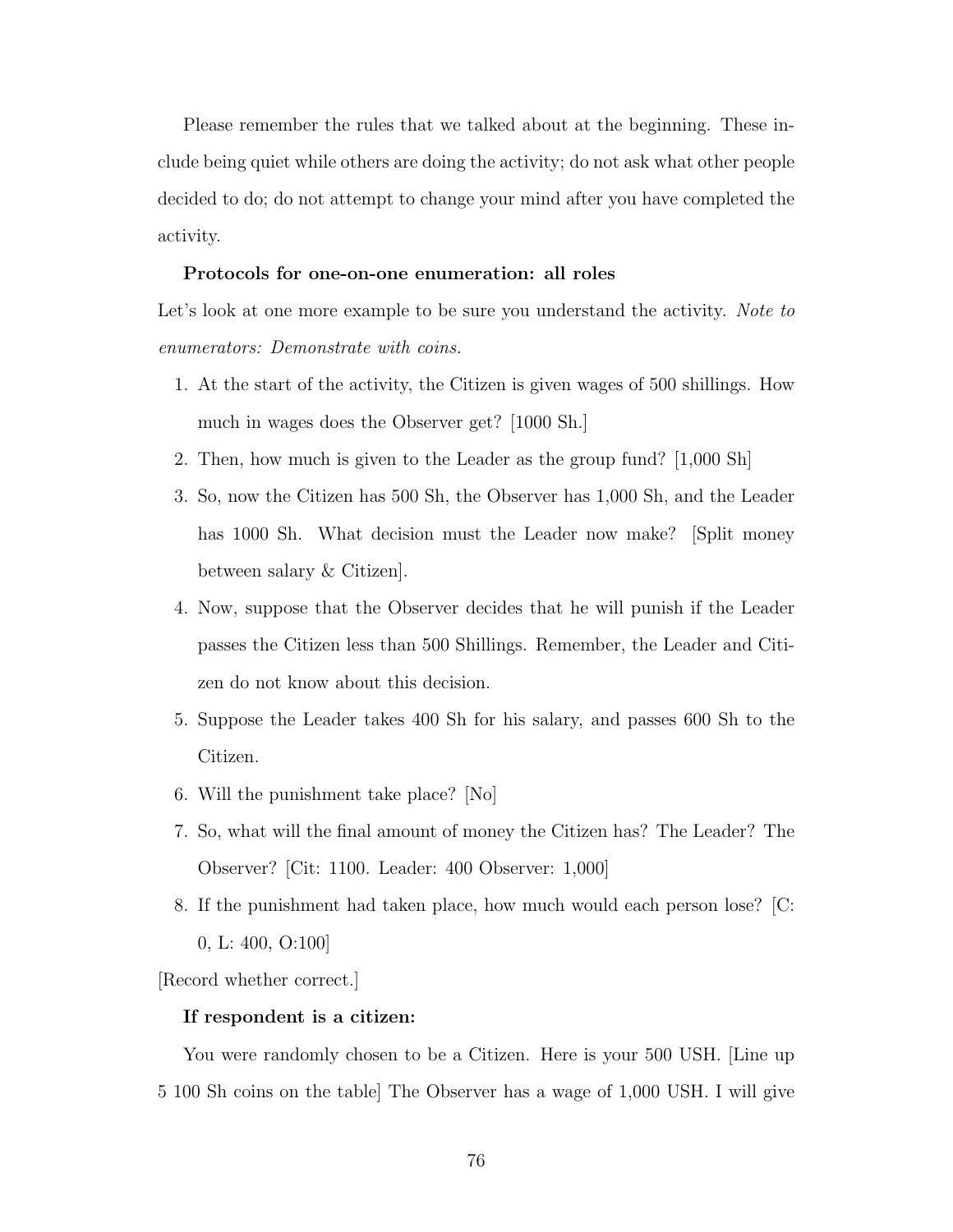a group fund of 1000 Sh. to the Leader of this group. He or she will decide how much to keep as his/her salary, and how much to give back to you.

Remember, the Observer can choose to pay 100 Sh. to take 400 Sh. from the Leader if they do not like his or her decision.

Now, I want to know what you think is the most fair way the Leader could divide the group fund. Please use the coins to show me what you think is the most fair division of the group fund.

[Record Amount]

Thank you. Please go back and sit down quietly until we have met with everyone.

## If respondent is a Leader:

You were randomly chosen to be a Leader. You have been randomly paired with a Citizen and an Observer. The Citizen has been given wages of 500 Sh. The Observer has a wage of 1,000 USH. Here is your group fund of 1000 Sh (put 10 100 Sh coins on table). You must now decide how to allocate the money between your salary and the Citizen. Remember, if the Observer is not satisfied with your decision, he or she can pay 100 Sh. to take 400 Sh. away from you. Please put the amount of money you wish to keep as your salary here, and the amount you wish to pass to the Citizen here.

[Record decision]

Thank you. Please go back and sit down quietly until we have met with everyone.

## If respondent is an Observer:

You were randomly chosen to be an Observer, and have been randomly paired with a Citizen and a Leader. Here is your salary of 1,000 UGX. We gave the Citizen 500 Sh, then gave the Leader a group fund of 1,000 Sh. The Leader will choose how much of this group fund to keep for his own salary, and how much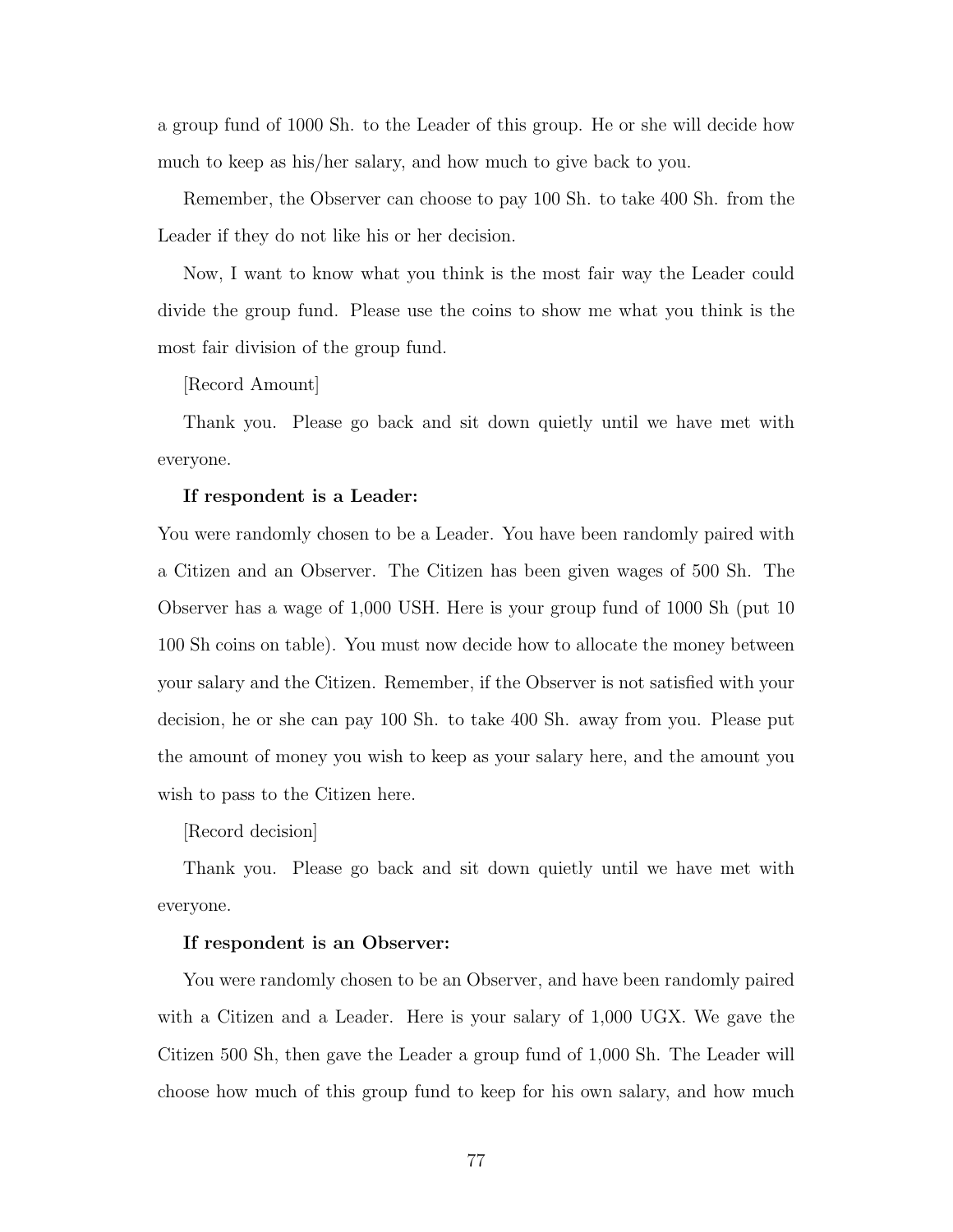to pass to the Citizen.

Remember, you can choose to pay 100 Sh. to take 400 Sh. from the Leader if you do not like his or her decision. I will now ask you to make this decision for each possible allocation of the money the Leader could make.

- If the Leader kept 1000 UGX and gave the Citizen 0 UGX, would you pay 100 UGX to take 400 UGX from the Leader? (Mark Reply)
- What if the Leader kept 900 UGX and gave the Citizen 100 UGX? (Mark) Reply)
- What if the Leader kept 800 UGX and gave the Citizen 200 UGX? (Mark) Reply)
- etc.

Note: enumerators continued until respondent reached a level at which they did not punish, then stopped and recorded that as the punishment threshold.

Thank you. Please go back and sit down quietly until we have met with everyone.

# D.3 English-Language Protocols for Conjoint Experiment

I am going to show you some scenarios that we have made up. You will see several pairs of officials who are suspected of corruption. These are not real people, but rather examples of the types of corruption that occur in some countries. Remember, we are not saying that any of your own officials have done this – it is an example of something that might happen in some places. Governments have limited resources to prosecute and punish corruption. For each pair of officials, you will be asked to choose which one you would rather see punished for his or her corrupt behavior. Even if you would like to see both punished, or neither, you must choose one. You will then be asked some other questions about your thoughts on these officials.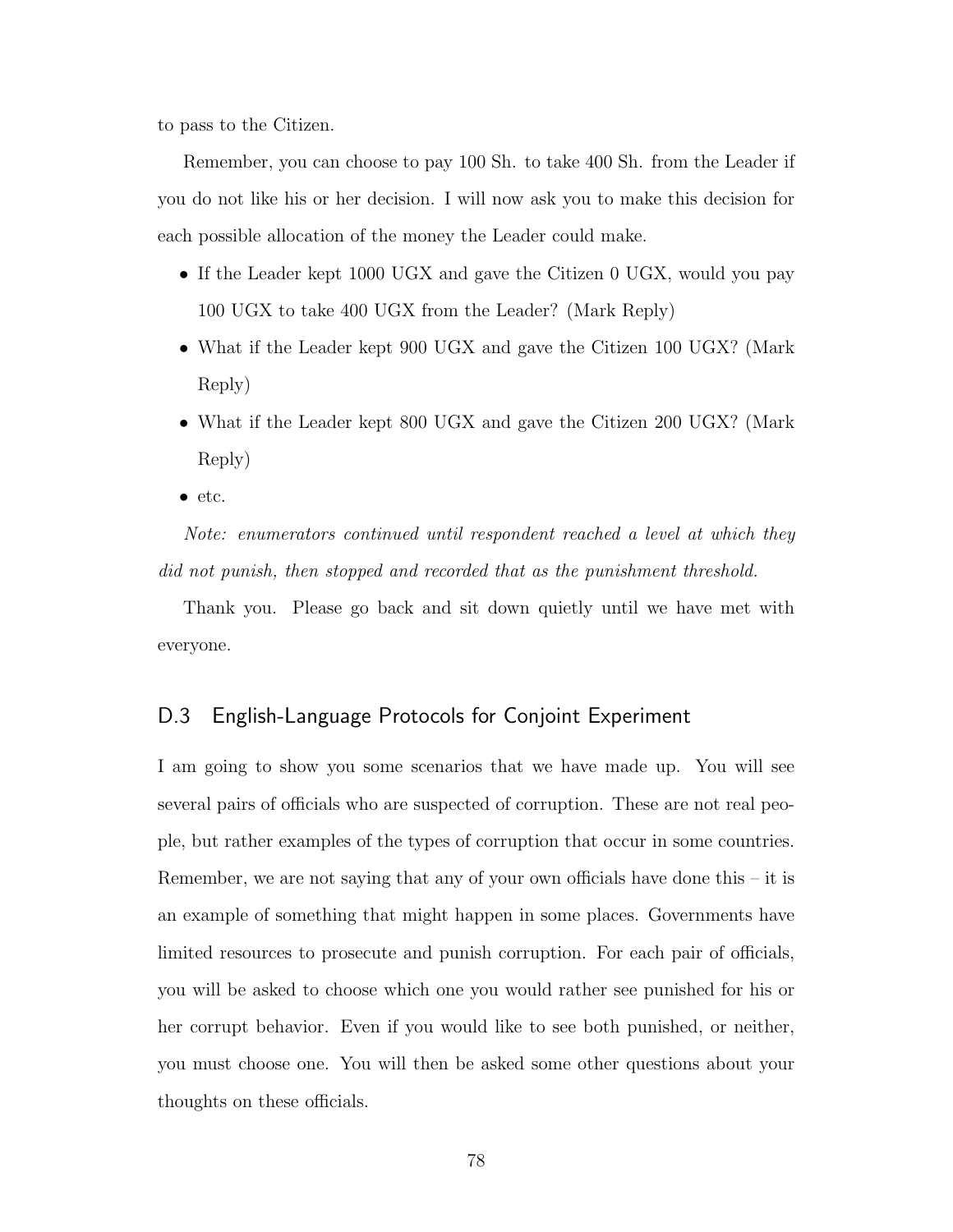These columns represent two different officials. (Note: Refer to clipboard.) Each has a different role in government, and is accused of a different type of corruption.

Consider the first official. (NOTE: set out each attribute in turn. Fill in blanks using randomization from survey form.)

- 1. He is an BLANK official.
- 2. He works in the BLANK government.
- 3. He is accused of spending the money on BLANK .
- 4. The funds were supposed to be used to fund BLANK .
- 5. He is accused of misusing funds that came from BLANK .

Now, consider the second official. (NOTE: set out each attribute in turn)

- 1. He is an BLANK official.
- 2. He works in the BLANK government.
- 3. He is accused of spending the money on BLANK .
- 4. The funds were supposed to be used to fund BLANK .
- 5. He is accused of misusing funds that came from BLANK .

Q1: Which of these two officials would you personally rather see prosecuted and punished for what they have done?

Q2: Now, on a scale of 1 to 5, how serious was the corruption that Official 1 is accused of (point to correct profile)? Was it not at all serious, a bit serious, somewhat serious, very serious, or extremely serious? (1=not at all serious 2=a bit serious 3=somewhat serious 4=very serious 5=most serious)

Q3: Now, on a scale of 1 to 5, how serious was the corruption that Official 2 is accused of (point to correct profile)? Was it not at all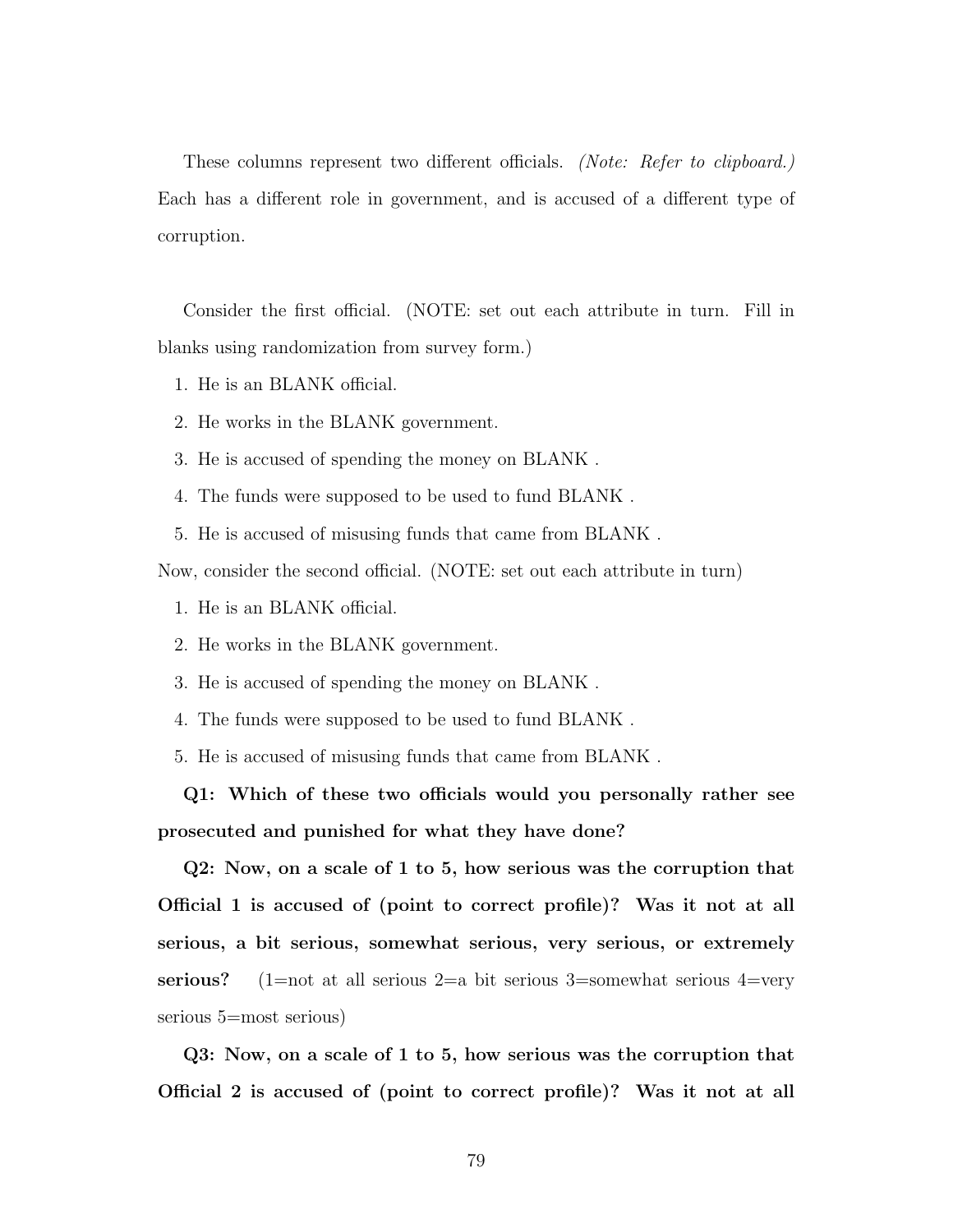serious, a bit serious, somewhat serious, very serious, or extremely serious? (1=not at all serious 2=a bit serious 3=somewhat serious 4=very serious 5=most serious)